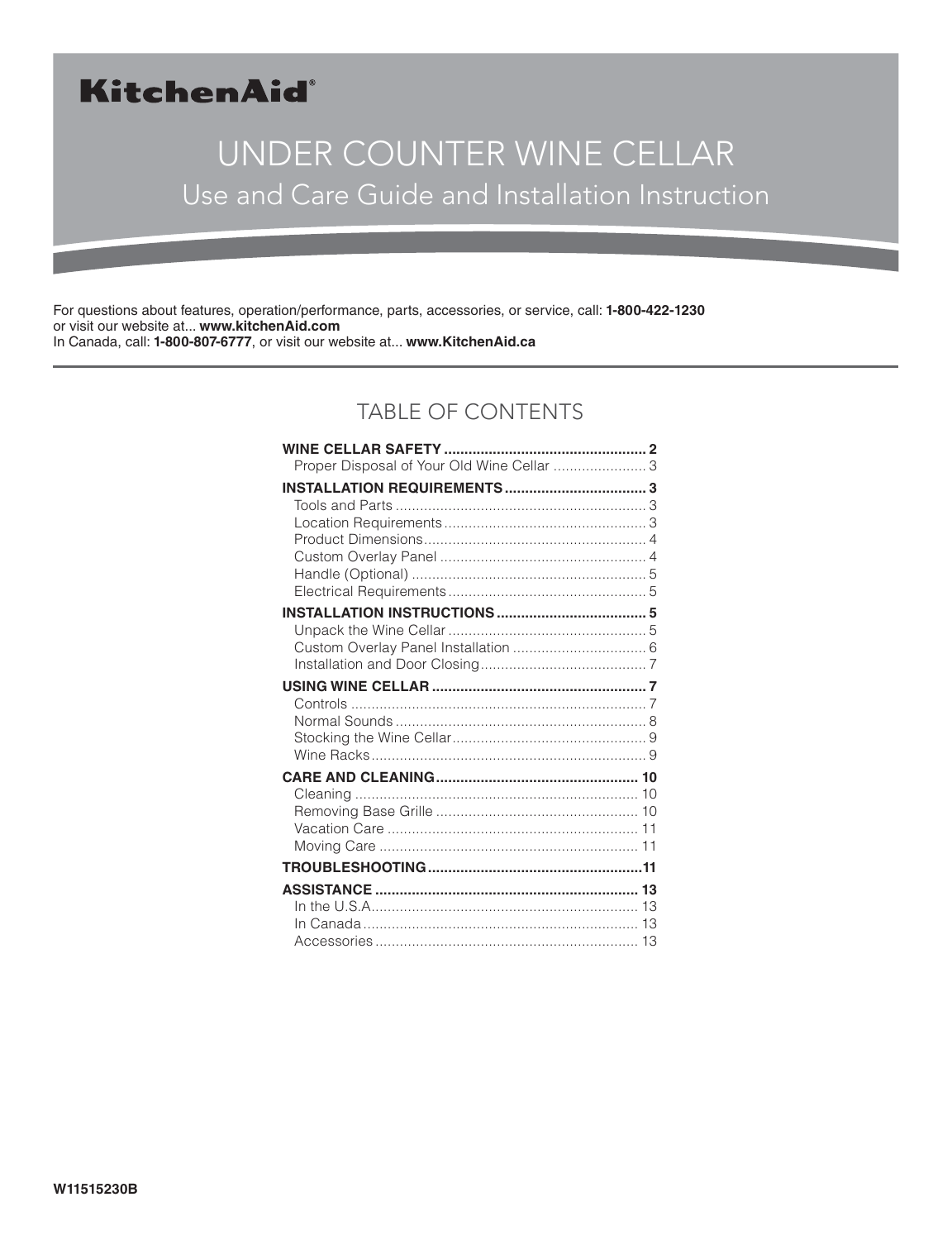# WINE CELLAR SAFETY

### **Your safety and the safety of others are very important.**

We have provided many important safety messages in this manual and on your appliance. Always read and obey all safety messages.



This is the safety alert symbol.

This symbol alerts you to potential hazards that can kill or hurt you and others.

All safety messages will follow the safety alert symbol and either the word "DANGER" or "WARNING." These words mean:

# DANGER

# A WARNING

**You can be killed or seriously injured if you don't immediately follow instructions.**

**You can be killed or seriously injured if you don't follow instructions.**

All safety messages will tell you what the potential hazard is, tell you how to reduce the chance of injury, and tell you what can happen if the instructions are not followed.

### **IMPORTANT SAFETY INSTRUCTIONS**

**WARNING:** To reduce the risk of fire, electric shock, or injury when using your wine cellar, follow these basic precautions:

- **Plug into a grounded 3 prong outlet.**
- Do not remove ground prong.
- Do not use an adapter.
- Do not use an extension cord.
- **Disconnect power before servicing.**
- **Replace all parts and panels before operating.**
- **Remove doors from your old wine cellar.**
- Use non flammable cleaner.
- Do not store or use petrol, flammable liquids or gas in the vicinity of this or other electrical appliances. The fumes can cause fires or explosions.
- Do not store explosive substances such as aerosol cans with a flammable propellant in this wine cellar.
- Do not use or place electrical devices inside the wine cellar compartments if they are not of the type expressly authorized by the manufacturer.
- Use two or more people to move and install wine cellar.
- This appliance is not intended for use by persons (including children) with reduced physical, sensory or mental capabilities, or lack of experience and knowledge, unless they have been given supervision or instruction concerning use of the appliance by a person responsible for their safety.
- Children should be supervised to ensure that they do not play with the appliance.
- To avoid the risk of children becoming trapped and suffocating, do not allow them to play or hide inside the wine cellar.
- If the power supply cord is damaged, it must be replaced by the manufacturer or its service agent or a similarly qualified person.
- Keep ventilation openings, in the appliance enclosure or in the built-in structure, clear of obstruction.
- **Do not use mechanical devices or other means to** accelerate the defrosting process, other than those recommended by the manufacturer
- **Do not damage the refrigerant circuit.**

### **SAVE THESE INSTRUCTIONS**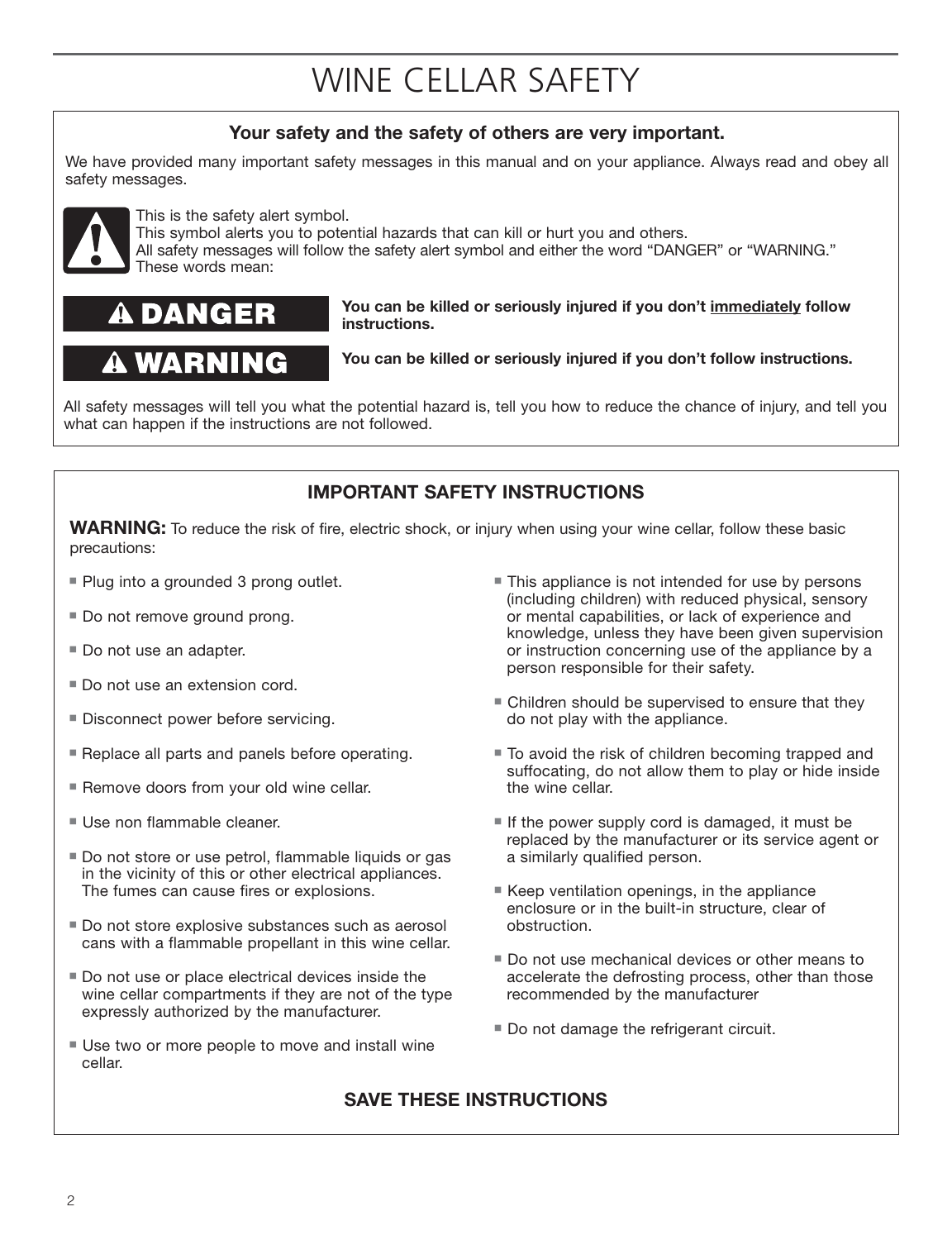### Proper Disposal of your Old Wine Cellar

#### **WARNING: Risk of child entrapment. Before you throw away your old Wine Cellar:**

- Take off the door.
- **Example 1** Leave the shelves in place so that children may not easily climb inside.

# **WARNING**

#### **Suffocation Hazard**

**Remove doors or lid from your old appliance.**

**Failure to do so can result in death or brain damage.**

**IMPORTANT:** Child entrapment and suffocation are not problems of the past. Junked or abandoned wine cellars are still dangerous – even if they will sit for "just a few days."



If you are getting rid of your old wine cellar, please follow these instructions to help prevent accidents.

#### **Important information to know about disposal of refrigerants:**

Dispose of refrigerator in accordance with Federal and Local regulations. Refrigerants must be evacuated by a licensed, EPA certified refrigerant technician in accordance with established procedures.

# INSTALLATION REQUIREMENTS

### Tools and Parts

Gather the required tools and parts before starting installation.

#### **Tools and parts needed:**

- **Phillips screwdriver.**
- Custom Overlay Door Panel Refer "Custom Overlay Panel Preparation".
- Custom handle and mounting hardware (optional).

#### **Parts supplied:**

■ M4 x 30 flathead screws (8).

### Location Requirements

# NG



**Explosion Hazard**

**Keep flammable materials and vapors, such as gasoline, away from wine cellar.**

**Failure to do so can result in death, explosion, or fire.**

**IMPORTANT:** This appliance is intended to be used in household and similar applications such as:

- Staff kitchen areas in shops, offi ce and other working environments;
- Farm houses and by clients in hotels, motels and other residential type environments;
- **Bed and breakfast type environments;**
- **E** Catering and similar non-retail applications.

#### **NOTES:**

- --------<br>■ For the wine cellar to be fl ush with the front of the base cabinets, remove any baseboards or moldings from the rear of the opening. See "Product Dimensions" and later in this section, "Opening Dimensions."
- It is recommended that you do not install the wine cellar near an oven, radiator, or other heat source.
- Do not install in a location where the temperature will fall below 55 °F (13 °C). For best performance, do not install the wine cellar behind a cabinet door or block the base grille.

#### **Opening dimensions:**

■ Height dimensions are shown with the leveling legs extended to the minimum height.

**NOTE:** When leveling legs are fully extended, add 5/8" (15 mm) to the height dimensions. See "Product Dimensions."

If the floor of the opening is not level with the kitchen floor, shim the opening to make it level with the kitchen floor.

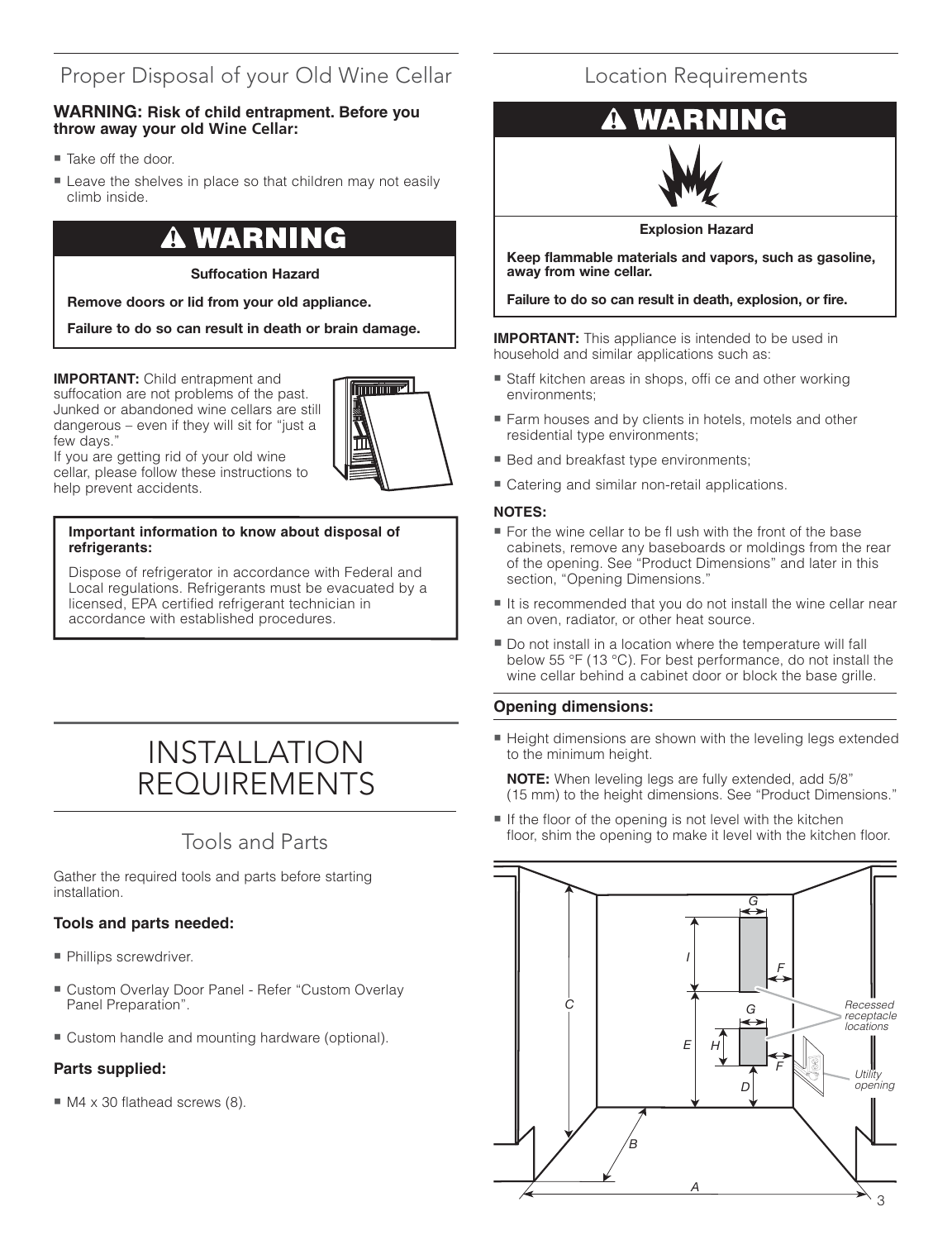| Opening and utility location dimensions |                                             |
|-----------------------------------------|---------------------------------------------|
| Opening width - A                       | 24" (60.96 cm) min.                         |
| Opening depth - B                       | 24" (60.96 cm) min.                         |
| Opening height - C                      | 341/2" (87.6 cm) min.<br>35" (88.9 cm) max. |
| Dimension - D                           | 12 <sup>1</sup> /16" (30.64 cm)             |
| Dimension - F                           | $213/4$ " (55.16 cm)                        |
| Dimension - F                           | $13/4$ " (4.44 cm)                          |
| Dimension - G                           | $3"$ (7.55 cm)                              |
| Dimension - H                           | $4^{1}/2$ " (11.37 cm)                      |
| Dimension - I                           | 9 <sup>1</sup> /4" (23.47 cm)               |

For flush installation, the power outlet can be installed in adjacent cabinetry with a cutout on the power cord side for routing of the power cord.

The power outlet can also be recessed on the back wall behind the unit as per recommended receptacle locations in the above illustration.

### Product Dimensions

| <b>Overall product</b>                                      |                         |
|-------------------------------------------------------------|-------------------------|
| Width (up to hinge cover)                                   | 237/8" (60.72 cm)       |
| Height (up to hinge cover)                                  | 343/8" (87.32 cm)       |
| Panel ready models depth<br>(with 3/4" panel and no handle) | 2313/16" (60.5 cm)      |
| Raw Door Height                                             | $305/8$ " (77.75 cm)    |
| Depth (no handle)                                           | $23^{5}/8$ " (60.01 cm) |



#### **NOTE:** The power cord is 60" (152.4 cm) long.

### Custom Overlay Panel

**NOTE:** For standard stainless steel or glass door models, skip these instructions and go to "Electrical Requirements" section.

If you plan to install a custom overlay panel, you will need to create the panel yourself or consult a qualified cabinet maker or carpenter. Refer dimension drawings for panel specifications.

#### **IMPORTANT:**

- The thickness of the overlay panel must be 3/4" (19 mm).
- Custom solid door overlay panel must not weigh more than 20 lb (9.07 kg).
- Custom glass door overlay panel must not weigh more than 10 lb (4.54 kg).
- Overlay panels weighing more than recommended may cause damage to your appliance.

#### **Solid door overlay panel - Preparation:**

Create the custom overlay panel using the dimensions shown in the illustration "Solid door overlay panel and hinge routing dimensions". Route shaded areas to a 1/2" (12 mm) depth as shown.

**IMPORTANT:** The following graphic shows a custom panel for a door with the hinges installed on the right-hand side. If your wine cellar has the hinges installed on the left-hand side, rotate the custom frame 180° so the hinge markings will be on the left.



Solid door overlay panel and hinge routing dimensions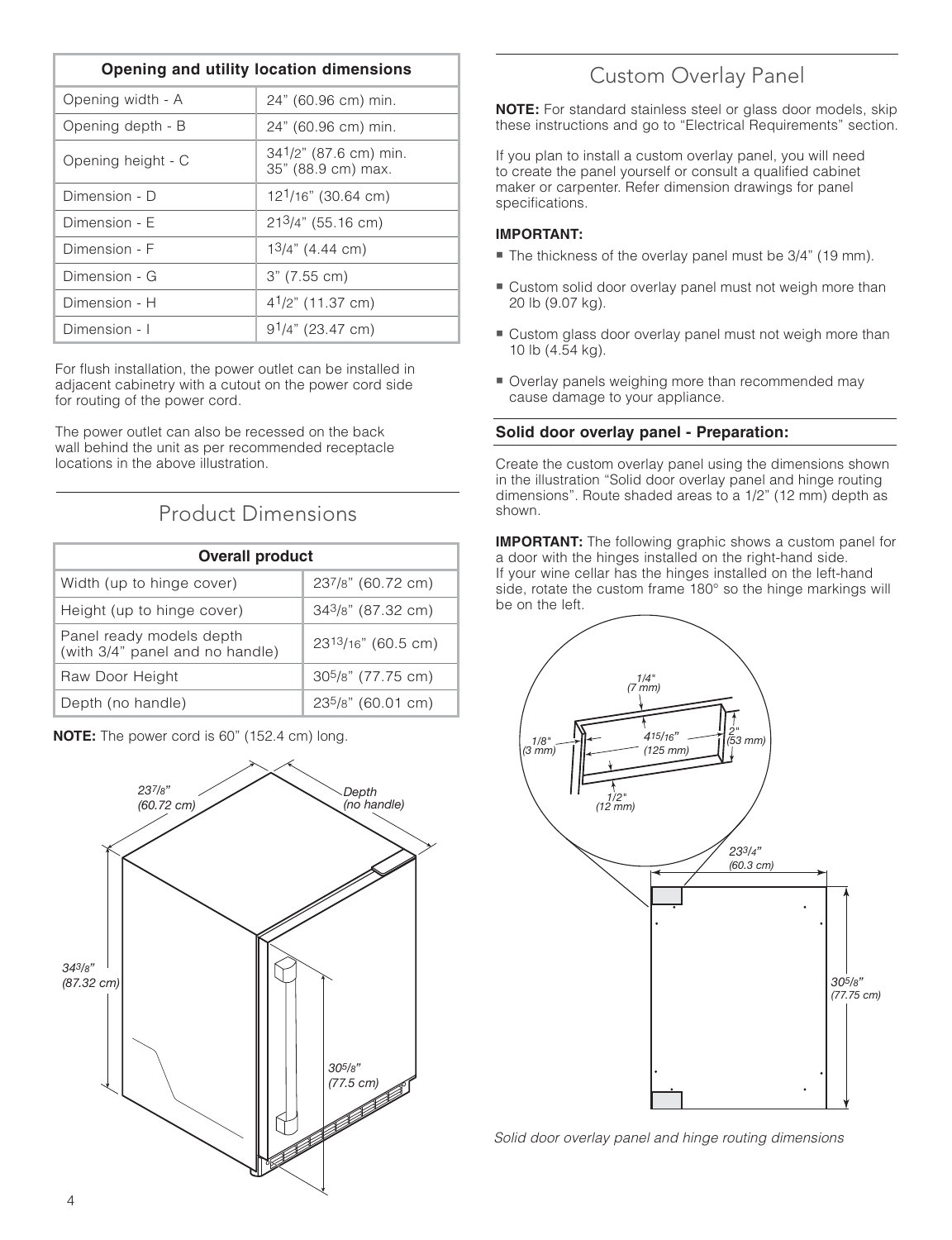#### **Glass door overlay panel - Preparation:**

Create the custom overlay panel using the dimensions shown in the illustration " Glass door overlay panel and hinge routing dimensions". Route shaded areas to a 1/2" (12 mm) depth as shown.

**IMPORTANT:** The following graphic shows a custom panel for a door with the hinges installed on the right-hand side. If your wine cellar has the hinges installed on the left-hand side, rotate the custom frame 180° so the hinge markings will be on the left.



Glass door overlay panel and hinge routing dimensions

### Handle (optional)

Custom handles are typically attached to the custom overlay door panel only.

Refer instructions received with KitchenAid handle kits to install these handles on custom wood panels.

Custom handle needs to be installed on the door panel with countersunk holes and installed before the custom overlay door panel has been installed on the wine cellar door.

### Electrical Requirements



**Electrical Shock Hazard**

**Plug into a grounded 3 prong outlet.**

**Do not remove ground prong.**

**Do not use an adapter.**

**Do not use an extension cord.**

**Failure to follow these instructions can result in death, fire, or electrical shock.**

Before you move your wine cellar into its final location, it is important to make sure you have the proper electrical connection.

#### **Recommended grounding method:**

A 115 V, 60 Hz, AC only, 15 A or 20 A fused, grounded electrical supply is required. It is recommended that a separate circuit serving only your wine cellar be provided. Use an outlet that cannot be turned off by a switch. Do not use an extension cord.

**NOTE:** Before performing any type of installation, cleaning, or removing a light bulb, unplug wine cellar or disconnect power.

# INSTALLATION **INSTRUCTIONS**

Unpack the Wine Cellar

# **A WARNING**

**Excessive Weight Hazard**

**Use two or more people to move and install or uninstall appliance.**

**Failure to do so can result in back or other injury.**

Before using your wine cellar, all packaging materials should be removed and the interior should be cleaned.

- **Remove tape and glue residue from surfaces before turning** on the wine cellar. With your fingers, rub a small amount of liquid dish soap over any adhesive and wipe with warm water to remove.
- Do not use sharp instruments, rubbing alcohol, flammable fluids, or abrasive cleaners to remove tape or glue. These can damage the surfaces of your wine cellar. For more information, refer "Wine Cellar Safety" section.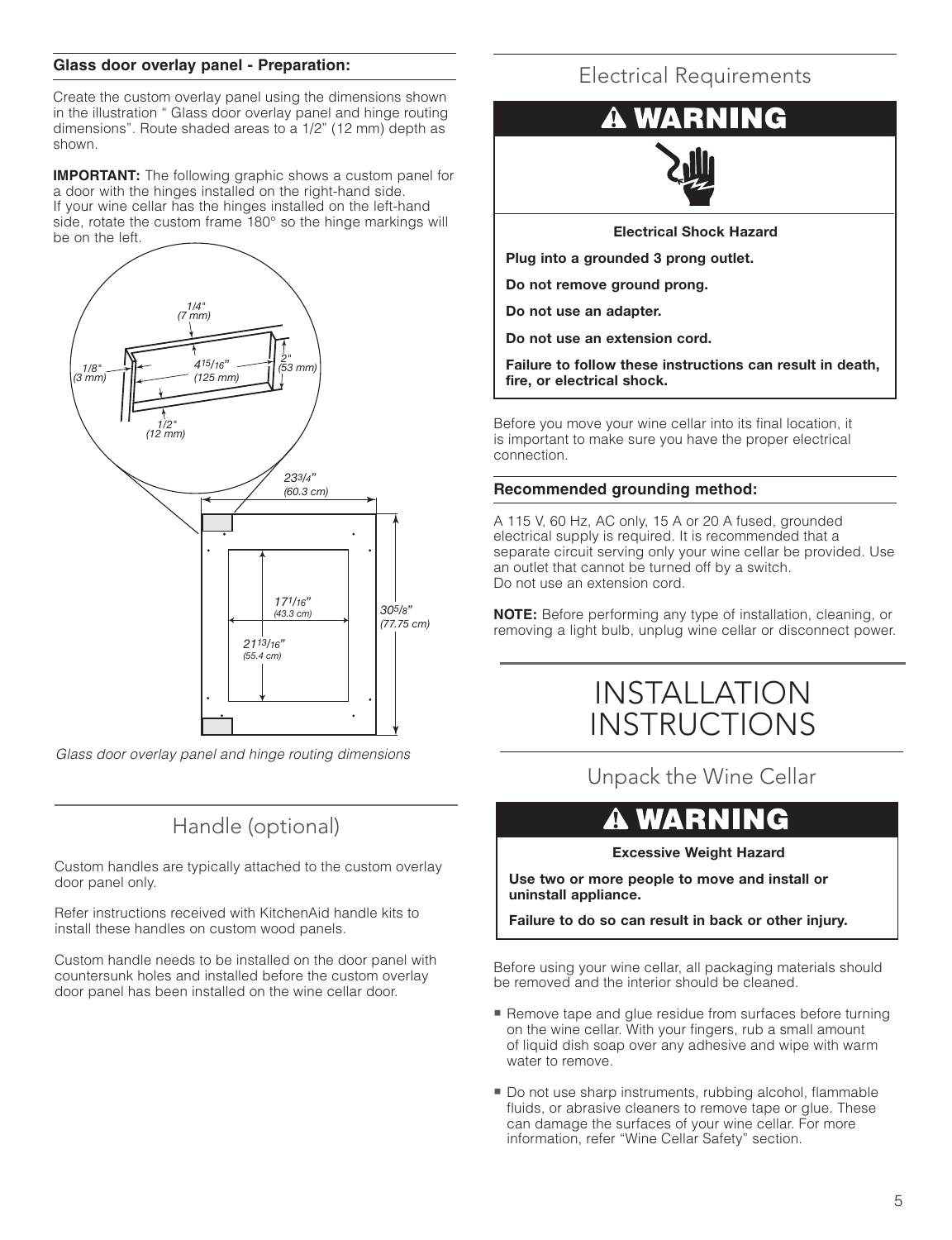- **Dispose of and/or recycle all packaging materials.**
- After all packaging materials have been removed, clean the inside of your wine cellar. Refer the cleaning instructions in "Cleaning" section.

**NOTE:** For standard stainless steel or glass door models, skip to "Door Closing" section.

Custom Overlay Panel Installation

#### **IMPORTANT:**

- "" Create custom overlay panel according to the specifications in the "Custom Overlay Panel" section.
- KitchenAid is not responsible for the removal or addition of molding or decorative panels that would not allow access to the wine cellar for service.
- **1.** Open the door completely to 115°.



**2.** Remove the gasket from the corners of the door, pulling gently until the two screw holes in each corner of the door can be seen.

**NOTE:** The gasket does not have to be removed from the door, only the corners.



**3.** Using two people, hold the custom overlay panel against the door. Be sure that the top and bottom hinges fit accurately into the routing on back of the custom wood panel.



 **NOTE:** Handle needs to be installed before the custom overlay door panel has been installed on the wine cellar door.

**4.** Fasten the custom panel to the door using two wood screws (provided in installation kit) at each corner.



- A. M4 x 30 flathead screws (provided in installation kit)
- **5.** Press the gasket firmly back into it's original position.



A. Screw holes B. Gasket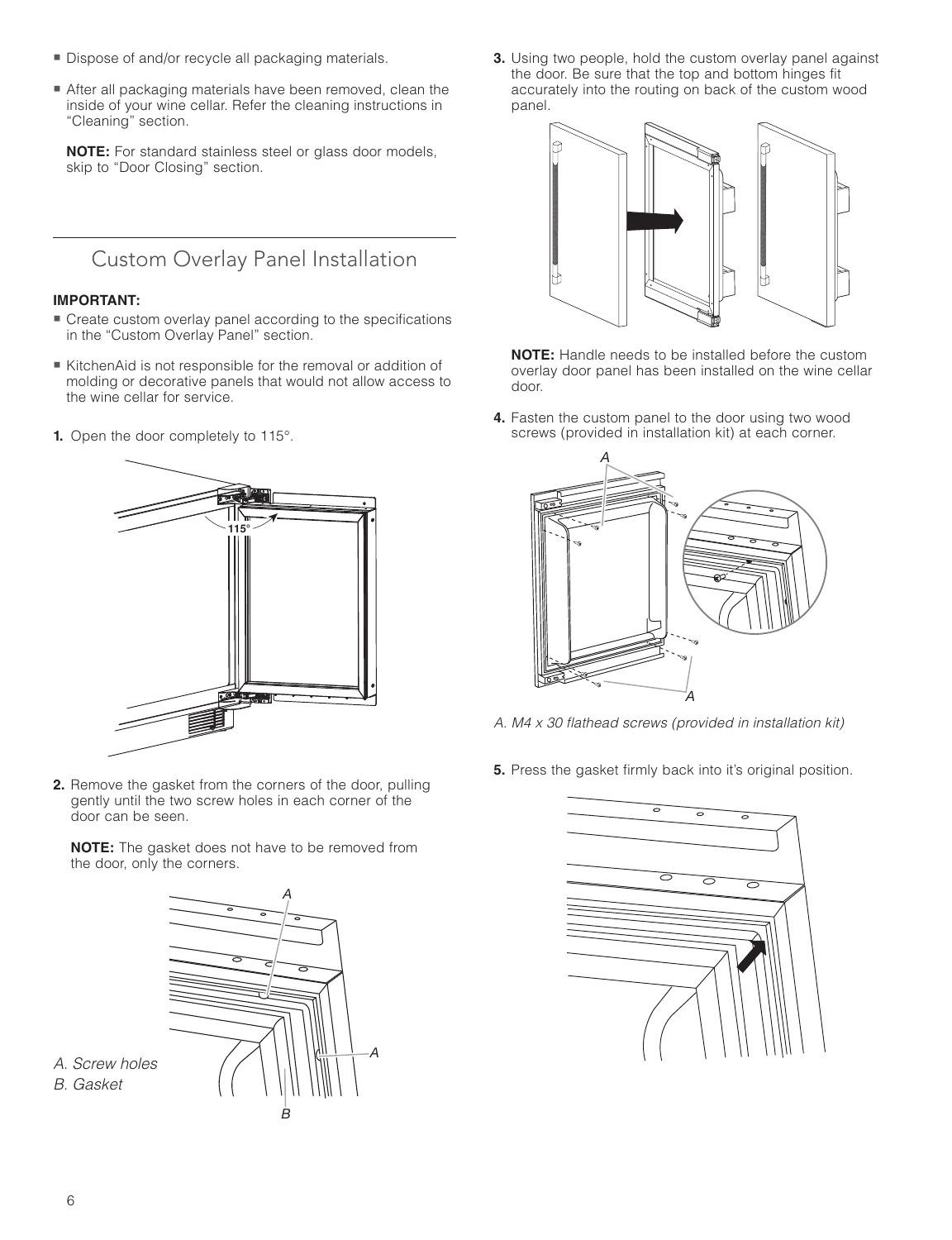### Installation and Door Closing

Your wine cellar has four leveling legs. If your wine cellar seems unsteady or you want the door to close more easily, adjust the wine cellar's tilt using the instructions below.



**Electrical Shock Hazard**

**Plug into a grounded 3 prong outlet.**

**Do not remove ground prong.**

**Do not use an adapter.**

**Do not use an extension cord.**

**Failure to follow these instructions can result in death, fire, or electrical shock.**

**1.** Plug into a grounded 3 prong outlet.

# WARNIN

**Excessive Weight Hazard**

**Use two or more people to move and install or uninstall appliance.**

**Failure to do so can result in back or other injury.**

#### **When moving your Wine Cellar:**

Your wine cellar is heavy. When moving the wine cellar for cleaning or service, be sure to cover the oor with cardboard or hardboard to avoid door damage. Always pull the wine cellar straight out when moving it. Do not wiggle or "walk" the wine cellar when trying to move it, as oor damage could occur.

- **2.** Move the wine cellar into its final location.
- **3.** Turn the leveling legs to the right to lower the wine cellar, or turn the leveling legs to the left to raise it. It may take several turns of the leveling legs to adjust the tilt of the wine cellar.

**NOTE:** Having someone push against the top of the wine cellar takes some weight off the leveling legs. This makes it easier to adjust the leveling legs.



**4.** Open the door and check that it closes as easily as you like. If not, tilt the wine cellar slightly more to the rear by turning both front leveling screws to the right. It may take several more turns, and you should turn both leveling legs the same amount.



#### **NOTES:**

- When the wine cellar is turned On for the first time, the temperature defaults to the recommended setting.
- There are two adjustable temperature controls, one for each compartment.
- The left temperature and preset touch pads control the temperature of the upper compartment.
- The right temperature and preset touch pads control the temperature of the lower compartment.

#### **1.** Turning Control On/Off

 The first time that the wine cellar is plugged in, the control will be in Cool Off mode. Cool On and Cool Off will be the only options that display.



 Press COOL ON for 3 seconds to turn on the wine cellar. All menus and recommended temperature settings will be displayed.

#### **2.** Auto Light Option

 Features a proximity sensor in the base grille that automatically ramps on the LED interior display lighting when motion is detected.

**Auto Light**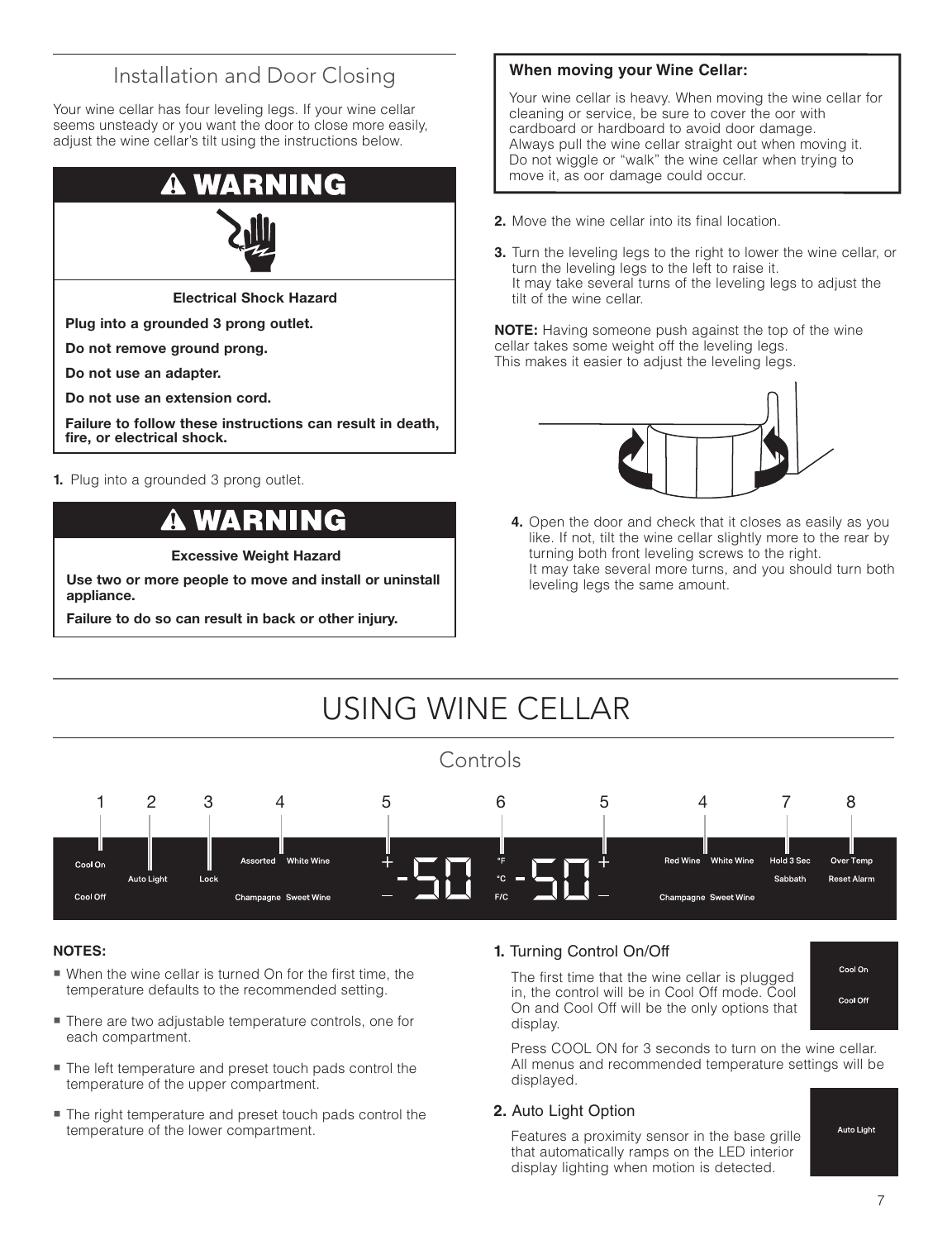When motion is no longer detected, the interior display light will turn off after 2 minutes.

- **Press the AUTO LIGHT option to activate this feature.**
- When the AUTO LIGHT is not activated, the interior display light will only turn on when the door is opened.

**NOTE:** Leaving the light on for an extended period of time will slightly increase the temperature of the wine cellar.

#### **3.** Control Lock

 Avoids unintended temperature changes and makes it easy to clean the controls.



 To activate Lock Mode, press and hold LOCK for 3 seconds. After the countdown,

all other displays will turn off and become unavailable except Cool On, Cool Off and Lock.

#### **4.** Using Presets



 For your convenience, your wine cellar also has controls that are preset to recommended storage temperature for specific wines. Pressing any preset option will set the temperature to the recommended temperature for the specified wine:

| Assorted: 54 $\degree$ F (12 $\degree$ C)           |  |
|-----------------------------------------------------|--|
| Champagne: $46 \text{ }^{\circ}F$ (7 $^{\circ}C$ )  |  |
| Red wine: $64 °F$ (17 °C)                           |  |
| Sweet wine: $42 \text{ }^{\circ}F$ (5 $^{\circ}C$ ) |  |
| White wine: 50 $\degree$ F (10 $\degree$ C)         |  |

#### **5.** Adjusting the Temperatures

 To adjust set point temperatures, press "**+**" (plus) or "**-**" (minus) until the desired temperature setting is reached. The control is set



correctly when the wine is as cold as you like it.

#### **NOTES:**

- The set point for the wine cellar is 50 °F (10 °C) for both the upper and lower compartments. The set point range for the upper compartment is 42 °F to 54 °F (5 °C to 12 °C) and 42 °F to 64 °F (5 °C to 17 °C) for the lower compartment.
- Wait at least 24 hours between adjustments for the product to acclimate. Recheck the temperatures before making further adjustments.

#### **6.** Viewing Celsius/Fahrenheit Temperatures

| Press the F/C touch pad to toggle between    |  |
|----------------------------------------------|--|
| displaying the temperature in degrees        |  |
| Fahrenheit and degrees Celsius.              |  |
| The corresponding indicator will illuminate. |  |



 $F/C$ 

#### **7.** Sabbath Mode

 Allows the door of the wine cellar to be opened or closed on the Sabbath or other religious holidays without directly turning on or off any lights, digital readouts, fans, valves, tones or alarms. By selecting this

Hold 3 Sec Sabbath

feature, the temperature set points remain unchanged, but the control panel lights, interior lights, and control audio turn off. For most efficient wine cellar operation, it is recommended to exit the Sabbath Mode when it is no longer required.

- Press and hold SABBATH for 3 seconds to turn on the feature. After the 3 second countdown, the feature will activate and all other displays will turn Off.
- **Press and hold SABBATH for 3 seconds to turn off the** feature and turn on the display.

#### **8.** Over Temp Alarm

pressed.

 The Over Temperature feature is designed to let you know when the wine cellar temperature rises above 70 °F (21 °C) for 4 hours or longer. The audio alarm will shut off automatically when the temperature returns to normal. To let you know an Over Temperature condition occurred, the indicator light will

Over Temp Reset Alarm

 If the over temperature condition is still present when an Over Temp reset is performed, the indicator light will continue to reactivate every 4 hours until the wine cellar temperature is below 70 °F (21 °C).

continue to flash until the Reset Alarm touch pad is

**NOTE:** These features will not appear on your control unless your wine cellar is above 70 °F (21 °C) and the alarm requires a reset.

#### **9.** Door Open Alarm

 Helps avoid wine from spoiling by giving an audio and visual alert if the door is left open for 5 minutes.

 If the door is open longer than 5 minutes, an alarm will sound every 2 minutes until the door is closed or any control is pressed.

#### **10.** Showroom Mode

 This mode is used only when the wine cellar is on display in a retail store. To activate Showroom Mode, press and hold both Cool On and Sabbath for 3 seconds. If you unintentionally turn on Showroom Mode, Cool Off will light up on the display, and the controls will appear to work. Exit Showroom Mode by pressing and holding COOL ON and SABBATH at the same time for 3 seconds.

### Normal Sounds

Your new wine cellar may make sounds that your old one didn't make. Because the sounds are new to you, you might be concerned about them. Most of the new sounds are normal. Hard surfaces, such as the flooring and surrounding structures, can make the sounds seem louder. The following describes the kinds of sounds and what may be making them.

■ Your wine cellar is designed to run more efficiently to keep your wine at the desired temperatures and to minimize energy usage. The high efficiency compressor and fans may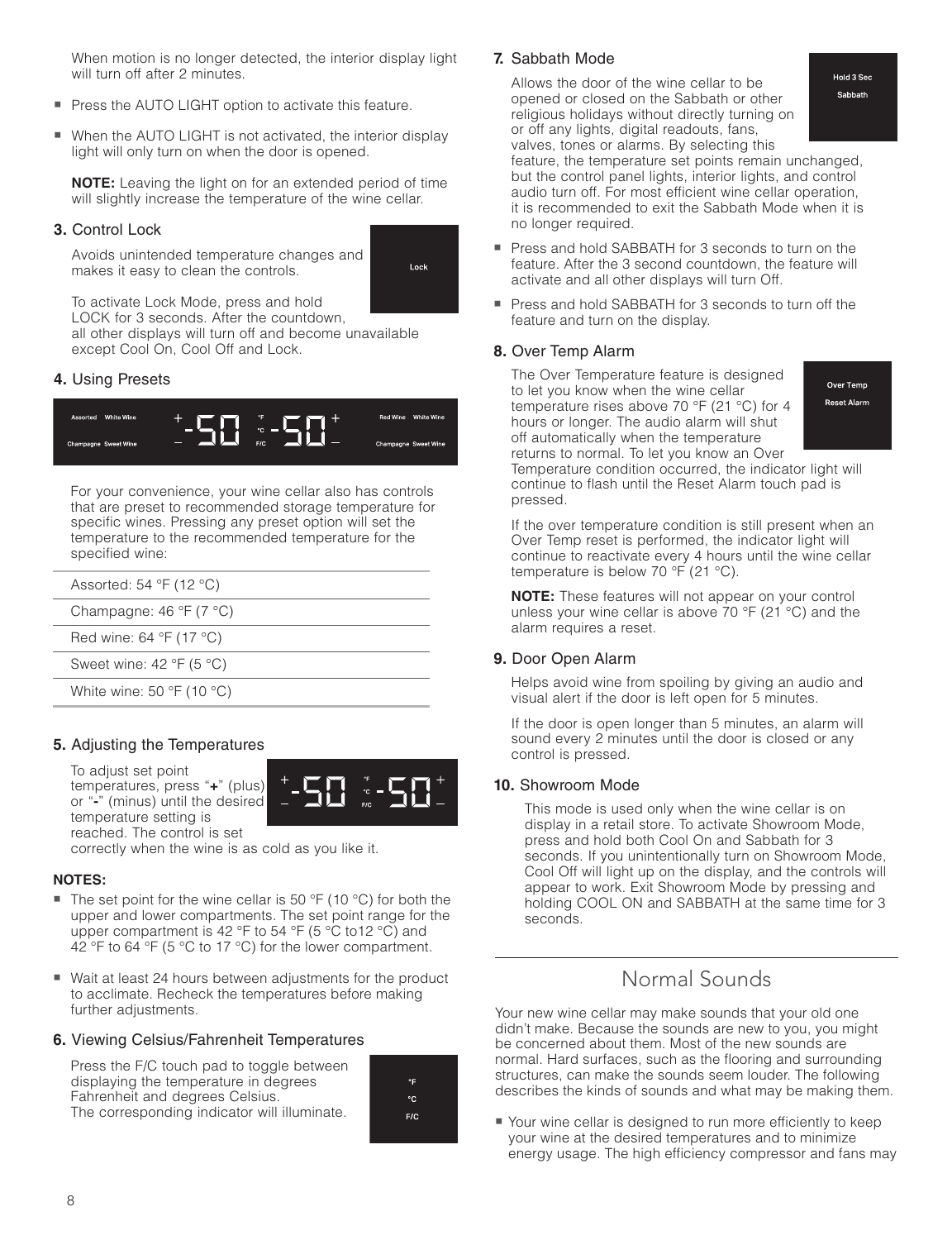cause your wine cellar to run longer than your old one. You may also hear a pulsating or high-pitched sound from the compressor or fans adjusting to optimize performance.

- Rattling noises may come from the flow of refrigerant or items stored inside the wine cellar.
- **As each cycle ends, you may hear a gurgling sound due to** the refrigerant flowing in your wine cellar.
- You may hear water running into the drain pan when the wine cellar is defrosting.
- You may hear clicking sounds when the wine cellar starts or stops running.

### Stocking the Wine Cellar

**NOTE:** For optimum wine storage, place white wines at the top of the wine cellar, light red wines in the center and champagne/larger diameter wine bottles at the bottom.



- **Racks 1-5**: For storing up to eight 750 ml wine bottles [diameter less than or equal to  $3^{1}/8$ " (80 mm)].
- **Rack 6:** For storing up to five larger wine bottles [diameter up to  $3<sup>3</sup>/4$ " (95 mm)].

#### **To stock the Wine Cellar - Racks 1 to 5:**

**NOTE:** The wine rack can be stocked with the bottles facing either direction, however, to optimize storage adjacent bottles should be facing in opposite.

- **1.** Start stocking the wine cellar with the bottom display rack (5).
- **2.** Starting on the left-hand side, place the first bottle on the bottom of the rack with the neck of the bottle facing the front of the wine cellar.
- **3.** Place the next bottle on its side with the neck of the bottle facing the back of the wine cellar. Alternate the direction of the bottles, in this manner, until the display rack is full.
- **4.** Slide the bottom rack into place and pull the next rack (4) forward.



**5.** Continue stocking each remaining rack as described in the above steps.

#### **To stock the Wine Cellar - Rack 6:**

- **1.** Starting from left-hand side of the bottom rack, place the first bottle with the neck of the bottle facing the front of the wine cellar.
- **2.** Continue to place the remaining bottles facing in the same direction.



### Wine Racks

#### **Remove and replace the racks:**

- **1.** Pull the rack forward until it stops.
- **2.** Press down on the left-hand lever while lifting up on the right-hand lever to release the rack. Pull the rack forward and lift it up and out of the rack supports.



**3.** Replace the rack by inserting the rack into the supports and sliding it in until it locks.

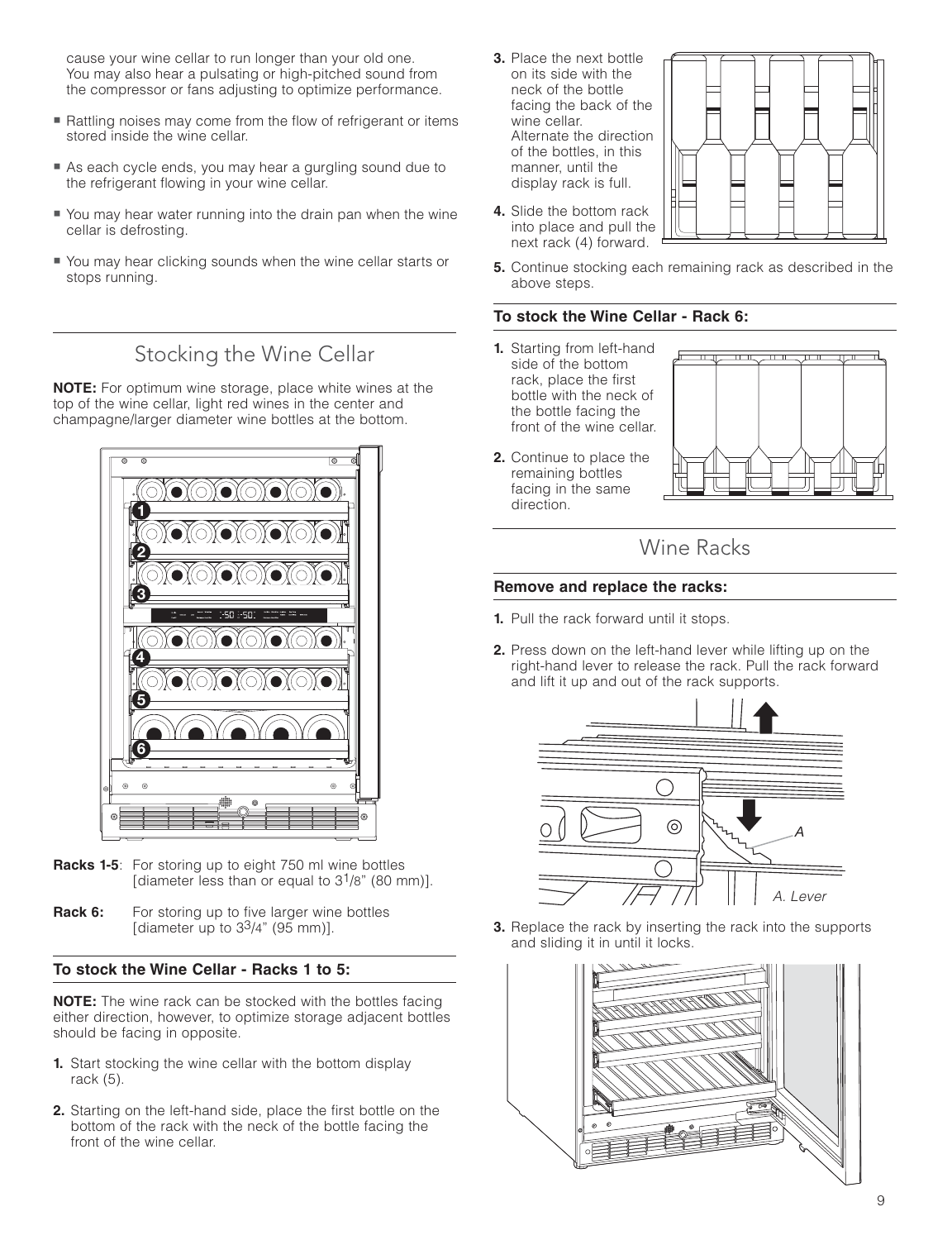# CARE AND CLEANING

# Cleaning **ING** WА **Explosion Hazard Risk of fire or explosion. Flammable refrigerant used. Do not use mechanical devices to defrost refrigerator. Do not puncture refrigerant tubing.**

Clean the wine cellar once a month to avoid buildup of odors. Wipe up spills immediately.

#### **To clean your Wine Cellar:**

- **1.** Unplug wine cellar or disconnect power.
- **2.** Remove all racks from inside the wine cellar.
- **3.** Hand wash, rinse, and dry removable parts and interior surfaces thoroughly. Use a clean sponge or soft cloth and a mild detergent in warm water.
- To avoid damaging wooden tines and trim pieces, wipe them off with a clean sponge or soft cloth and warm water. Do not use detergent or immerse the entire rack into water when cleaning.
- Do not use abrasive or harsh cleaners such as window sprays, scouring cleansers, flammable fluids, cleaning waxes, concentrated detergents, bleaches or cleansers containing petroleum products on plastic parts, interior and door liners or gaskets. Do not use paper towels, scouring pads, or other harsh cleaning tools. These can scratch or damage materials.
- To help remove odors, you can wash interior walls with a mixture of warm water and baking soda [2 tbs to 1 qt (26 g to 0.95 L) of water].
- **4.** Wash stainless steel and painted metal exteriors with a clean sponge or soft cloth and a mild detergent in warm water. Do not use abrasive or harsh cleaners, or cleaners containing chlorine. These can scratch or damage materials. Dry immediately with a soft, dry cloth to absorb any remaining water..

**NOTE:** To keep your stainless steel wine cellar looking like new and to remove minor scuffs or marks, it is recommended that you use the manufacturer's approved Stainless Steel Cleaner and Polish. To order the cleaner, refer "Accessories" section.

#### **IMPORTANT:**

- This cleaner is for stainless steel parts only!
- Do not allow the Stainless Steel Cleaner and Polish to come into contact with any plastic parts such as the trim pieces,

dispenser covers or door gaskets. If unintentional contact does occur, clean plastic part with a sponge and mild detergent in warm water. Dry immediately with a soft, dry cloth to absorb any remaining water.

**5.** Replace the racks.

#### **Condenser cleaning**



**Flammable refrigerant used.**

- **1.** Remove the base grille to access condenser for cleaning. Refer "Removing Base Grille" section.
- **2.** Clean the condenser coils regularly. They are located behind the base grille. Coils may need to be cleaned as often as every other month. This may help save energy.

### Removing Base Grille

You must remove the base grille to access the condenser coils for cleaning.

#### **To remove the base grille:**

**1.** Open the wine cellar door.



- **2.** Using a Phillips screwdriver, remove the two screws.
- **3.** Remove the base grille.

#### **To replace the base grille:**

- **1.** Open the wine cellar door.
- **2.** Position the base grille so that both tabs align and the base grille snaps into place. Replace two screws. Tighten the screws.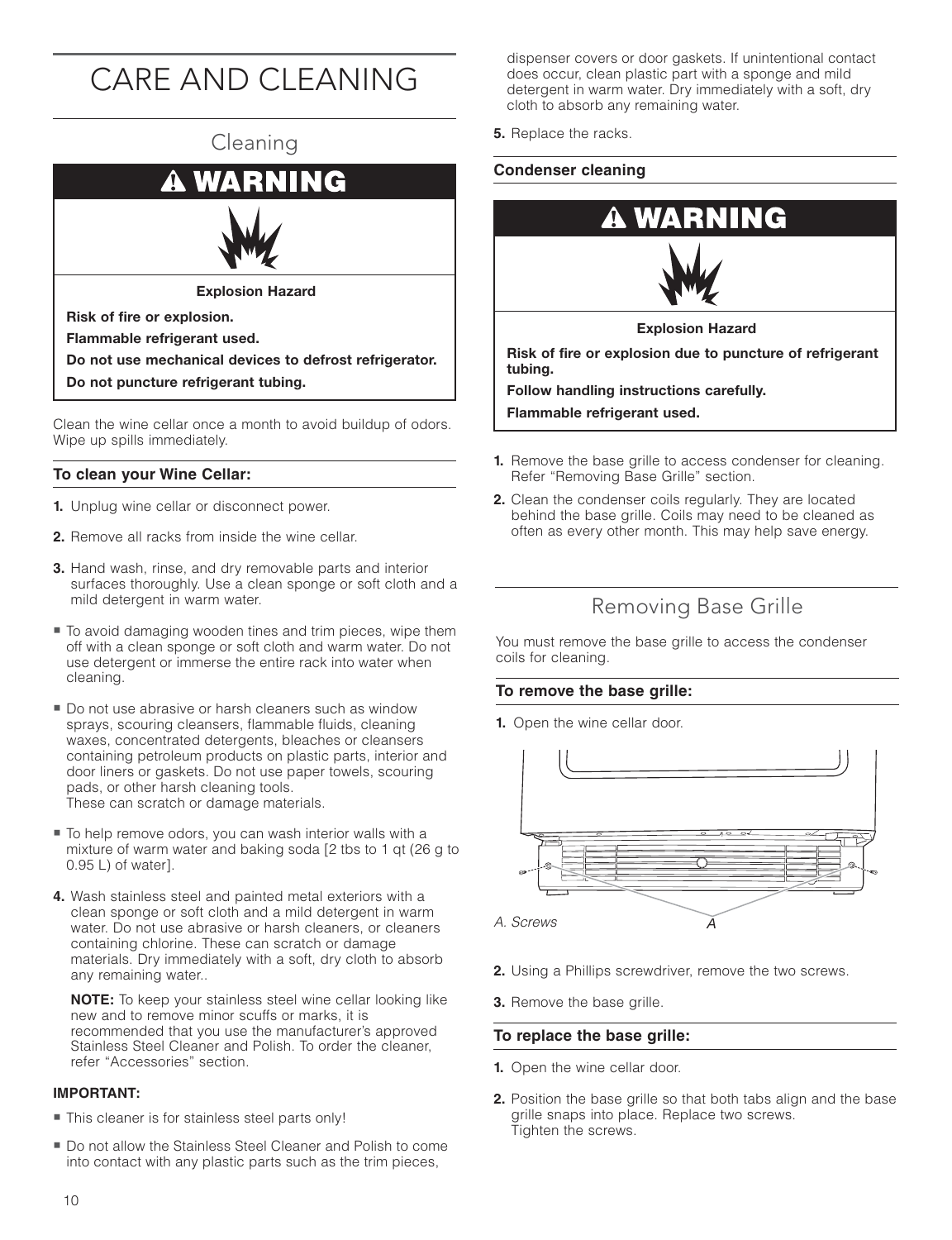### Vacation Care

If you choose to turn the wine cellar off before you leave, follow these steps.

- **1.** Remove all wine bottles from the wine cellar.
- **2.** Unplug the wine cellar.
- **3.** Clean the wine cellar. Refer "Cleaning" section.
- **4.** Tape a rubber or wood block to the top of the door to prop it open far enough for air to get in. This stops odor and mold from building up.

### Moving Care

When you are moving your wine cellar to a new home, follow these steps to prepare it for the move.

- **1.** Remove all wine bottles from the wine cellar.
- **2.** Unplug the wine cellar.
- **3.** Clean, wipe, and dry it thoroughly.
- **4.** Take out all removable parts, wrap them well, and tape them together so they don't shift and rattle during the move.
- **5.** Tape the doors shut and tape the power cord to the wine cellar.

When you get to your new home, put everything back and refer to the "Installation Instructions" received with the wine cellar.

# TROUBLESHOOTING

Try the solutions suggested here first in order to avoid the cost of an unnecessary service call.

| <b>A WARNING</b>                                                                        |
|-----------------------------------------------------------------------------------------|
|                                                                                         |
| <b>Electrical Shock Hazard</b>                                                          |
| Plug into a grounded 3 prong outlet.                                                    |
| Do not remove ground prong.                                                             |
| Do not use an adapter.                                                                  |
| Do not use an extension cord.                                                           |
| Failure to follow these instructions can result in death,<br>fire, or electrical shock. |

| <b>GENERAL OPERATION</b>        | <b>Possible Causes and/or Recommended Solutions</b>                                                                                                                                                                                                                                                                    |  |
|---------------------------------|------------------------------------------------------------------------------------------------------------------------------------------------------------------------------------------------------------------------------------------------------------------------------------------------------------------------|--|
| Wine Cellar will not operate    | <b>Power supply cord unplugged?</b> Plug into a grounded 3 prong outlet.                                                                                                                                                                                                                                               |  |
|                                 | <b>Is outlet working?</b> Plug in a lamp to see if the outlet is working.                                                                                                                                                                                                                                              |  |
|                                 | <b>Household fuse blown, or a circuit breaker tripped?</b> Replace the fuse or reset the<br>circuit. If the problem continues, call an electrician.                                                                                                                                                                    |  |
|                                 | <b>Are controls on?</b> Be sure that the wine cellar controls are on. Refer "Controls"<br>section.                                                                                                                                                                                                                     |  |
| The motor seems to run too much | <b>Is the temperature outside hotter than normal?</b> Expect the motor to run longer<br>under warm conditions. At normal temperatures, expect your motor to run about<br>40 % to 80 % of the time. Under warmer conditions, expect it to run even more of<br>the time.                                                 |  |
|                                 | <b>If is the door opened often?</b> Expect the motor to run longer when this occurs. In<br>order to conserve energy, try to get everything you need out of the wine cellar at<br>once. Keep wine bottles positioned label side up so that they are easy to find, and<br>close the door as soon as the wine is removed. |  |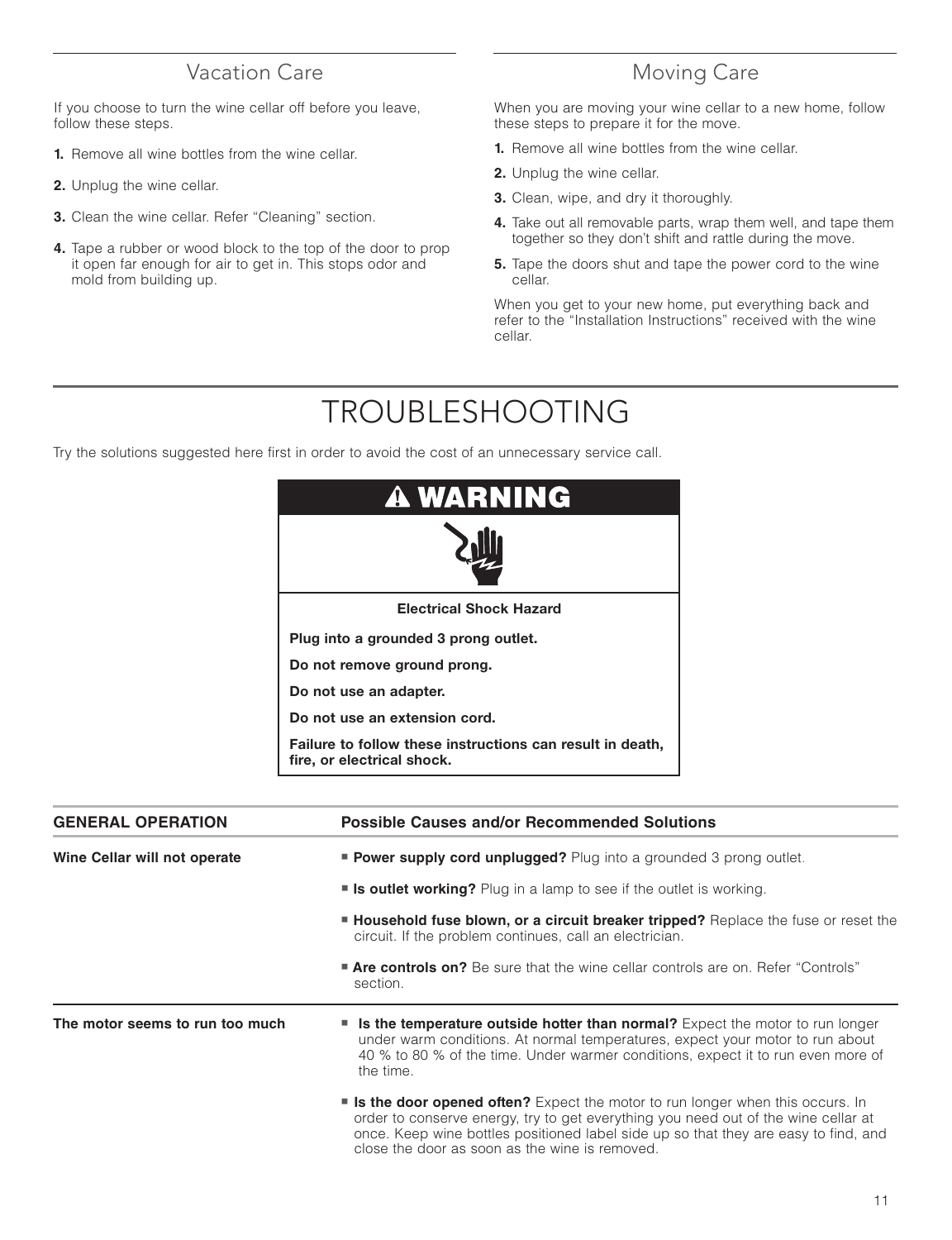| <b>GENERAL OPERATION</b>            | <b>Possible Causes and/or Recommended Solutions</b>                                                                                                                                                                                                                                                                                                                                                                                                                   |
|-------------------------------------|-----------------------------------------------------------------------------------------------------------------------------------------------------------------------------------------------------------------------------------------------------------------------------------------------------------------------------------------------------------------------------------------------------------------------------------------------------------------------|
| The motor seems to run too much     | " Is the control set correctly for the surrounding conditions? Refer "Controls"<br>section.                                                                                                                                                                                                                                                                                                                                                                           |
|                                     | <b>similary</b> Is the door closed completely? Push the door firmly shut. If it will not shut all the<br>way, refer "The door will not close completely" later in this section.                                                                                                                                                                                                                                                                                       |
|                                     | <b>Are the condenser coils dirty?</b> This obstructs air transfer and makes the motor<br>work harder. Clean the condenser coils. Refer "Cleaning" section.                                                                                                                                                                                                                                                                                                            |
| <b>TEMPERATURE AND MOISTURE'</b>    | <b>Possible Causes and/or Recommended Solutions</b>                                                                                                                                                                                                                                                                                                                                                                                                                   |
| Temperature is too warm             | <b>Is the door opened often?</b> Be aware that the wine cellar will warm when this<br>occurs. In order to keep the wine cellar cool, try to get everything you need out of<br>the wine cellar at once. Keep wine bottles positioned label side up so that they are<br>easy to find, and close the door as soon as the wine is removed.                                                                                                                                |
|                                     | " Is the control set correctly for the surrounding conditions? Refer "Controls"<br>section.                                                                                                                                                                                                                                                                                                                                                                           |
|                                     | <b>Is the base grille blocked?</b> For best performance, do not install the wine cellar<br>behind a cabinet door or block the base grille.                                                                                                                                                                                                                                                                                                                            |
| There is interior moisture buildup: | <b>s Is the door opened often?</b> To avoid humidity buildup, try to get everything you<br>need out of the wine cellar at once, keep wine bottles positioned label side up so<br>that they are easy to find, and close the door as soon as the wine is removed. When<br>the door is opened, humidity from the room air enters the wine cellar. The more<br>often the door is opened, the faster humidity builds up, especially when the room<br>itself is very humid. |
|                                     | <b>solution Is it humid?</b> It is normal for moisture to build up inside the wine cellar when the air<br>is humid.                                                                                                                                                                                                                                                                                                                                                   |
|                                     | " Is the control set correctly for the surrounding conditions? Refer "Controls"<br>section.                                                                                                                                                                                                                                                                                                                                                                           |
| <b>DOOR</b>                         | <b>Possible Causes and/or Recommended Solutions</b>                                                                                                                                                                                                                                                                                                                                                                                                                   |
|                                     | <b>A WARNING</b>                                                                                                                                                                                                                                                                                                                                                                                                                                                      |
|                                     | <b>Explosion Hazard</b>                                                                                                                                                                                                                                                                                                                                                                                                                                               |
|                                     | Use nonflammable cleaner.                                                                                                                                                                                                                                                                                                                                                                                                                                             |
|                                     | Failure to do so can result in death, explosion, or fire.                                                                                                                                                                                                                                                                                                                                                                                                             |
| The door is difficult to open       | <b>s Is the gasket dirty or sticky?</b> Clean the gasket and the surface that it touches. Rub<br>a thin coat of paraffin wax on the gasket following cleaning.                                                                                                                                                                                                                                                                                                        |
| The door will not close completely  | <b>Are the racks out of position?</b> Put the racks back into their correct positions. Refer<br>"Wine Racks" section for more information.                                                                                                                                                                                                                                                                                                                            |
|                                     | <b>s Is the gasket sticking?</b> Clean the gasket and the surface that it touches. Rub a thin                                                                                                                                                                                                                                                                                                                                                                         |

coat of paraffin wax on the gasket following cleaning.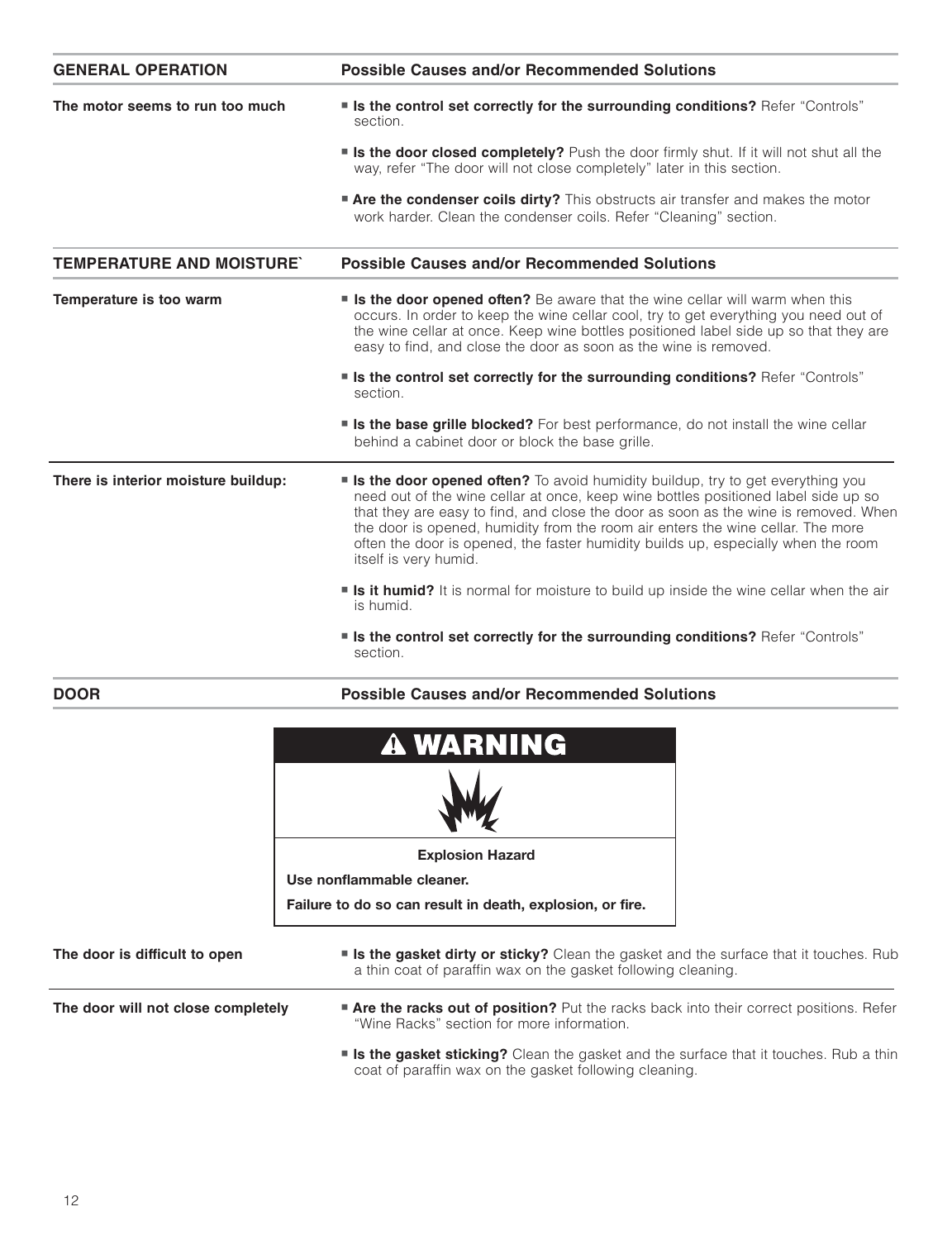# **ASSISTANCE**

#### **If you need service:**

Before calling for assistance or service, please check "Troubleshooting." It may save you the cost of a service call. If you still need help, follow the instructions below.

When calling, please know the purchase date and the complete model and serial number of your appliance. This information will help us to better respond to your request. Please refer to the warranty page in this manual for more information on service.

#### **If you need replacement parts:**

Component parts should be replaced with like components and servicing should be done by factory authorized service personnel, so as to minimize the risk of possible ignition due to incorrect parts or improper service.

In the U.S.A.

Call the KitchenAid Customer eXperience Center toll free: **1-800-422-1230**.

#### **Our Consultants Provide Assistance With:**

- Features and specifications on our full line of appliances.
- **Installation information.**
- **Use and maintenance procedures.**
- **Accessory and repair parts sales.**
- Specialized customer assistance (Spanish speaking, hearing impaired, limited vision, etc.).
- Referrals to local dealers, repair parts distributors, and service companies. KitchenAid designated service technicians are trained to fulfill the product warranty and provide after-warranty service, anywhere in the United States.

To locate the KitchenAid designated service company in your area, you can also look in your telephone directory Yellow Pages.

#### **For Further Assistance**

If you need further assistance, you can write to KitchenAid with any questions or concerns at:

 KitchenAid Brand Home Appliances Customer eXperience Center 553 Benson Road Benton Harbor, MI 49022-2692

Please include a daytime phone number in your correspondence.

### In Canada

Call the KitchenAid Canada Customer eXperience Centre toll free: **1-800-807-6777**.

#### **Our Consultants Provide Assistance With:**

- Features and specifications on our full line of appliances.
- **Use and maintenance procedures.**
- **Accessory and repair parts sales.**
- Referrals to local dealers, repair parts distributors, and services companies. KitchenAid Canada designated service technicians are trained to fulfill the product warranty and provide after-warranty service, anywhere in Canada.

#### **For Further Assistance**

If you need further assistance, you can write to KitchenAid Canada with any questions or concerns at:

 KitchenAid Canada Customer eXperience Centre 200 – 6750 Century Ave. Mississauga, Ontario L5N 0B7

Please include a daytime phone number in your correspondence.

### Accessories

The following accessories are available for your wine cellar. To order an accessory, contact us and ask for the Part Number.

In the U.S.A., visit our webpage **www.kitchenaid.com/accessories** or call **1-800-442-9991**.

In Canada, visit our webpage **www.whirlpoolparts.ca** or call **1-800-807-6777**.

**Stainless Steel Cleaner and Polish** Order Part #4396095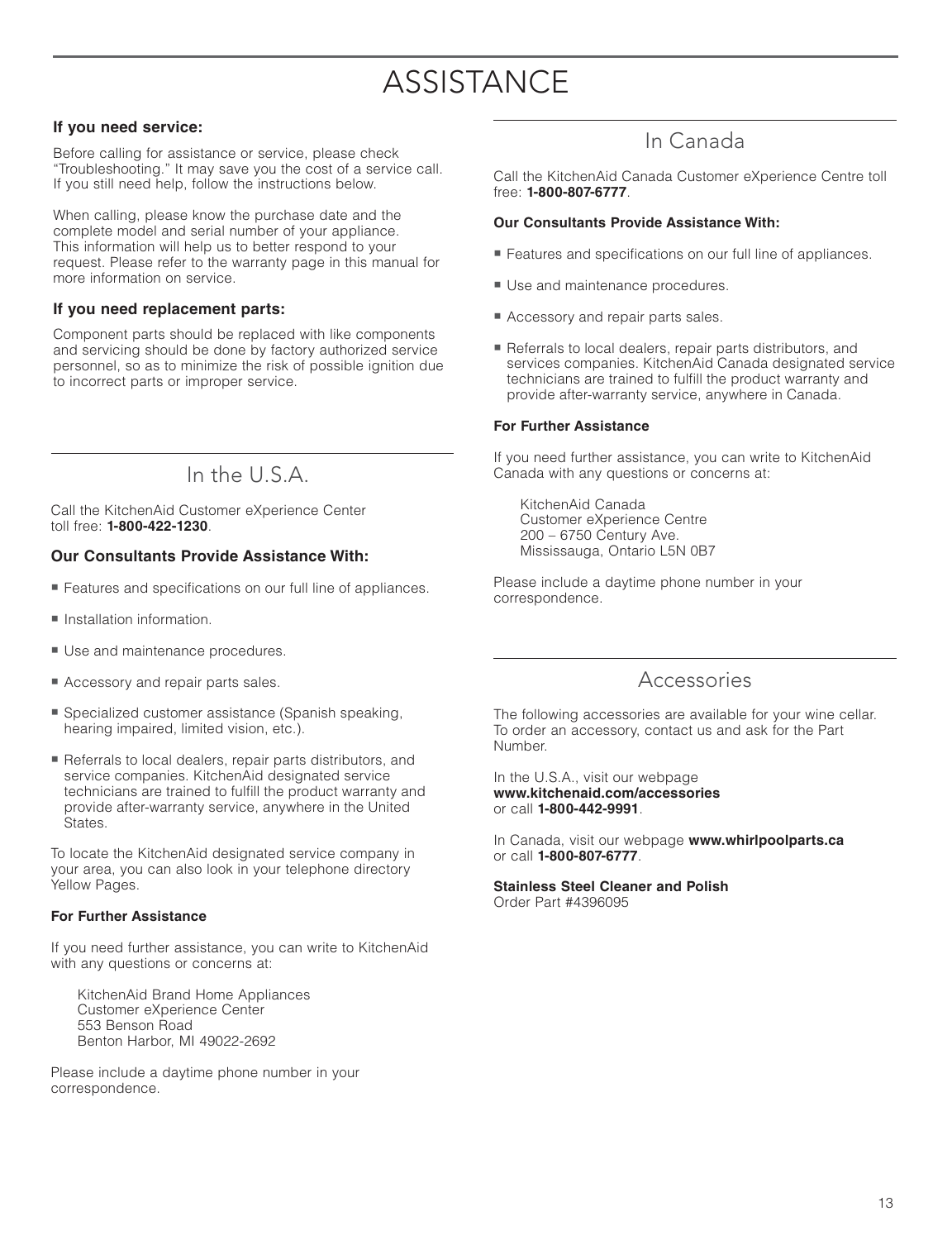# KitchenAid®

# CAVE À VIN

# Guide d'Utilisation et d'Entretien et Instructions d'Installation

Pour des questions sur les fonctionnalités, fonctionnement/performance, pièces, accessoires ou service, appelez le: **1-800-422-1230** ou visitez notre site Web à ... **www.kitchenAid.com** Au Canada, pour assistance, installation ou service, composez le **1-800-807-6777** ou visitez notre site web à... **www.KitchenAid.ca**

### TABLE DES MATIÈRES

| Mise au Rebut de Votre Vieille Cave à Vin  16   |  |
|-------------------------------------------------|--|
|                                                 |  |
|                                                 |  |
|                                                 |  |
|                                                 |  |
| Panneau Décoratif Personnalisé 17               |  |
|                                                 |  |
|                                                 |  |
| <b>INSTRUCTIONS D'INSTALLATION  18</b>          |  |
| Installation du Panneau Personnalisé  19        |  |
| Installation et Fermeture de la Porte  20       |  |
|                                                 |  |
|                                                 |  |
|                                                 |  |
|                                                 |  |
|                                                 |  |
|                                                 |  |
|                                                 |  |
|                                                 |  |
|                                                 |  |
| Précautions à Prendre Avant un Déménagement  24 |  |
|                                                 |  |
|                                                 |  |
|                                                 |  |
|                                                 |  |
|                                                 |  |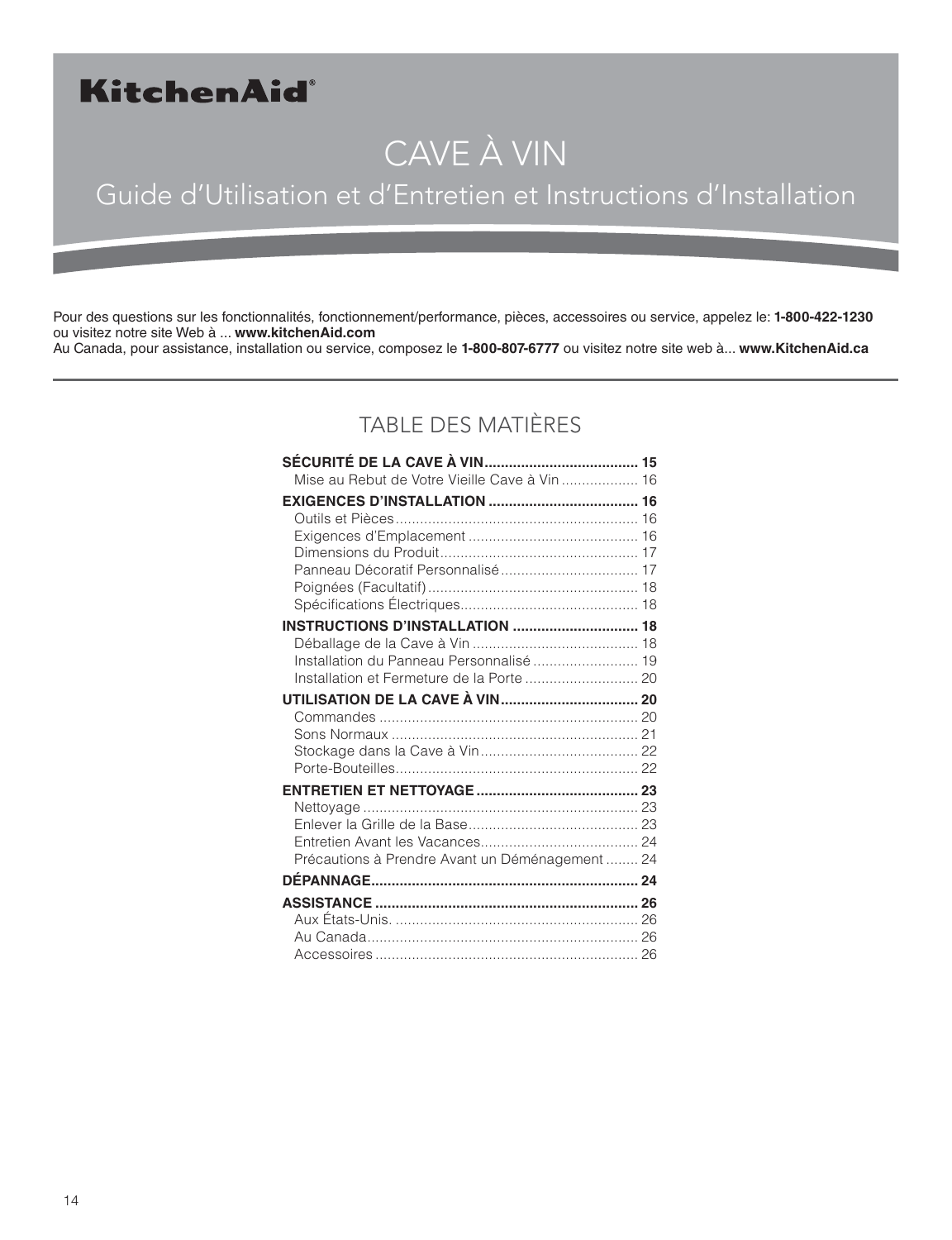# SÉCURITÉ DE LA CAVE À VIN

### **Votre sécurité et celle des autres est très importante.**

Nous donnons de nombreux messages de sécurité importants dans ce manuel et sur votre appareil ménager. Assurez-vous de toujours lire tous les messages de sécurité et de vous y conformer.



Voici le symbole d'alerte de sécurité.

Ce symbole d'alerte de sécurité vous signale les dangers potentiels de décès et de blessures graves à vous et à d'autres.

Tous les messages de sécurité suivront le symbole d'alerte de sécurité et le mot "DANGER" ou "AVERTISSEMENT". Ces mots signifient:

#### GFR DA

AVERTISSEMEN'

#### **Risque possible de décès ou de blessure grave si vous ne suivez pas immédiatement les instructions.**

#### **Risque possible de décès ou de blessure grave si vous ne suivez pas les instructions.**

Tous les messages de sécurité vous diront quel est le danger potentiel et vous disent comment réduire le risque de blessure et ce qui peut se produire en cas de non-respect des instructions.

### **IMPORTANTES INSTRUCTIONS DE SÉCURITÉ**

**AVERTISSEMENT:** Pour réduire les risques d'incendie, de décharge électrique ou de blessures lors de l'utilisation du cave à vin, prendre quelques précautions fondamentales, y compris les suivantes:

- Brancher sur une prise de courant à 3 alvéoles, reliée à la terre.
- Ne pas enlever la prise de liaison à la terre.
- Ne pas utiliser d'adaptateur.
- Ne pas utiliser de rallonge.
- Déconnecter la source de courant électrique avant l'entretien.
- Replacer pièces et panneaux avant de faire la mise en marche.
- Enlever les portes de votre ancien cave à vin.
- **Utiliser un produit de nettoyage ininflammable.**
- Ne pas utiliser ou conserver d'essence ni de liquides ou gaz inflammables à proximité de cet ou d'autres appareils électriques. Les fumées peuvent causer des incendies ou des explosions.
- Ne pas conserver de substances explosives, par exemple des bombes aérosols contenant un agent propulseur, dans ce cave à vin.
- Ne pas utiliser ni placer dans les compartiments du cave à vin des dispositifs électriques d'un type autre que celui expressément autorisé par le fabricant.
- **Utiliser deux personnes ou plus pour déplacer** et installer le cave à vin.
- Cet appareil ne convient pas à une utilisation par des personnes (y compris des enfants) à capacités physiques, sensorielles ou mentales réduites, ou possédant un manque d'expérience et de connaissances, à moins qu'elles ne soient placées sous supervision ou qu'elles aient reçu des instructions concernant l'utilisation de l'appareil par une personne responsable de leur sécurité.
- Les enfants doivent être placés sous surveillance afin de s'assurer qu'ils ne jouent pas avec l'appareil.
- Pour éviter le risque que des enfants restent enfermés à l'intérieur et s'asphyxient, ne pas les laisser jouer ou se cacher dans le cave à vin.
- Si le cordon d'alimentation est endommagé, il doit être remplacé par le fabricant ou son technicien d'entretien ou une personne possédant une qualification similaire.
- Les prises d'air de l'enceinte de l'appareil ou de la structure encastré doivent être dégagées en tout temps.
- Ne pas utiliser d'appareils mécaniques ou d'autres moyens pour accélérer le dégivrage que ceux recommandés par le fabricant.
- Ne pas endommager le circuit frigorigène.

### **CONSERVER CES INSTRUCTIONS**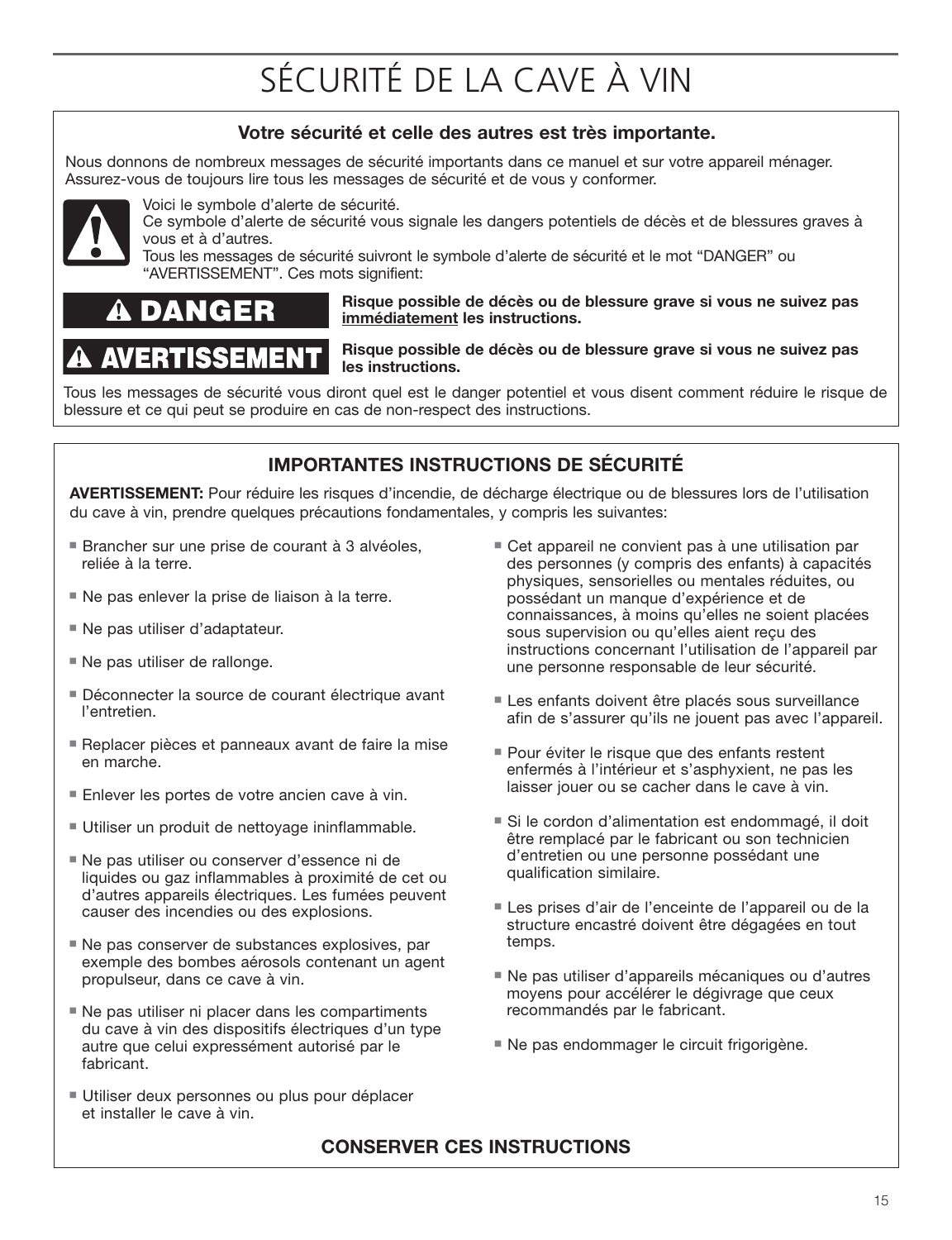### Mise au Rebut du Votre Vieille Cave à Vin

#### **AVERTISSEMENT: Risque de coincement de l'enfant. Avant de jeter votre ancien Cave à Vin:**

- Enlevez les portes.
- Laissez les étagères en place afin que les enfants ne puissent pas facilement grimper à l'intérieur.

# **AVERTISSEMENT**

#### **Risque de Suffoquer**

**Enlever les portes ou le couvercle de votre vieil appareil.**

**Le non-respect de cette instruction peut causer un décès ou des lésions cérébrales.**

**IMPORTANT:** Le risque qu'un enfant puisse se retrouver coincé et suffoquer n'est pas chose du passé. Les caves à vin jetés ou abandonnés restent dangereux, même s'ils ne restent à l'extérieur que pour "quelques jours seulement". Si l'ancien cave à vin doit être mis au rebut, suivre les instructions suivantes afin d'éviter les accidents.



#### **Renseignements importants à propos de la mise au** rebut des fluides réfrigérants:

Mettre le réfrigérateur au rebut conformément à la réglementation fédérale et locale. Les fluides réfrigérants doivent être évacués par un technicien certifié et agréé par l'EPA conformément aux procédures établies.

# EXIGENCES D'INSTALLATION

### Outils et Pièces

Rassembler les outils et pièces nécessaires avant d'entreprendre l'installation.

#### **Outils et pièces nécessaires:**

- Tournevis à tête cruciforme.
- Panneau de porte décoratif personnalisé voir la section "Dimensions du panneau décoratif personnalisé".
- Poignée personnalisée et matériel de fi xation (facultatif).

#### **Pièces fournies:**

■ 8 vis fraisées de M4 x 30.

### Exigences d'Emplacement

# **AVERTISSEMENT**



**Risque d'Explosion**

**Garder les matériaux et les vapeurs inflammables, telle que l'essence, loin la cave à vin.**

**Le non-respect de cette instruction peut causer un décès, une explosion ou un incendie.**

**IMPORTANT:** Cet appareil est destiné à un usage domestique et à d'autres usages similaires comme:

- Espace de cuisine pour personnel de boutiques, bureaux et autres environnements professionnels.
- Fermes et par les clients des hôtels, motels et autres environnements de type résidentiel.
- Environnements de type chambres d'hôtes.
- Banquets et autres utilisations non commerciales semblables.

#### **REMARQUES:**

- Lorsqu'on souhaite placer la cave à vin en affleurement avec la façade des armoires inférieurs, enlever toutes les moulures et plinthes à l'arrière de l'ouverture. Voir "Dimensions du produit" et plus loin dans cette section "Dimensions de l'ouverture".
- Il est conseillé de ne pas installer la cave à vin près d'un four, d'un radiateur ou de toute autre source de chaleur.
- Ne pas installer l'appareil dans un endroit où la température pourrait descendre sous 55 °F (13 °C). Pour le meilleur rendement, ne pas installer la cave à vin derrière une porte d'armoire ni obstruer la grille de la base.

#### **Dimensions de l'ouverture:**

- Les dimensions de hauteur indiquées correspondent à la configuration selon laquelle les pieds de nivellement sont déployés à la hauteur minimale.

**REMARQUE:** Lorsque les pieds de nivellement sont complètement déployés, ajouter 5/8" (15 mm) aux dimensions de hauteur. Voir la section "Dimensions du produit".

- Si le plancher de l'ouverture n'est pas au même niveau que le plancher de la cuisine, installer des cales pour établir un niveau uniforme avec le plancher de la cuisine.

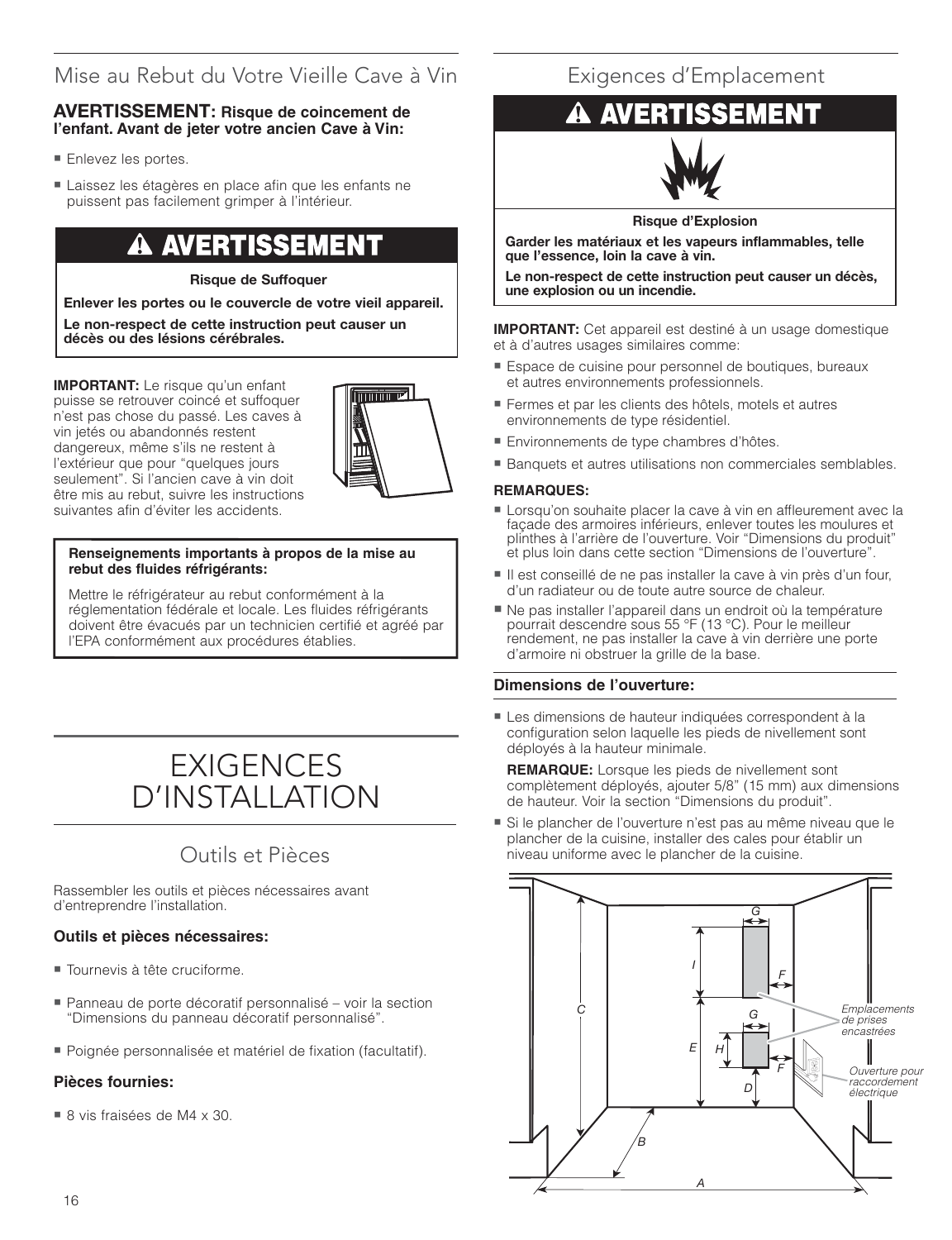| Dimensions de l'ouverture et de l'emplacement<br>pour raccordement électrique |                                                   |
|-------------------------------------------------------------------------------|---------------------------------------------------|
| Largeur de l'ouverture - A                                                    | 24" (60.96 cm) min.                               |
| Profondeur de l'ouverture - B                                                 | 24" (60.96 cm) min.                               |
| Hauteur de l'ouverture - C                                                    | $34^{1}/2$ " (87.6 cm) min.<br>35" (88.9 cm) max. |
| Dimension - D                                                                 | 12 <sup>1</sup> /16" (30.64 cm)                   |
| Dimension - E                                                                 | $213/4$ " (55.16 cm)                              |
| Dimension - F                                                                 | $13/4$ " (4.44 cm)                                |
| Dimension - G                                                                 | 3" (7.55 cm)                                      |
| Dimension - H                                                                 | $4^{1}/2$ " (11.37 cm)                            |
| Dimension - I                                                                 | $91/4$ " (23.47 cm)                               |

Pour une installation en affleurement, la prise de courant peut être installée dans des armoires adjacentes avec une découpe du côté du cordon d'alimentation pour l'acheminement du cordon d'alimentation.

La prise de courant peut également être encastrée sur le mur arrière derrière l'appareil, conformément aux emplacements recommandés pour les prises dans l'illustration ci-dessus.

### Dimensions du Produit

| <b>Produit entier</b>                                                                             |                                 |
|---------------------------------------------------------------------------------------------------|---------------------------------|
| Largeur (jusqu'au cache charnière)                                                                | 237/8" (60.72 cm)               |
| Hauteur (jusqu'au cache charnière)                                                                | $343/8$ " (87.32 cm)            |
| Profondeur des modèles compatibles<br>avec les panneaux (avec panneau de<br>3/4" et sans poignée) | 23 <sup>13</sup> /16" (60.5 cm) |
| Hauteur de porte                                                                                  | 30 <sup>5</sup> /8" (77.75 cm)  |
| Profondeur (sans poignée)                                                                         | 23 <sup>5</sup> /8" (60.01 cm)  |

**REMARQUE:** La longueur du cordon d'alimentation est de 60" (152,4 cm).de largo.



### Panneau Décoratif Personnalisé

**REMARQUE:** Pour les modèles standards en acier inoxydable ou avec porte en verre, passer ces instructions et commencer directement à la section "Spécifications électriques".

Pour l'installation d'un panneau décoratif personnalisé, l'installateur devra fabriquer lui-même le panneau ou consulter un ébéniste ou menuisier qualifié. Consulter le dessin des dimensions pour les spécifications du panneau.

#### **IMPORTANT:**

- L'épaisseur du panneau décoratif doit être de 3/4" (19 mm).
- Le poids du panneau décoratif plein personnalisé ne doit pas dépasser 20 lb (9,07 kg).
- Le poids du panneau décoratif en verre personnalisé ne doit pas dépasser 10 lb (4,54 kg).
- Un panneau décoratif pesant plus que la limite recommandée risque d'endommager l'appareil.

#### **Panneau décoratif plein personnalisé - Préparation:**

Fabriquer le panneau décoratif personnalisé en utilisant les dimensions indiquées dans l'illustration dimensions du panneau décoratif plein personnalisé et position des charnières. Les zones foncées doivent être creusées de 1/2" (12 mm) comme indiqué.

**IMPORTANT:** L'illustration suivante présente un panneau personnalisé pour une porte dont les charnières sont installées du côté droit. Si les charnières de votre cave à vin sont installées du côté gauche, faire tourner le cadre personnalisé de 180° pour que les marques de charnière se retrouvent du côté gauche.



Dimensions du panneau décoratif plein personnalisé et position des charnières.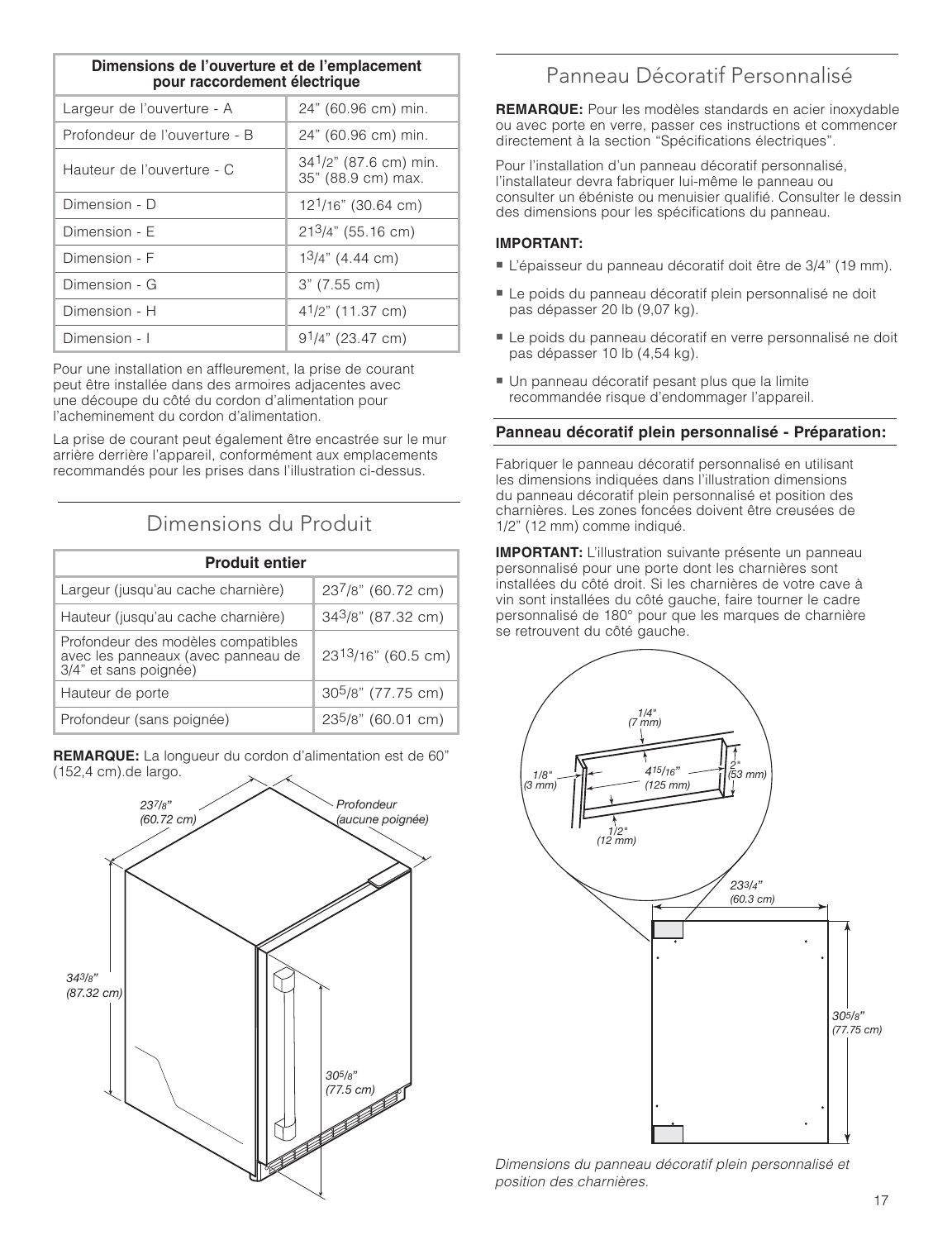#### **Panneau décoratif en verre personnalisé - Préparation:**

Fabriquer le panneau décoratif personnalisé en utilisant les dimensions indiquées dans l'illustration dimensions du panneau décoratif en verre personnalisé et position des charnières. Les zones foncées doivent être creusées de 1/2" (12 mm) comme indiqué.

**IMPORTANT:** L'illustration suivante présente un panneau personnalisé pour une porte dont les charnières sont installées du côté droit. Si les charnières de votre cave à vin sont installées du côté gauche, faire tourner le cadre personnalisé de 180° pour que les marques de charnière se retrouvent du côté gauche.



Dimensions du panneau décoratif en verre personnalisé et position des charnières.

### Poignées (facultatif)

Des poignées personnalisées sont habituellement fixées seulement sur le panneau de porte personnalisé.

Consulter les instructions reçues avec la trousse de poignée KitchenAid pour installer ces poignées sur les panneaux de bois personnalisés.

Les poignées personnalisées doivent être installées sur le panneau de porte à l'aide de trous fraisés, avant d'installer le panneau sur la porte du cave à vin.

### Spécifications Électriques

# **A AVERTISSEMENT**



**Risque de Décharge Électrique**

**Brancher sur une prise à 3 alvéoles reliée à la terre.**

**Ne pas enlever la broche de liaison à la terre.**

**Ne pas utiliser un adaptateur.**

**Ne pas utiliser un câble de rallonge.**

**Le non-respect de ces instructions peut causer un décès, un incendie ou un décharge électrique.**

Avant de placer la cave à vin à son emplacement final, il est important de s'assurer d'avoir la connexion électrique appropriée.

#### **Méthode recommandée de mise à la terre:**

Chaque appareil doit être alimenté par un circuit à 115 VAC à 60 Hz relié à la terre et protégé par un fusible de 15 A ou 20 A. Il est recommandé d'utiliser un circuit distinct pour alimenter uniquement la cave à vin. Utiliser une prise de courant dont l'alimentation ne peut pas être interrompue par un interrupteur. Ne pas utiliser de rallonge.

**REMARQUE:** Avant d'exécuter tout type d'installation, de nettoyage ou de remplacement d'une ampoule d'éclairage, débrancher la cave à vin ou déconnecter la source de courant électrique.

# INSTRUCTIONS D'INSTALLATION

Déballage de la Cave à Vin

### **A AVERTISSEMENT**

#### **Risque du Poids Excessif**

**Utiliser deux personnes ou plus pour déplacer et installer ou désinstaller l'appareil.**

**Le non-respect de cette instruction peut causer une blessure au dos ou d'autre blessure.**

Avant d'utiliser la cave à vin, tous les matériaux d'emballage doivent être enlevés et l'intérieur doit être nettoyé.

- Enlever tout résidu de ruban adhésif et de colle des surfaces avant de mettre en marche la cave à vin. Frotter une petite quantité de savon à vaisselle liquide avec ses doigts sur tout adhésif et essuyer avec de l'eau chaude pour enlever.
- Ne pas utiliser d'instruments coupants, d'alcool à friction, de liquides inflammables ou de nettoyants abrasifs pour enlever le ruban adhésif ou la colle. Ces produits peuvent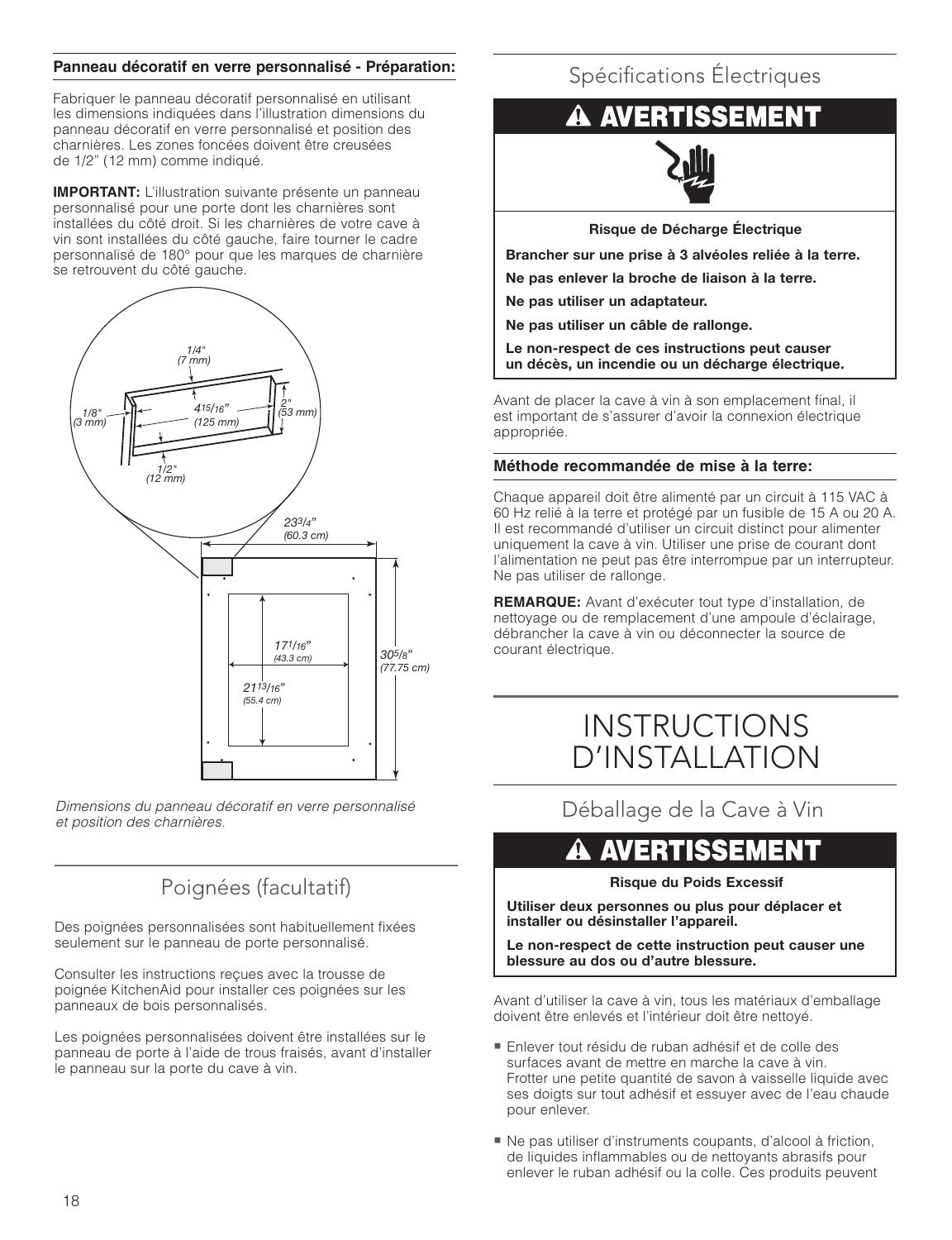endommager les surfaces de la cave à vin. Pour plus de renseignements, voir la section "Sécurité de la cave à vin".

- Jeter ou recycler tous les matériaux d'emballage.
- Une fois que tous les matériaux d'emballage ont été retirés, nettoyer l'intérieur de la cave à vin. Consulter les instructions de nettoyage dans la section "Nettoyage".

**REMARQUE:** Pour les modèles standards en acier inoxydable ou avec porte en verre, passer la section "Fermeture de la porte".

Installation du Panneau Personnalisé

#### **IMPORTANT:**

- Réaliser le panneau décoratif personnalisé selon les spécifications de la section "Panneau décoratif personnalisé".
- KitchenAid n'est pas responsable des opérations d'enlèvement et de réinstallation des moulures ou panneaux décoratifs qui entraveraient l'accès au cave à vin lors d'une intervention de réparation.
- **1.** Ouvrir complètement la porte à 115°.



**2.** Retirer le joint d'étanchéité des coins de la porte en tirant doucement jusqu'à ce que les deux trous de vis dans chaque coin de la porte soient visibles.

**REMARQUE:** Le joint d'étanchéité n'a pas besoin d'être enlevé de la porte, seulement les coins.



**3.** À deux personnes, maintenir le panneau personnalisé contre la porte. S'assurer que les charnières du haut et du bas s'insèrent parfaitement dans les fentes au dos du panneau personnalisé.



 **REMARQUE:** Les poignées doivent être installées sur le panneau de porte avant d'installer ce dernier sur la porte du cave à vin.

**4.** Fixer le panneau personnalisé sur la porte à l'aide de deux vis à bois (fournies dans l'ensemble d'installation) à chaque coin.



- A. Vis à tête fraisée M4 x 30 (incluses dans la trousse d'installation)
- **5.** Appuyer fermement sur le joint pour le remettre à sa place.

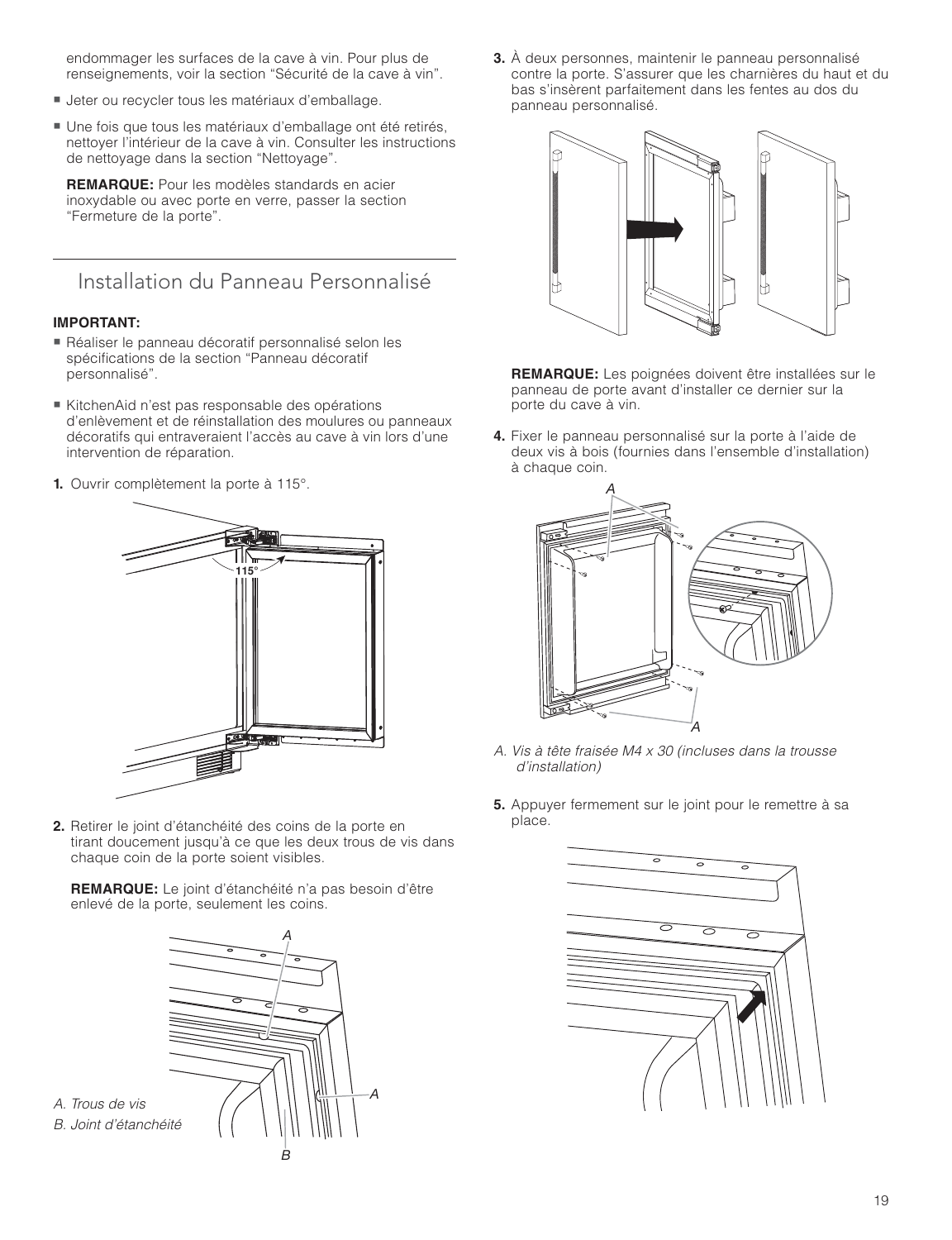### Installation et Fermeture de la Porte

La cave à vin dispose de quatre pieds de nivellement. Si la cave à vin semble instable ou si vous désirez que la porte se ferme plus facilement, ajuster l'inclinaison de la cave à vin en observant les instructions ci-dessous.

# AVER



**Risque de Décharge Électrique**

**Brancher sur une prise à 3 alvéoles reliée à la terre.**

**Ne pas enlever la broche de liaison à la terre.**

**Ne pas utiliser un adaptateur.**

**Ne pas utiliser un câble de rallonge.**

**Le non-respect de ces instructions peut causer un décès, un incendie ou un décharge électrique.**

**1.** Brancher l'appareil sur une prise à 3 alvéoles reliée à la terre.

# **AVERTISSEMENT**

**Risque du Poids Excessif**

**Utiliser deux personnes ou plus pour déplacer et installer ou désinstaller l'appareil.**

**Le non-respect de cette instruction peut causer une blessure au dos ou d'autre blessure.**

#### **Déplacement de votre Cave à Vin:**

Votre cave à vin est lourd. Lors du déplacement de la cave à vin pour un nettoyage, un entretien ou réparation, veiller à recouvrir le plancher avec du carton ou un panneau de fibre dur pour éviter qu'il ne subisse tout dommage. Toujours tirer la cave à vin tout droit lors du déplacement. Ne pas incliner la cave à vin d'un côté ou de l'autre ni la "faire marcher" en essayant de le déplacer, car le plancher pourrait être endommagé.

- **2.** Déplacer la cave à vin à son emplacement définitif.
- **3.** Tourner les pieds de réglage de l'aplomb vers la droite pour abaisser la cave à vin ou tourner les pieds de réglage de l'aplomb vers la gauche pour la soulever. Il peut être nécessaire de tourner les pieds de nivellement plusieurs fois pour ajuster l'inclinaison de la cave à vin.

 **REMARQUE:** Si une autre personne pousse le haut de la cave à vin, le poids devient moins lourd sur les pieds de nivellement, ce qui rend plus facile l'ajustement des pieds d'aplomb.



**4.** Ouvrir la porte et s'assurer qu'elle ferme comme vous le désirez. Sinon, incliner la cave à vin un peu plus vers l'arrière en tournant les deux vis de nivellement avant vers la droite. Plusieurs tours peuvent être nécessaires et il convient de tourner les deux vis de réglage de l'aplomb de façon égale.

# UTILISATION DE LA CAVE À VIN



#### **REMARQUE:**

- Lorsque l'on met en marche la cave à vin pour la première fois, la température est réglée par défaut sur le réglage recommandé.
- Il y a deux commandes réglables de la température, une pour chaque compartiment.
- Le clavier tactile de température et de préréglage gauche commande la température du compartiment supérieur.
- Le clavier tactile de température et de préréglage droit commande la température du compartiment inférieur.

#### **1.** Mise en Marche/arrêt de la Commande

 La première fois que la cave à vin est branchée, la commande est réglée en mode Cool Off (refroidissement désactivé). Cool On (refroidissement activé) et Cool Off (refroidissement activé) sont les seules options affichées.



 Appuyer sur COOL ON (refroidissement activé) pendant 3 secondes pour mettre en marche la cave à vin. Tous les menus et les réglages de température recommandés s'affichent.

#### **2.** Option d'Éclairage Automatique

 Comporte un capteur de proximité dans la grille de base qui augmente automatiquement l'éclairage de l'afficheur intérieur à DEL lorsqu'un mouvement est détecté. Lorsque

**Auto Light**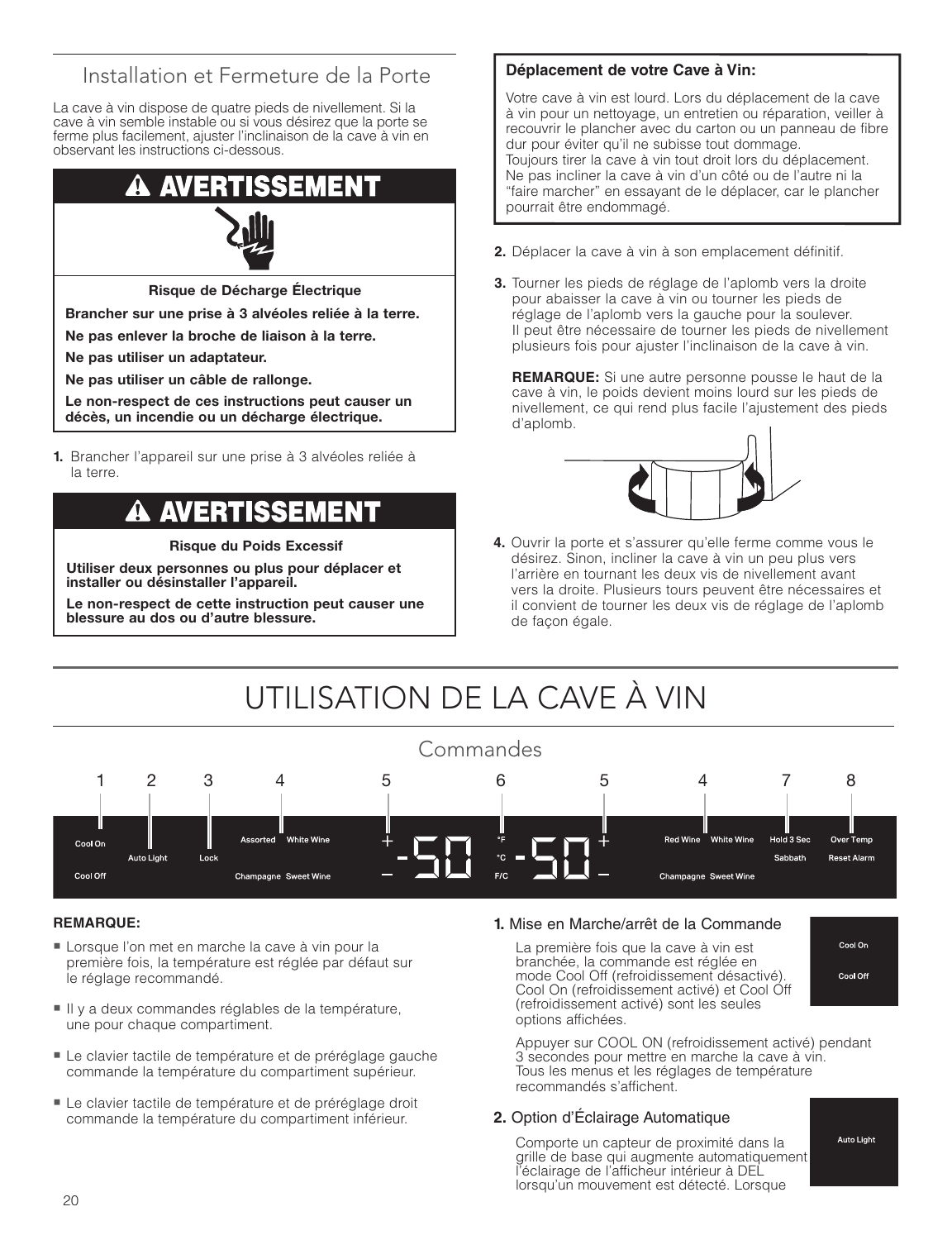plus aucun mouvement n'est détecté, la lampe intérieur s'éteint au bout de 2 minutes.

- - Appuyer sur l'option AUTO LIGHT (lampe auto) pour activer cette caractéristique.
- Lorsque la fonction AUTO LIGHT (lampe auto) n'est pas activée, la lampe d'intérieur ne s'allument que lorsque la porte est ouverte.

**REMARQUE:** La température de la cave à vin augmente légèrement si la lumière est laissée allumée pendant une période prolongée.

#### **3.** Verrouillage des Commandes

 Évite les changements de température inattendus et facilite le nettovage des commandes.

Lock

Pour activer le mode de verrouillage, appuyer

sur LOCK (verrouillage) pendant 3 secondes. Après le compte à rebours, tous les autres affichages s'éteignent et deviennent indisponibles sauf Cool On (refroidissement activé), Cool Off (refroidissement désactivé) et Lock (verrouillage).

#### **4.** Utilisation des Préréglages



 Pour votre commodité, la cave à vin est également équipée de commandes préréglées à des températeures d'entreposage recommandées pour des vins spécifiques. En appuyant sur une option de préréglage, la température sera réglée au niveau recommandé pour un vin spécifique:

| Assorted (assortiment): $54 °F$ (12 °C)               |
|-------------------------------------------------------|
| Champagne: $46 \text{ }^{\circ}F$ (7 $^{\circ}C$ )    |
| Red wine (Vin rouge): 64 $\degree$ F (17 $\degree$ C) |
| Sweet wine (Vin doux): 42 $\degree$ F (5 $\degree$ C) |

White wine (Vin blanc): 50 °F (10 °C)

#### **5.** Réglage des Températures

 Pour ajuster les réglages de température, appuyer sur la touche "**+**" (plus) ou "**-**" (moins) jusqu'à ce que la température désirée soit



 atteinte. La commande est réglée correctement lorsque le vin est à la température idéale.

### **REMARQUE:** -

- La température réglée pour la cave à vin est de 50 °F (10 °C) pour le compartiment supérieur et le compartiment inférieur. La gamme de réglage pour le compartiment supérieur varie de 42 °F à 54 °F (5 °C à 12 °C) et de 42 °F à 64 °F (5 °C à 17 °C) pour le compartiment inférieur.
- - Attendre au moins 24 heures entre les réglages pour que les produits s'adaptent. Vérifier de nouveau la température avant de procéder à d'autres réglages.

#### **6.** Visualisation de la Température en degrés Celsius/Fahrenheit

 Appuyer sur la touche tactile F/C pour alterner l'affichage de la température en degrés Fahrenheit ou en degrés Celsius. Le témoin correspondant s'allumera.



#### **7.** Mode Sabbat

Hold 3 Sec Permet d'ouvrir ou de fermer la porte de la cave à vin le jour du sabbat ou lors d'autres Sabbath fêtes religieuses sans allumer ou éteindre directement les lumières, les affichages numériques, les ventilateurs, les vannes, les tonalités ou les alarmes. En sélectionnant cette caractéristique, les points de réglage de température restent inchangés, mais les lumières du panneau de commande, les lampes intérieur et les signaux sonores du panneau de commande sont désactivés. Pour un fonctionnement plus efficace de la cave à vin, il est recommandé de sortir du mode Sabbat lorsque celui-ci n'est plus nécessaire.

- - Appuyer sur SABBATH (Sabbat) pendant 3 secondes pour activer la caractéristique. Après le compte à rebours de 3 secondes, la caractéristique s'active et tous les autres affichages s'éteignent.
- Appuyer sur SABBATH (Sabbat) pendant 3 secondes pour désactiver la caractéristique et activer l'affichage.

#### **8.** Alarme de Dépassement de Température

 La caractéristique de dépassement de la température est conçue pour vous avertir lorsque la température de la cave à vin dépasse 70 °F (21 °C) pendant plus de 4 heures. L'alarme sonore s'éteint automatiquement lorsque la température

Over Temp **Reset Alarm** 

revient à la normale. Pour vous avertir d'un dépassement de température, le témoin lumineux continue de clignoter jusqu'à ce que l'on appuie sur la touche Reset Alarm (réinitialisation de l'alarme).

 Si le dépassement de température persiste après une réinitialisation de l'alarme de dépassement de température, le témoin lumineux continue de se réactiver toutes les 4 heures jusqu'à ce que la température de la cave à vin descende en-dessous de 70 °F (21 °C).

**REMARQUE:** Ces caractéristiques ne s'affichent pas sur la commande à moins que la température de la cave à vin dépasse 70 °F (21 °C) et que l'alarme doive être réinitialisée.

#### **9.** Alarme de Porte Ouverte

 Permet d'éviter que le vin ne se gâte en donnant une alerte sonore et visuelle si la porte reste ouverte pendant 5 minutes. Si la porte est laissée ouverte pendant plus de 5 minutes, l'avertisseur retentira toutes les 2 minutes jusqu'à ce que l'on ferme la porte ou que l'on appuie sur n'importe quelle touche.

#### **10.** Mode d'Exposition

 Ce mode est utilisé uniquement lorsque la cave à vin est en exposition dans le magasin. Pour activer le mode d'Exposición, maintenez les touches Cool On et Sabbath en même temps pendant 3 secondes. Si l'on active involontairement le mode d'exposition, "Cool Off" (refroidissement désactivé) s'allume sur l'affichage et les commandes semblent fonctionner. Sortir du mode d'exposition en appuyant simultanément sur Cool On (refroidissement activé) et SABBATH (Sabbat) pendant 3 secondes.

### Sons Normaux

Il est possible que la cave à vin neuve émette des sons que l'appareil précédent ne produisait pas. Comme ces sons sont nouveaux, ils peuvent vous inquiéter. La plupart de ces nouveaux sons sont normaux. Les sons peuvent vous sembler plus forts avec des surfaces dures telles que le plancher et les structures adjacentes. Les descriptions suivantes indiquent le genre de sons et leur cause possible.

- La cave à vin est conçue pour fonctionner de manière plus efficace afin de conserver votre vin aux températures désirées et de réduire la consommation d'énergie.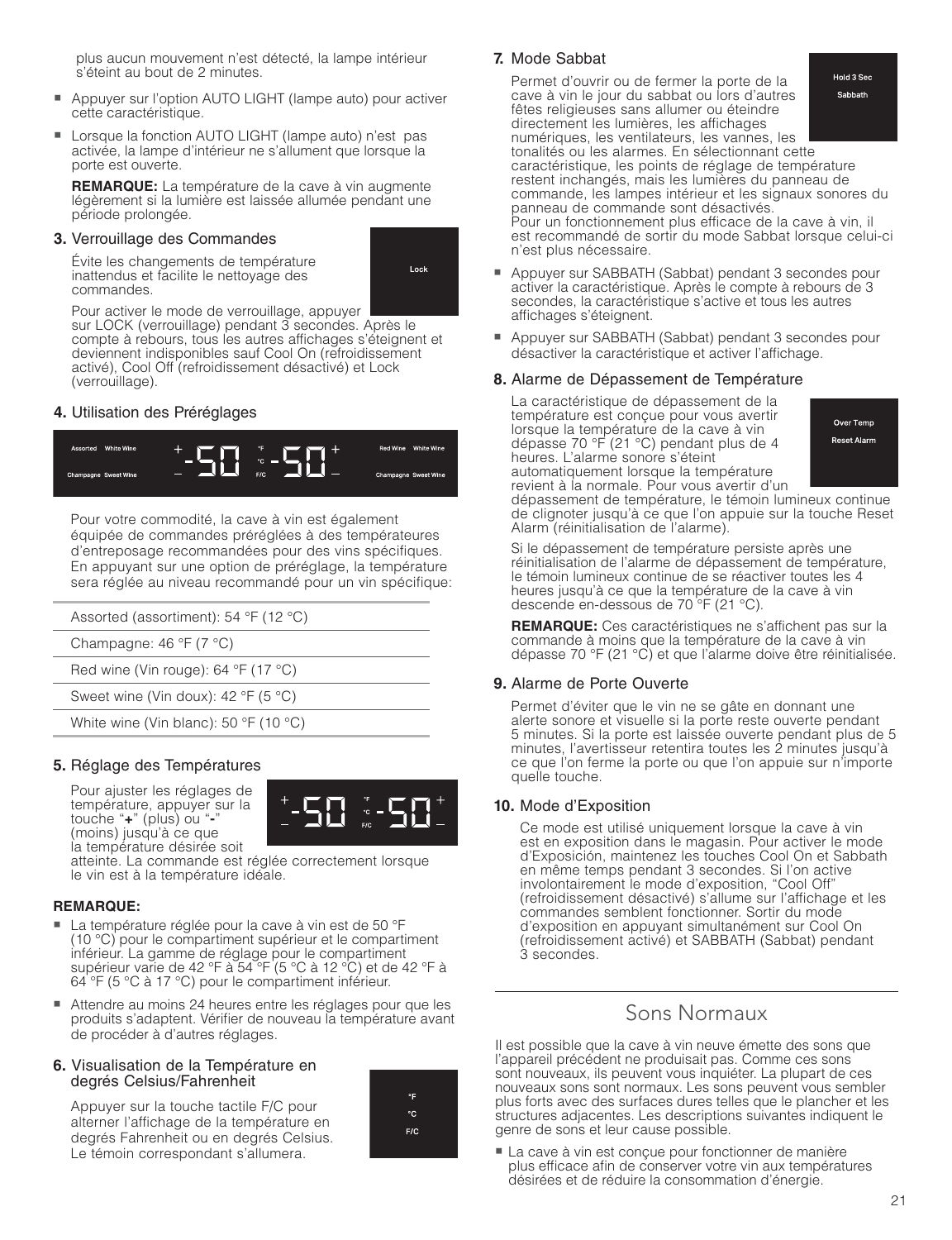Le compresseur et les ventilateurs à haute efficacité peuvent faire fonctionner votre cave à vin plus longtemps que l'ancienne. Il se peut également que vous entendiez un bruit saccadé ou aigu provenant du compresseur ou des ventilateurs qui se règlent pour optimiser la performance.

- Des vibrations sonores peuvent provenir de l'écoulement du réfrigérant ou d'articles placés dans la cave à vin.
- À la fin de chaque programme, il se peut que vous entendiez un gargouillement attribuable au réfrigérant qui se trouve dans votre cave à vin.
- Vous pouvez entendre l'écoulement de l'eau dans le plat de récupération d'eau de dégivrage lorsque la cave à vin dégivre.
- Vous pouvez entendre des déclics lorsque la cave à vin se met en marche ou s'arrête.

Stockage dans la Cave à Vin

**REMARQUE:** Pour une conservation optimale du vin, placer les vins blancs dans la partie supérieure de la cave à vin, les vins rosés au centre et les bouteilles de champagne/de plus grand diamètre dans la partie inférieure.



- **Porte-bouteilles 1-5:** Pour stocker jusqu'à huit bouteilles de vin de 750 mL [diamètre inférieur ou égal à  $3^{1}/8$ " (80 mm)]
- **Porte-bouteilles 6:** Pour stocker jusqu'à cinq bouteilles de vin plus grandes [diamètre jusqu'à 33/4" (95 mm)].

#### **Stockage de Vins dans la Cave à Vin - Porte-Bouteilles 1 à 5:**

**REMARQUE:** Le porte-bouteilles peut être utilisé pour ranger les bouteilles orientées dans les deux sens. Toutefois, pour optimiser le stockage, les bouteilles adjacentes doivent être orientées dans le sens opposé.

- **1.** Débuter le stockage dans la cave à vin par le présentoir de porte-bouteilles du bas (5).
- **2.** En commençant par le côté gauche, placer la première bouteille sur le bas du porte-bouteilles, le goulot de la bouteille vers l'avant de la cave à vin.

**3.** Placer la bouteille suivante à côté, le goulot de la bouteille vers l'arrière de la cave à vin. Alterner ainsi l'orientation des bouteilles jusqu'à ce que le porte-bouteilles soit plein.

**4.** Insérer le porte-bouteilles



- inférieur (le faire glisser) et tirer le porte-bouteilles suivant (4) vers l'extérieur.
- **5.** Continuer à insérer les porte-bouteilles suivants un à un tel que décrit dans les étapes ci-dessus.

#### **Stockage de Vins dans la Cave à Vin - Porte-Bouteilles 6:**

- **1.** En commençant par le côté gauche du porte-bouteilles
- inférieur, placer la première bouteille avec le goulot de la bouteille orienté vers l'avant de la cave à vin.
- **2.** Continuer à placer les bouteilles restantes dans le même sens.



### Porte-Bouteilles

#### **Retirer et replacer les porte-bouteilles:**

- **1.** Tirer le porte-bouteilles vers l'avant jusqu'à la butée.
- **2.** Appuyer sur le levier gauche tout en levant le levier droit pour dégager le porte-bouteilles. Tirer le porte-bouteilles vers l'avant et le soulever hors de ses supports.



**3.** Réinstaller le porte-bouteilles en l'insérant dans les supports et en le faisant glisser jusqu'en butée.

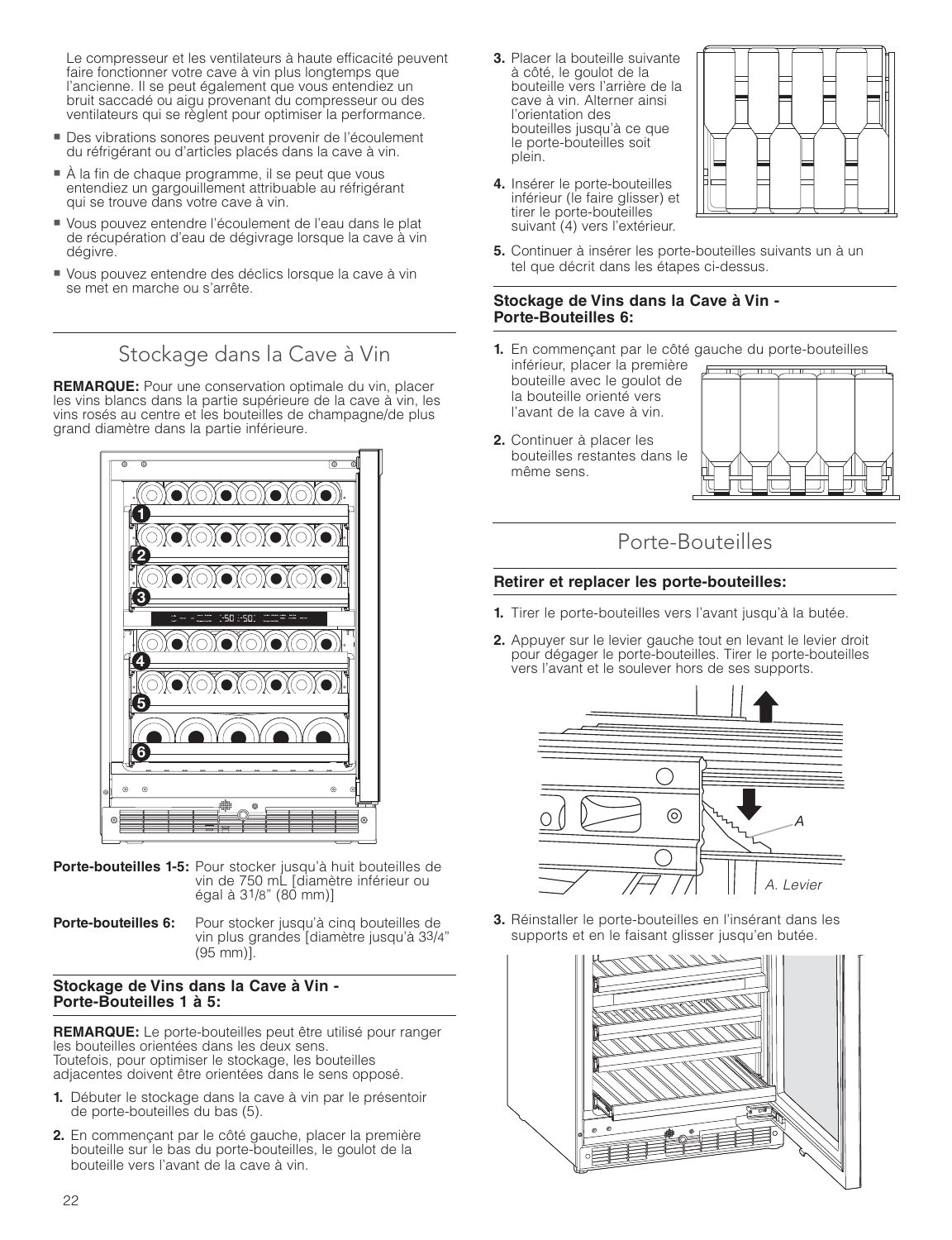# ENTRETIEN ET NETTOYAGE



accumulation d'odeurs. Essuyer les renversements immédiatement.

#### **Pour nettoyer la Cave à Vin:**

- **1.** Débrancher la cave à vin ou déconnecter la source de courant électrique.
- **2.** Retirer tous les porte-bouteilles de l'intérieur de la cave à vin.
- **3.** Laver à la main, rincer et sécher les pièces amovibles et les surfaces internes soigneusement. Utiliser une éponge propre ou un linge doux et un détergent doux dans de l'eau tiède.
- Afin d'éviter d'endommager les tiges en bois et les garnitures, les essuyer avec une éponge propre ou un chiffon doux et de l'eau tiède. Ne pas utiliser de détergent ni immerger le portebouteilles tout entier dans l'eau lors du nettoyage.
- Ne pas utiliser de nettoyants puissants ou abrasifs tels que les nettoyants à vitre en atomiseurs, nettoyants à récurer, liquides inflammables, cires nettoyantes, détergents concentrés, agents de blanchiment ou nettoyants contenant du pétrole sur les pièces en plastique, les garnitures intérieures et garnitures de portes ou sur les joints de portes. Ne pas utiliser d'essuie-tout, de tampons à récurer ou d'autres outils de nettoyage abrasifs. Ces produits risquent d'égratigner ou d'endommager les matériaux.
- Pour aider à éliminer les odeurs, on peut laver les parois intérieures avec un mélange d'eau tiède et de bicarbonate de soude [2 c. à soupe pour 1 pte (26 g pour 0,95 L) d'eau].
- **4.** Laver les surfaces extérieures en acier inoxydable et surfaces extérieures peintes avec une éponge propre ou un linge doux et un détergent doux dans de l'eau tiède. Ne pas utiliser de produits de nettoyage forts ou abrasifs, ni de nettoyants à base de chlore. Ces produits risquent d'égratigner ou d'endommager les matériaux. Séchez immédiatement avec un chiffon doux et sec pour absorber l'eau restante.

**REMARQUE:** Pour que votre cave à vin en acier inoxydable conserve son aspect neuf et pour enlever les petites égratignures ou marques, il est recommandé d'utiliser le nettoyant et poli pour acier inoxydable approuvé par le fabricant. Pour commander le nettoyant, voir la section "Accessoires".

#### **IMPORTANT:**

- Ce nettoyant doit être utilisé sur les pièces en acier inoxydable uniquement!

- Veiller à ce que le nettoyant et poli pour acier inoxydable n'entre pas en contact avec les pièces de plastique comme les garnitures, couvercles de distributeurs ou joints de porte. En cas de contact non intentionnel, nettoyer la pièce de plastique avec une éponge et un détergent doux dans de l'eau tiède. Séchez immédiatement avec un chiffon doux et sec pour absorber l'eau restante.
- **5.** Réinstaller les porte-bouteilles.

#### **Nettoyage du condensateur:**



- **1.** Retirer la grille de la base pour pouvoir accéder au condenseur aux fins de nettoyage. Se reporter à la section "Retrait de la grille de la base".
- **2.** Nettoyer régulièrement les serpentins du condenseur. Ils sont situés derrière la grille de la base. Il se peut que les serpentins aient besoin d'être nettoyés tous les deux mois. Ce nettoyage peut aider à économiser de l'énergie.

### Enlever la Grille de la Base

La grille de la base doit être retirée pour pouvoir accéder aux serpentins du condenseur lors du nettoyage.

#### **Pour enlever la grille de la base:**

**1.** Ouvrir la porte de la cave à vin.



- **2.** À l'aide d'un tournevis à tête cruciforme, ôter les deux vis.
- **3.** Retirer la grille de la base.

#### **Pour replacer la grille de la base:**

- **1.** Ouvrir la porte de la cave à vin.
- **2.** Positionner la grille de la base de façon à ce que les onglets soient alignés et que la grille de la base s'emboîte. Réinstaller les deux vis. Serrer les vis.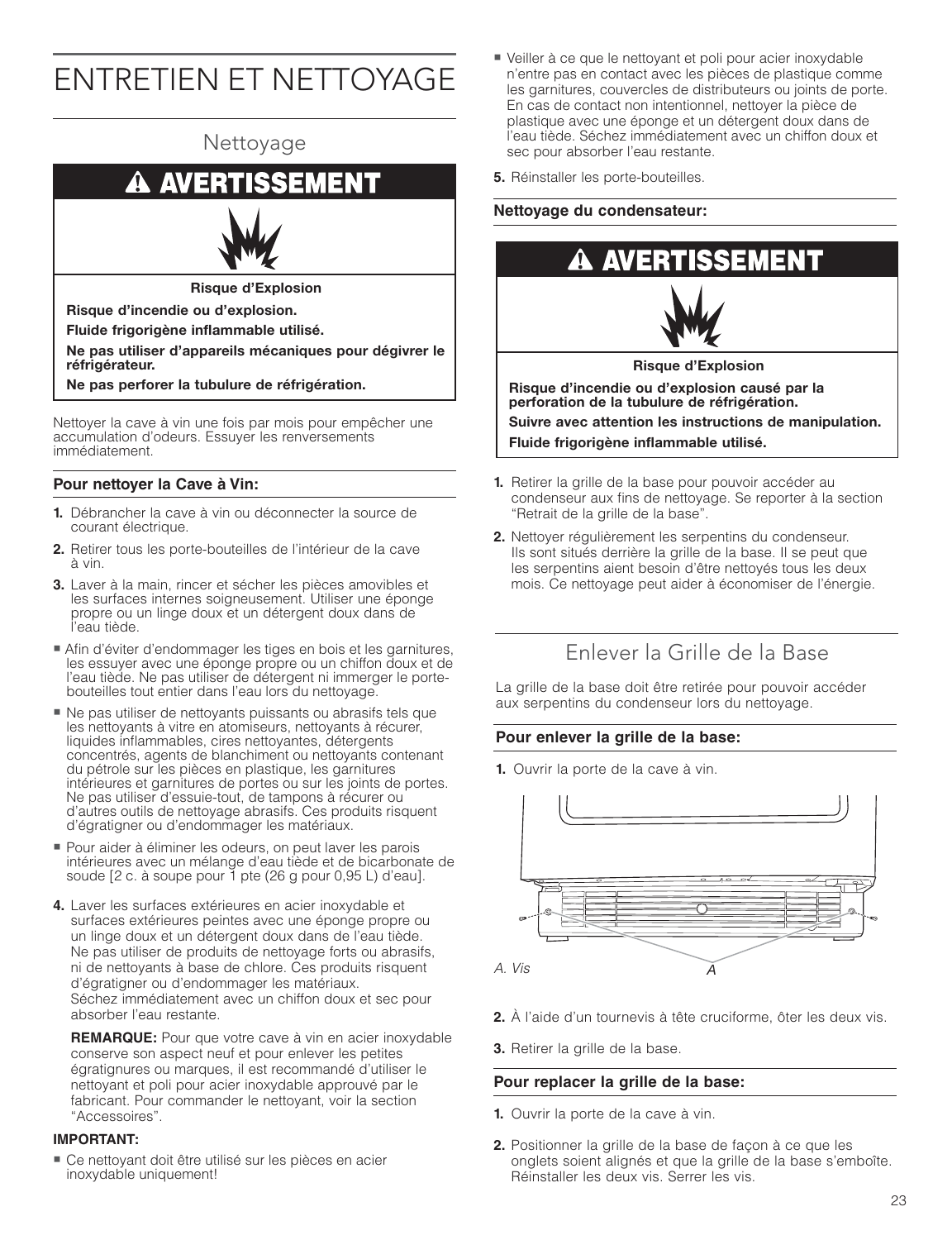### Entretien Avant les Vacances

Si vous choisissez d'arrêter la cave à vin avant votre absence, suivez ces étapes.

- **1.** Retirer toutes les bouteilles de la cave à vin.
- **2.** Débrancher la cave à vin.
- **3.** Nettoyer la cave à vin. Se reporter à la section "Nettoyage".
- **4.** À l'aide d'un ruban adhésif, placer un bloc de caoutchouc ou de bois dans la partie supérieure de la porte de façon à ce qu'elle soit suffisamment ouverte pour permettre l'entrée de l'air à l'intérieur, afin d'éviter l'accumulation d'odeur ou de moisissure.

### Précautions à Prendre Avant un Déménagement

Lors du déplacement de la cave à vin dans une nouvelle habitation, suivre ces étapes pour préparer le déménagement.

- **1.** Retirer toutes les bouteilles de la cave à vin.
- **2.** Débrancher la cave à vin.
- **3.** Nettoyer, essuyer et sécher à fond.
- **4.** Retirer toutes les pièces amovibles, bien les envelopper et les attacher ensemble avec du ruban adhésif pour qu'elles ne bougent et ne s'entrechoquent pas durant le déménagement.
- **5.** Fermer les portes à l'aide de ruban adhésif et fixer le cordon d'alimentation à la caisse de la cave à vin.

Lors de l'arrivée au nouveau domicile, remettre tout en place et consulter les "Instructions d'installation" fournies à avec la cave à vin.

# DÉPANNAGE

Essayer d'abord les solutions suggérées ici afin d'éviter le coût d'une intervention de dépannage inutile.

|                                   | <b>A AVERTISSEMENT</b>                                                                                                                                                                                                                                                                                                                              |  |
|-----------------------------------|-----------------------------------------------------------------------------------------------------------------------------------------------------------------------------------------------------------------------------------------------------------------------------------------------------------------------------------------------------|--|
|                                   |                                                                                                                                                                                                                                                                                                                                                     |  |
|                                   | Risque de Décharge Électrique                                                                                                                                                                                                                                                                                                                       |  |
|                                   | Brancher sur une prise à 3 alvéoles reliée à la terre.                                                                                                                                                                                                                                                                                              |  |
|                                   | Ne pas enlever la broche de liaison à la terre.                                                                                                                                                                                                                                                                                                     |  |
|                                   | Ne pas utiliser un adaptateur.                                                                                                                                                                                                                                                                                                                      |  |
|                                   | Ne pas utiliser un câble de rallonge.                                                                                                                                                                                                                                                                                                               |  |
|                                   | Le non-respect de ces instructions peut causer<br>un décès, un incendie ou un décharge électrique.                                                                                                                                                                                                                                                  |  |
| <b>UTILISATION GÉNÉRALE</b>       | <b>Causes Possibles et Solutions Recommandées</b>                                                                                                                                                                                                                                                                                                   |  |
| La cave à vin ne fonctionne pas   | " Le cordon d'alimentation électrique est-il débranché? Brancher l'appareil sur une<br>prise à 3 alvéoles reliée à la terre.                                                                                                                                                                                                                        |  |
|                                   | La prise électrique fonctionne-t-elle? Brancher une lampe pour voir si la prise<br>fonctionne.                                                                                                                                                                                                                                                      |  |
|                                   | " Un fusible du domicile est-il grillé ou un disjoncteur s'est-il déclenché?<br>Remplacer le fusible ou remettre le disjoncteur en fonction. Si le problème persiste,<br>appeler un électricien.                                                                                                                                                    |  |
|                                   | Les commandes sont-elles activées? S'assurer que les commandes de la cave à<br>vin sont activées. Se reporter à la section "Commandes".                                                                                                                                                                                                             |  |
| Le moteur semble fonctionner trop | La température ambiante est-elle plus élevée que d'habitude? Prévoir que le<br>ш<br>moteur fonctionnera plus longtemps dans des conditions de chaleur. Pour des<br>températures normales, prévoir que le moteur fonctionne à peu près 40 % à 80 %<br>du temps. Dans des conditions plus chaudes, prévoir un fonctionnement encore<br>plus fréquent. |  |
|                                   | La porte est-elle ouverte fréquemment? Prévoir que le moteur fonctionne plus<br>longtemps dans ce cas. Pour économiser de l'énergie, essayer de sortir tout ce<br>dont on a besoin de la cave à vin en une fois. Placer les bouteilles de vin avec<br>l'étiquette orientée vers le haut de sorte qu'elles soient faciles à trouver et fermer        |  |

la porte dès que le vin a été retiré.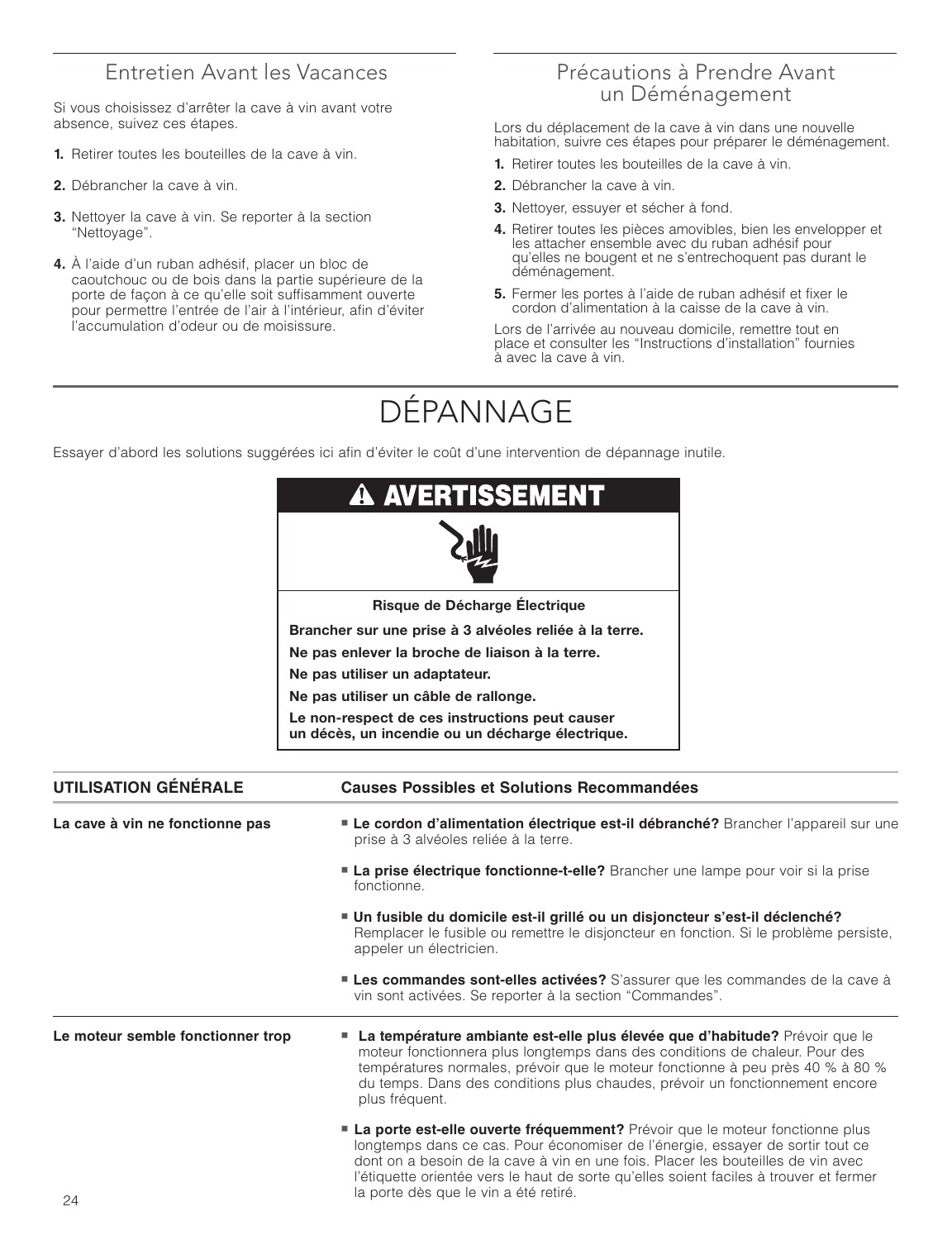| <b>UTILISATION GÉNÉRALE</b>                     | <b>Causes Possibles et Solutions Recommandées</b>                                                                                                                                                                                                                                                                                                                                                                                                                                                                                                  |
|-------------------------------------------------|----------------------------------------------------------------------------------------------------------------------------------------------------------------------------------------------------------------------------------------------------------------------------------------------------------------------------------------------------------------------------------------------------------------------------------------------------------------------------------------------------------------------------------------------------|
| Le moteur semble fonctionner trop               | Le réglage est-il correct pour les conditions existantes? Se reporter à la section<br>"Commandes"                                                                                                                                                                                                                                                                                                                                                                                                                                                  |
|                                                 | La porte est-elle bien fermée? Bien fermer la porte. Si elle ne ferme pas<br>complètement, voir "La porte ne ferme pas complètement" plus loin dans cette<br>section.                                                                                                                                                                                                                                                                                                                                                                              |
|                                                 | <b>Les serpentins du condenseur sont-ils sales?</b> Ette situation fait obstruction au<br>transfert de l'air et fait travailler davantage le moteur. Nettoyer les serpentins du<br>condenseur. Se reporter à la section "Nettoyage".                                                                                                                                                                                                                                                                                                               |
| <b>TEMPÉRATURE ET HUMIDITÉ</b>                  | <b>Causes Possibles et Solutions Recommandées</b>                                                                                                                                                                                                                                                                                                                                                                                                                                                                                                  |
| La température est trop élevée                  | La porte est-elle ouverte fréquemment? Prévoir que la cave à vin deviendra<br>tiède dans ce cas. Pour maintenir la cave à vin fraîche, essayer de sortir tout ce<br>dont on a besoin de la cave à vin en une fois. Placer les bouteilles de vin avec<br>l'étiquette orientée vers le haut de sorte qu'elles soient faciles à trouver et fermer<br>la porte dès que le vin a été retiré.                                                                                                                                                            |
|                                                 | Le réglage est-il correct pour les conditions existantes? Se reporter à la<br>section "Commandes".                                                                                                                                                                                                                                                                                                                                                                                                                                                 |
|                                                 | La grille de la base est-elle obstruée? Pour le meilleur rendement, ne pas<br>installer la cave à vin derrière une porte d'armoire ni obstruer la grille de la base.                                                                                                                                                                                                                                                                                                                                                                               |
| Il y a accumulation d'humidité à<br>l'intérieur | La porte est-elle ouverte fréquemment? Pour éviter une accumulation d'humidité,<br>essayer de sortir de la cave à vin tout ce dont vous avez besoin en une fois, placer<br>les bouteilles de vin avec l'étiquette orientée vers le haut de sorte qu'elles soient<br>faciles à trouver et fermer la porte dès que le vin a été retiré. Lorsque la porte est<br>ouverte, l'humidité de l'air extérieur pénètre dans la cave à vin. Plus la porte est<br>ouverte, plus l'humidité s'accumule rapidement, surtout lorsque la pièce est très<br>humide. |
|                                                 | La pièce est-elle humide? Il est normal que de l'humidité s'accumule à l'intérieur<br>de la cave à vin lorsque l'air est humide.                                                                                                                                                                                                                                                                                                                                                                                                                   |
|                                                 | Le réglage est-il correct pour les conditions existantes? Se reporter à la section<br>"Commandes"                                                                                                                                                                                                                                                                                                                                                                                                                                                  |
| <b>PORTE</b>                                    | <b>Causes Possibles et Solutions Recommandées</b>                                                                                                                                                                                                                                                                                                                                                                                                                                                                                                  |
|                                                 | <b>A AVERTISSEMENT</b>                                                                                                                                                                                                                                                                                                                                                                                                                                                                                                                             |
|                                                 |                                                                                                                                                                                                                                                                                                                                                                                                                                                                                                                                                    |

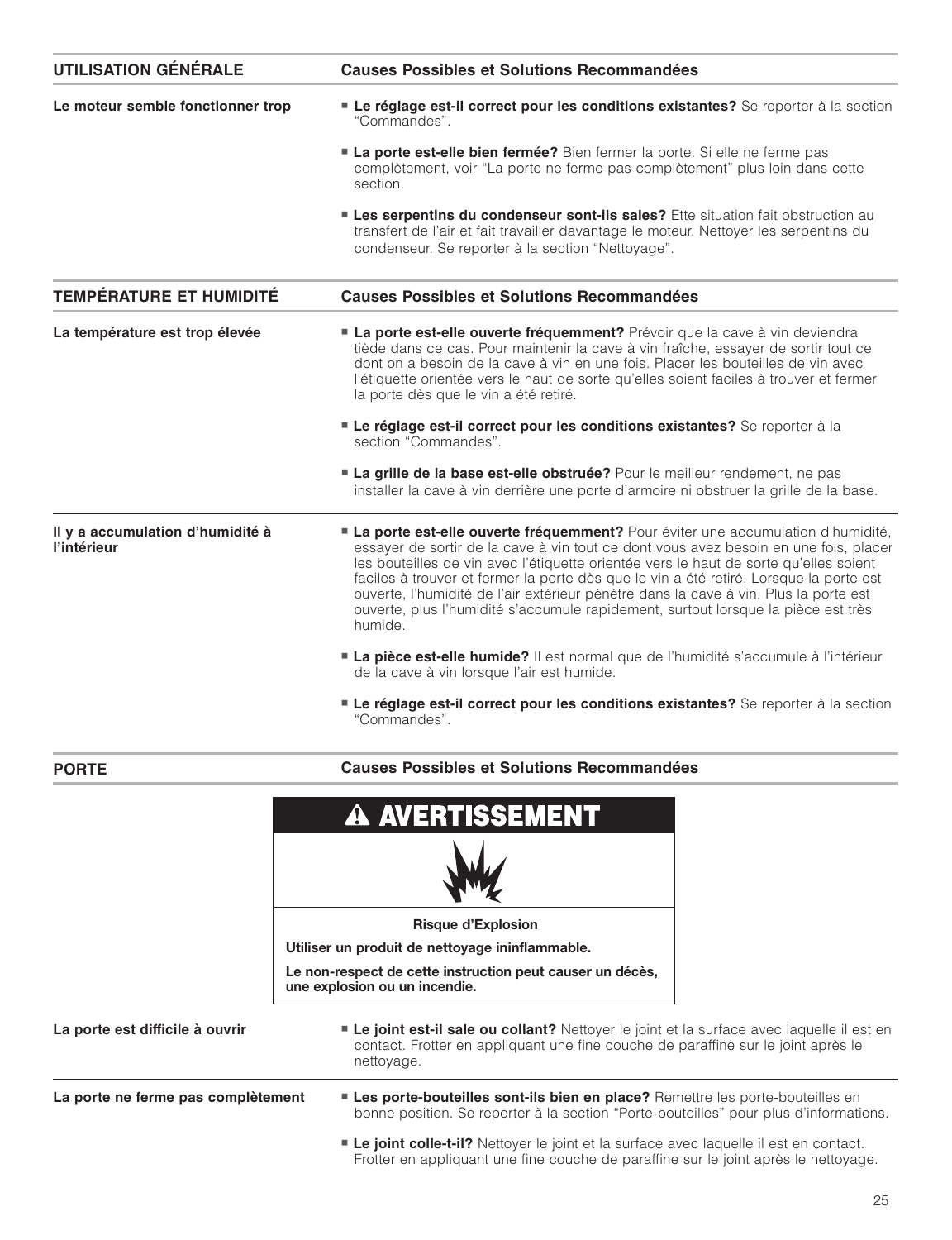# **ASSISTANCE**

#### **Si vous avez besoin d'un entretien:**

Avant de faire un appel pour assistance ou dépannage, vérifiez la section "Dépannage". Cette vérification peut vous faire économiser le coût d'une intervention de dépannage. Pour de l'aide supplémentaire, suivez les instructions ci-dessous.

Avant d'appeler, avoir à portée de la main la date d'achat, ainsi que les numéros de modèle et de série complets de l'appareil. Ces renseignements nous aideront à mieux répondre à votre demande. Consultez la page de garantie du présent manuel pour plus d'information sur l'entretien.

#### **Si vous avez besoin de pièces de rechange:**

Les composants doivent être remplacés par des composants similaires et l'entretien doit être effectué par une personne d'entretien autorisée par l'usine, ce qui permettra de réduire les risques d'ignition possible causés par l'utilisation de mauvaises pièces ou le mauvais entretien.

# Aux États-Unis

Téléphoner au Centre pour l'eXpérience de la clientèle de KitchenAid sans frais: **1-800-422-1230**.

#### **Nos Consultants Fournissent de l'Assistance Pour:**

- Caractéristiques et spécifications de notre gamme complète d'appareils ménagers.
- Renseignements d'installation.
- Procédés d'utilisation et d'entretien.
- Vente d'accessoires et de pièces de rechange.
- Assistance spécialisée au client (langue espagnole, malentendants, malvoyants, etc.).
- Les références aux concessionnaires, compagnies d'entretien et de réparation, et distributeurs de pièces de rechange locaux. Les techniciens d'entretien désignés par KitchenAid sont formés pour remplir la garantie des produits et fournir un service après garantie partout aux États-Unis.

Pour localiser la compagnie d'entretien désignée par KitchenAid dans votre région, vous pouvez également consulter les Pages jaunes.

#### **Pour Plus d'Assistance**

Si vous avez besoin de plus d'assistance, vous pouvez écrire à KitchenAid en soumettant toute question ou problème à:

 KitchenAid Brand Home Appliances Customer eXperience Center 553 Benson Road Benton Harbor, MI 49022-2692

Dans votre correspondance, veuillez indiquer un numéro de téléphone où l'on peut vous joindre dans la journée.

### Au Canada

Téléphoner sans frais au Centre pour l'eXpérience de la clientèle de KitchenAid Canada au: **1-800-807-6777**.

#### **Nos Consultants Fournissent de l'Assistance Pour:**

- Caractéristiques et spécifications de notre gamme complète d'appareils ménagers.
- Procédés d'utilisation et d'entretien.
- Vente d'accessoires et de pièces de rechange.
- Les références aux concessionnaires, compagnies d'entretien et de réparation, et distributeurs de pièces de rechange locaux. Les techniciens d'entretien désignés par KitchenAid Canada sont formés pour remplir la garantie des produits et fournir un service après garantie, partout au Canada.

#### **Pour Plus d'Assistance**

Si vous avez besoin de plus d'assistance, vous pouvez écrire à KitchenAid Canada en soumettant toute question ou problème à:

 KitchenAid Canada Customer eXperience Centre 200 – 6750 Century Ave. Mississauga, Ontario L5N 0B7

Dans votre correspondance, veuillez indiquer un numéro de téléphone où l'on peut vous joindre dans la journée.

### Accessoires

Les accessoires pour cave à vin suivants sont disponibles. Pour commander un accessoire, veuillez communiquer avec nous et demander le numéro de pièce correspondant.

Aux États-Unis, visitez notre site web à **www.kitchenaid.com/accessories** ou composer le **1-800-442-9991**.

Au Canada, visitez notre site web à **www.whirlpoolparts.ca** ou composer le **1-800-807-6777**.

### **Nettoyant et poli pour acier inoxydable**

Commander la pièce n° 4396095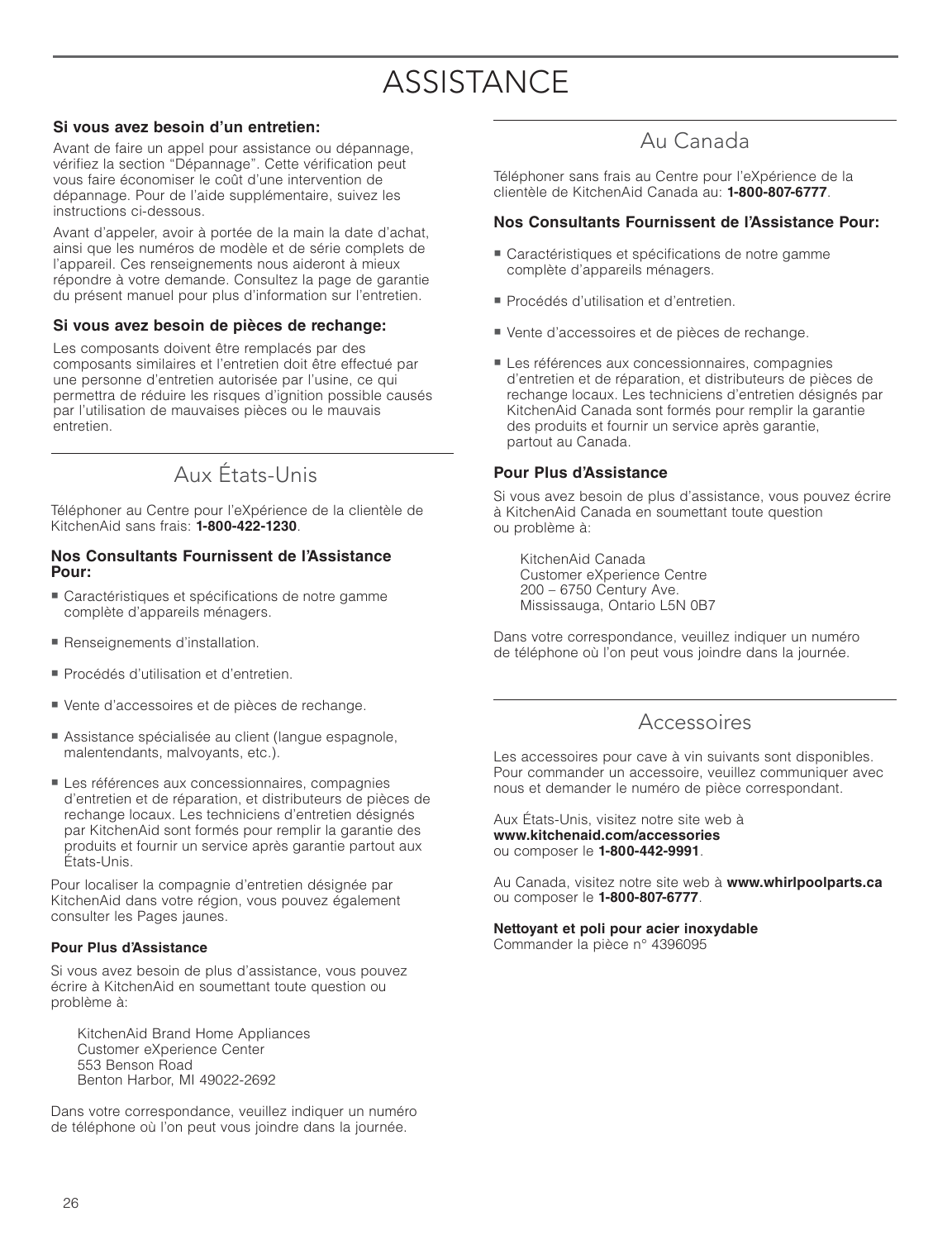# KitchenAid®

# CAVA DE VINOS

# Guía de Uso y Cuidados e Instrucciones de Instalación

Para preguntas sobre los recursos, operaciones/desempeño, piezas, accesorios o servicio, llamar al: **1-800-422-1230** o acceda a nuestro sitio web... **www.kitchenAid.com** En Canadá, llamar al: **1-800-807-6777**, oo acceda a nuestro sitio web... **www.KitchenAid.ca**

### TABLA DE CONTENIDO

| <b>SEGURIDAD DE LA CAVA DE VINOS  28</b>             |  |
|------------------------------------------------------|--|
| Eliminación Adecuada de su Cava de Vinos Anterior 29 |  |
|                                                      |  |
|                                                      |  |
|                                                      |  |
|                                                      |  |
|                                                      |  |
|                                                      |  |
| <b>INSTRUCCIONES DE INSTALACIÓN  31</b>              |  |
| Desempaque de la Cava de Vinos  31                   |  |
| Instalación del Panel Recubierto Personalizado 32    |  |
|                                                      |  |
|                                                      |  |
|                                                      |  |
|                                                      |  |
|                                                      |  |
|                                                      |  |
|                                                      |  |
|                                                      |  |
| Removiendo la Rejilla de la Base  36                 |  |
|                                                      |  |
|                                                      |  |
|                                                      |  |
|                                                      |  |
|                                                      |  |
|                                                      |  |
|                                                      |  |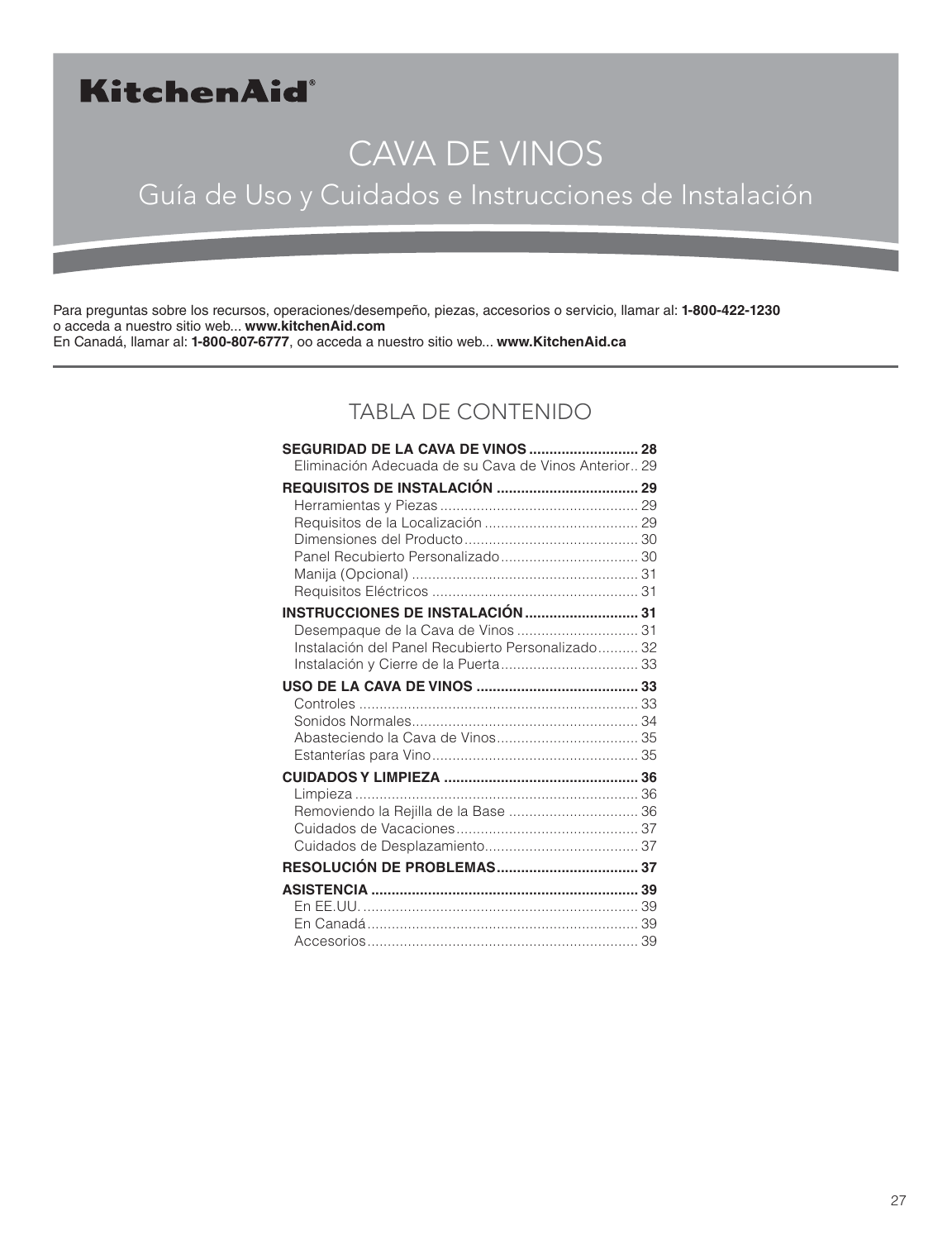# SEGURIDAD DE LA CAVA DE VINOS

### **Su seguridad y la de los demás es muy importante.**

Hemos provisto muchos mensajes de seguridad importantes en este manual y en su aparato. Siempre lea y obedezca a todos los mensajes de seguridad.



Este es el símbolo de alerta de seguridad.

Ese símbolo le alertará con respecto a posibles peligros que pueden matar o herir a usted o a otros. Todos los mensajes de seguridad acompañarán el símbolo de alerta de seguridad y las palabras "PELIGRO" o "ADVERTENCIA". Esas palabras significan:

# **C**

#### **Usted puede morir o resultar gravemente herido si no sigue inmediatamente las instrucciones.**

# ADVERTENCIA

**Usted puede morir o resultar gravemente herido si no sigue las instrucciones.**

Todos los mensajes de seguridad le dirán cuáles son los posibles peligros, cómo reducir las posibilidades de lesiones y dirán qué podrá ocurrir si se dejan de seguir las instrucciones.

### **INSTRUCCIONES DE SEGURIDAD IMPORTANTES**

**ALERTA:** Para reducir el riesgo de incendio, choque eléctrico o lesión al utilizar su cava de vinos, siga estas siguientes precauciones básicas:

- Conéctela en un tomacorriente de 3 polos con toma de tierra.
- No retire la clavija con toma de tierra.
- No utilice un adaptador.
- No utilice una extensión eléctrica.
- Desconecte de la energía antes de realizar el mantenimiento.
- Sustituya todas las piezas y paneles antes de operar.
- Retire las puertas de su cava de vinos anterior.
- No utilice un limpiador inflamable.
- No almacene o utilice gasolina, líquidos inflamables o gas alrededor de ese o de otros aparatos eléctricos. Los vapores pueden causar incendios o explosiones.
- No almacene sustancias explosivas, como latas de aerosol, con un propulsor inflamable en esa cava de vinos.
- No utilice o inserte aparatos eléctricos en los compartimientos de la cava de vinos si estos no son del tipo expresamente autorizado por el fabricante.
- Utilice dos o más personas para mover e instalar la cava de vinos.
- Este aparato no ha sido diseñado para ser utilizado por personas (incluyendo niños) con capacidades físicas, sensoriales o mentales reducidas, o con falta de experiencia y conocimiento, a menos que ellos reciban supervisión o instrucción con respecto al uso del aparato por una persona responsable por su seguridad.
- Los niños deben ser supervisados para garantizar que no jugarán con el aparato.
- Para evitar riesgo de algún niño quede encerrado y con peligro de asfixia, no permita que ellos jueguen o que se escondan dentro de la cava de vinos.
- Si el cable de alimentación está dañado, debe ser sustituido por el fabricante, su agente de servicio o por una persona igualmente calificada.
- Mantenga las aberturas de ventilación del nicho o de la estructura integrada del aparato libres de obstrucción.
- No utilice aparatos mecánicos u otros medios para acelerar el proceso de descongelamiento además de aquellos recomendados por el fabricante.
- No dañe el circuito de refrigeración.

#### **GUARDE ESTAS INSTRUCCIONES**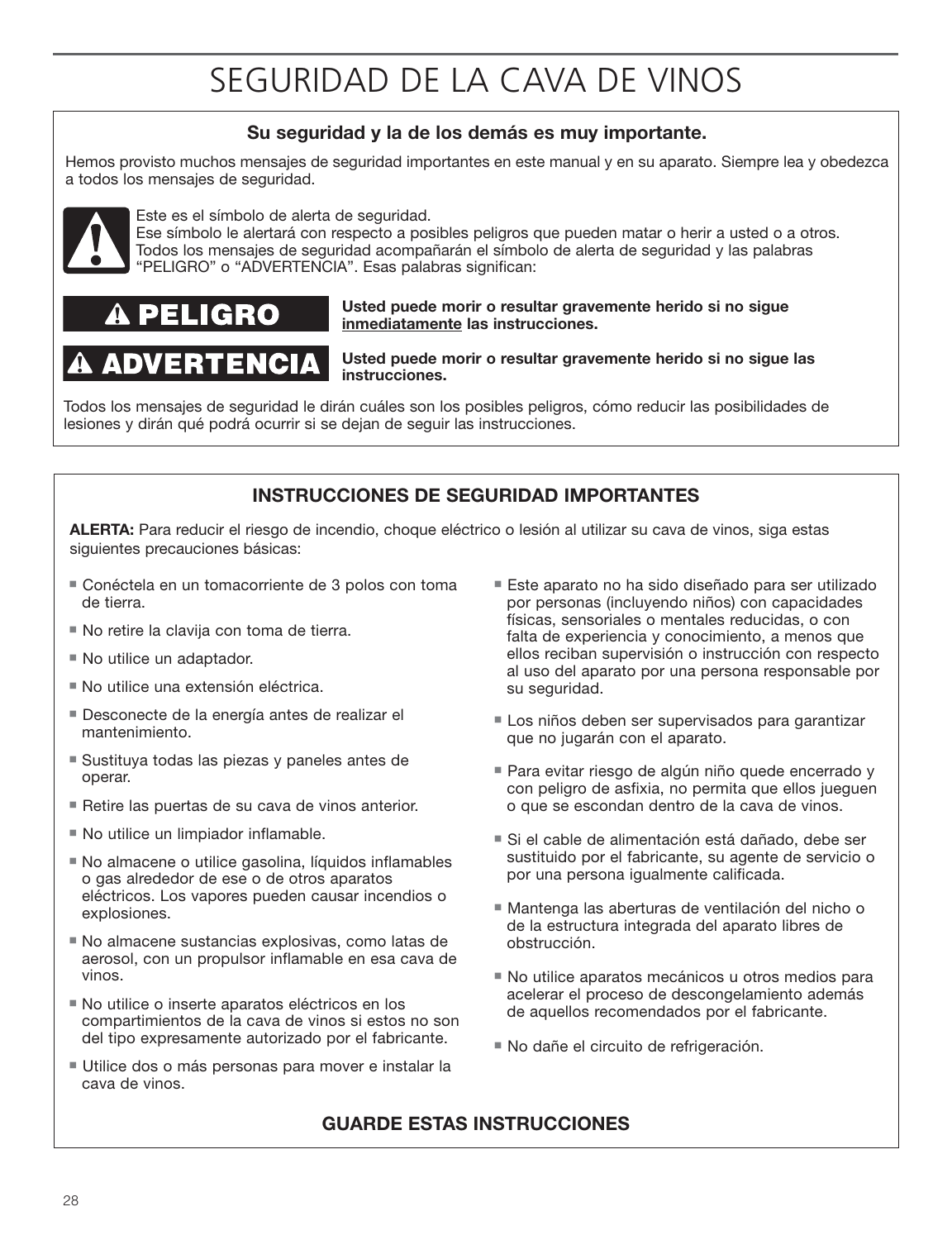### Eliminación Adecuada de su Cava de Vinos Anterior

#### **ADVERTENCIA: Riesgo de niños atrapados. Antes de desechar su Cava de vinos anterior:**

- Saque las puertas.
- Deje los estantes en su lugar para los niños no puedan introducirse con facilidad.

### A ADVERTENCIA

#### **Peligro de Asfixia**

**Quite las puertas o la tapa de su electrodoméstico anterior.**

#### **No seguir esta instrucción puede ocasionar la muerte o daño al cerebro.**

**IMPORTANTE:** El atrapamiento y la asfixia de los niños no son problemas del pasado. Las cavas de vinos tirados y abandonadas igual constituyen un peligro, incluso si van a quedar ahí "por unos pocos días". Si está por deshacerse de su cava de vino anterior, siga las instrucciones a continuación para evitar accidentes.

# $\overline{\phantom{a}}$

#### **Información importante para saber acerca del desecho de refrigerantes:**

Deshágase del refrigerador siguiendo los reglamentos federales y locales. Los refrigerantes deberán ser evacuados por un técnico certificado en refrigeración por EPA (Agencia de Protección del Medioambiente) según los procedimientos establecidos.

# REQUISITOS DE INSTALACIÓN

### Herramientas y Piezas

Reúna las herramientas y piezas necesarias antes de empezar la instalación.

#### **Herramientas y piezas necesarias:**

- **Destornillador Phillips.**
- Panel de Puerta Superior Personalizado Vea "Puerta de Panel Recubierto Personalizado".
- Mango personalizado y equipo de montaje (opcional).

#### **Piezas provistas:**

■ Tornillos de cabeza plana M4 x 30 (8).

### Requisitos de la Localización



**Peligro de Explosión**

**Mantenga materiales inflamables y vapores, como gasolina, lejos de la cava de vinos.**

**No hacerlo podrá resultar en muerte, explosión o incendio.**

**IMPORTANTE:** Ese aparato ha sido diseñado para ser usado en ambientes domésticos y aplicaciones similares, tales como:

- Áreas con personal de cocina en tiendas, oficinas y otros ambientes de trabajo;
- Haciendas y por clientes en hoteles, moteles y otros tipos de ambientes residenciales;
- Ambientes del tipo albergues;
- Buffet y otras aplicaciones no comerciales.

#### **NOTAS:**

- Para que la cava de vinos quede al ras con la parte delantera de los gabinetes de la base, retire los zócalos o molduras de la parte trasera de la abertura. Consulte "Dimensiones del producto" y más adelante en esta sección, "Dimensiones de Abertura".
- Se recomienda que la cava de vinos no sea instalada cerca de un horno, radiador, u otra fuente de calor.
- No instale en un local donde la temperatura caerá por debajo de los 55 °F (13 °C). Para un mejor desempeño, no instale la cava de vinos por detrás de una puerta de alacena ni bloquee la rejilla de la base.

#### **Dimensiones de abertura:**

- Las dimensiones de altura se muestran con las patas de nivelación extendidas en su altura mínima.

**NOTA:** Cuando las patas de nivelación estuvieren totalmente extendidas, añada 5/8" (15 mm) a las dimensiones de altura. Vea "Dimensiones del Producto".

■ Si el piso de la abertura no está nivelado con el piso de la cocina, calce la abertura para nivelarla con el piso de la cocina.

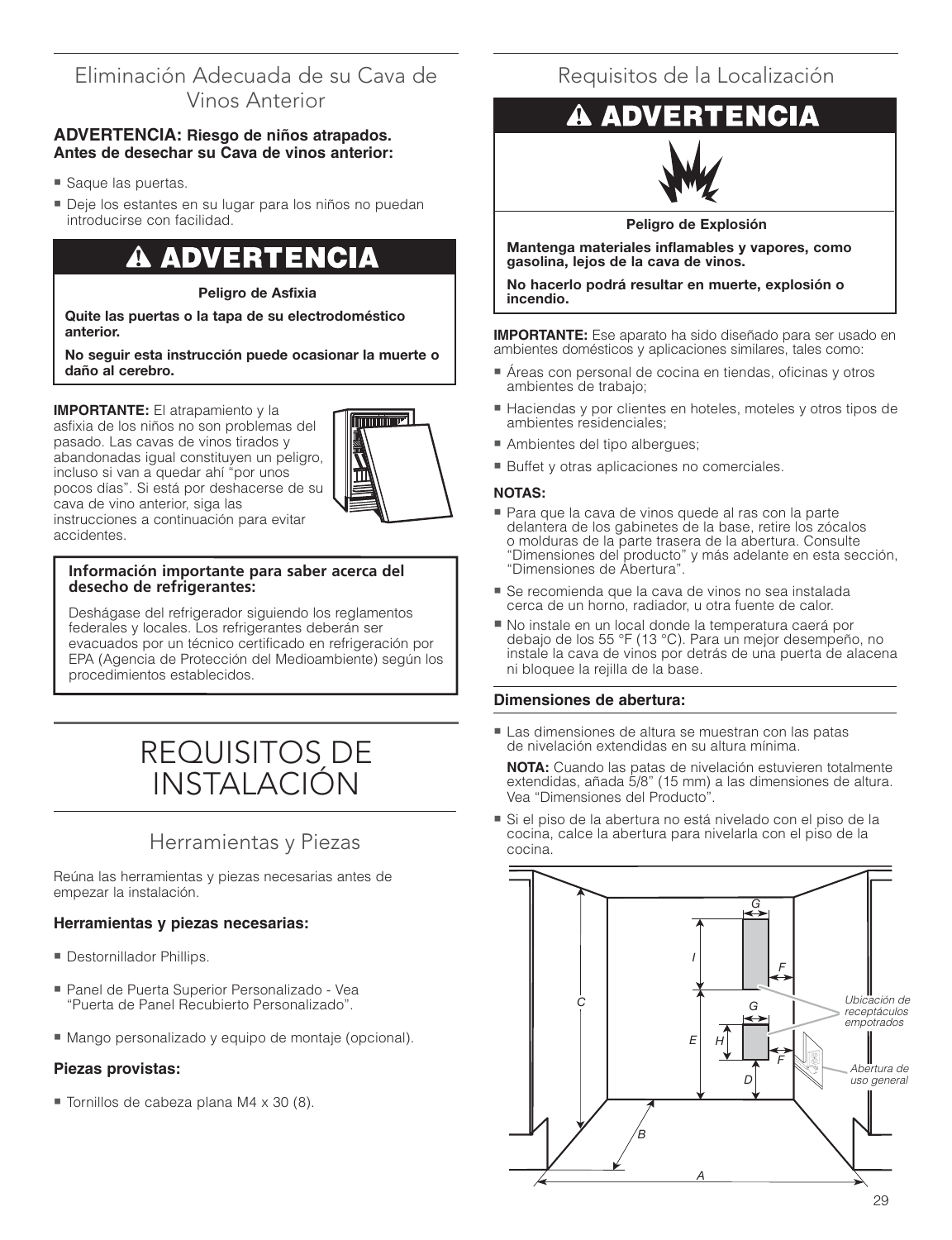| Dimensiones de la apertura y localización de los<br>servicios |                                                          |
|---------------------------------------------------------------|----------------------------------------------------------|
| Ancho de la abertura - A                                      | 24" (60.96 cm) mín.                                      |
| Profundidad de la abertura- B                                 | 24" (60.96 cm) mín.                                      |
| Altura de la abertura - C                                     | 34 <sup>1</sup> /2" (87.6 cm) mín.<br>35" (88.9 cm) máx. |
| Dimensión - D                                                 | 12 <sup>1</sup> /16" (30.64 cm)                          |
| Dimensión - E                                                 | $213/4$ " (55.16 cm)                                     |
| Dimensión - F                                                 | $13/4$ " (4.44 cm)                                       |
| Dimensión - G                                                 | $3"$ (7.55 cm)                                           |
| Dimensión - H                                                 | $4^{1}/2$ " (11.37 cm)                                   |
| Dimensión - I                                                 | $91/4$ " (23.47 cm)                                      |

Para instalación al ras, el tomacorriente puede ser instalado en un gabinete adyacente con un corte en el lado del cable de alimentación para encaminarlo hasta allí.

El tomacorriente también puede ser empotrado en la pared posterior, por detrás de la unidad, según la localización de receptáculo recomendada en la ilustración arriba.

### Dimensiones del Producto

| General del producto                                                               |                      |
|------------------------------------------------------------------------------------|----------------------|
| Ancho (hasta la tapa de la bisagra)                                                | 237/8" (60,72 cm)    |
| Altura (hasta la tapa de la bisagra)                                               | 343/8" (87,32 cm)    |
| Profundidad de modelos con paneles<br>listos (con un panel de 3/4" y sin<br>mango) | 2313/16" (60,5 cm)   |
| Altura de la puerta                                                                | $305/8$ " (77,75 cm) |
| Profundidad (sin manija)                                                           | 235/8" (60,01 cm)    |

**NOTA:** El cable de alimentación tiene 60" (152,4 cm) de largo.



### Panel Recubierto Personalizado

**NOTA:** Para modelos estándar de acero inoxidable o de puertas de vidrio, omita esas instrucciones y proceda a la sección "Requisitos Eléctricos".

Si está planeando instalar un panel recubierto personalizado, usted mismo deberá crear el panel o consultar un fabricante de gabinetes o carpintero calificado. Consulte los dibujos de las dimensiones para las especificaciones del panel.

#### **IMPORTANTE:**

- El espesor del panel recubierto debe ser 3/4" (19 mm).
- El panel recubierto personalizado de la puerta sólida no debe pesar más de 20 lb (9,07 kg).
- El panel recubierto personalizado de la puerta de vidrio no debe pesar más de 10 lb (4,54 kg).
- Páneles recubiertos que pesan más de lo recomendado pueden dañar su aparato.

#### **Panel recubierto de puerta sólida - Preparación:**

Cree el panel recubierto personalizado utilizando las dimensiones exhibidas en la ilustración "Dimensiones del panel recubierto de puerta sólida y encaminamiento de las bisagras". Encamine las áreas sombreadas con una profundidad de 1/2" (12 mm), según la exhibición.

**IMPORTANTE:** Los gráficos siguientes muestran un panel personalizado para una puerta con bisagras instaladas a su derecha. Si su cava de vinos tiene bisagras instaladas a su izquierda, gire la estructura personalizada 180° para que las marcas de las bisagras estén a la izquierda.



Dimensiones del panel recubierto de puerta sólida y encaminamiento de las bisagras.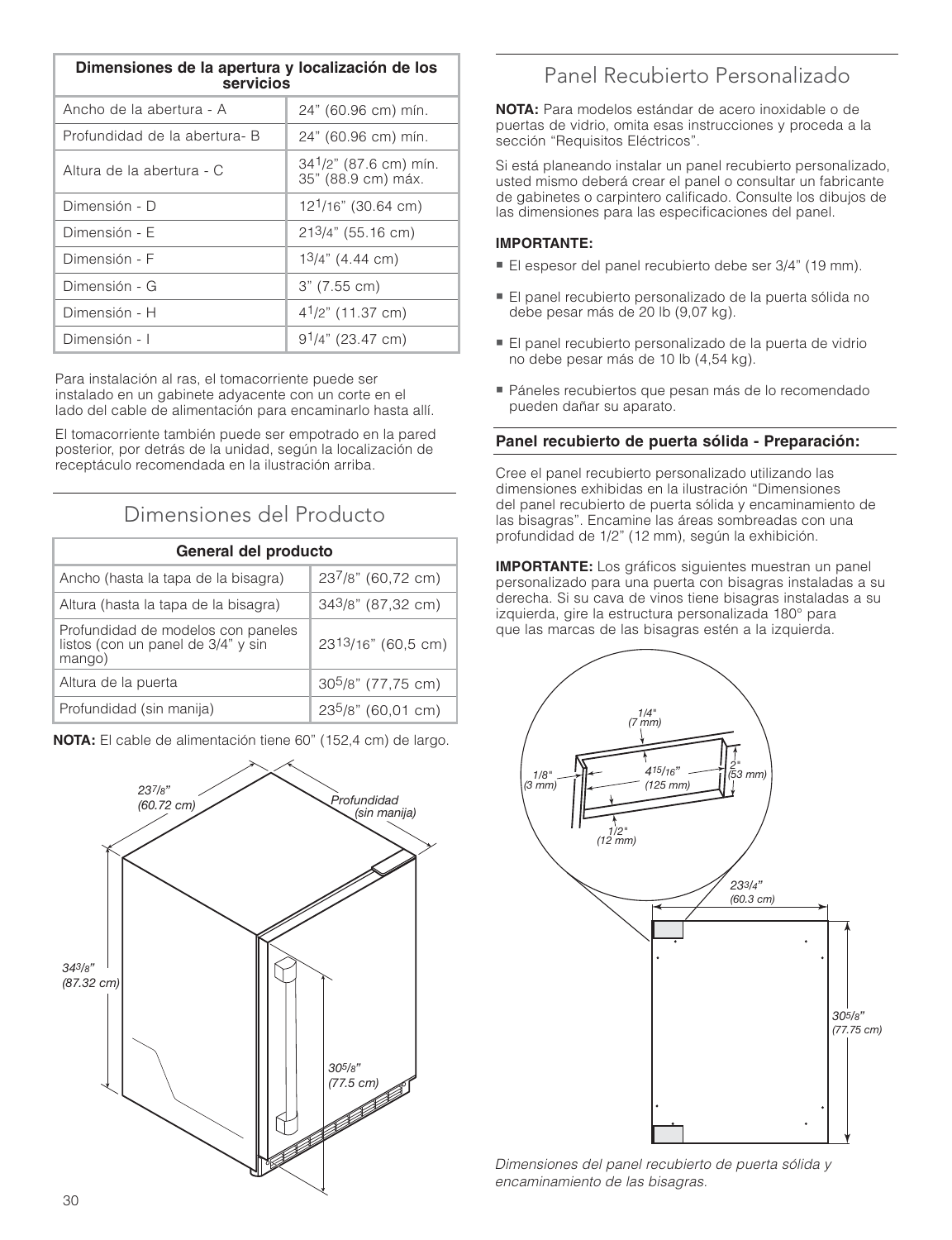#### **Panel recubierto de puerta de vidrio - Preparación:**

Cree el panel recubierto personalizado utilizando las dimensiones que se muestran en la ilustración "Dimensiones del panel recubierto de puerta de vidrio y encaminamiento de las bisagras". Encamine las áreas sombreadas con una profundidad de 1/2" (12 mm), según la exhibición.

**IMPORTANTE:** Los gráficos siguientes muestran un panel personalizado para una puerta con bisagras instaladas a su derecha. Si su cava de vinos tiene bisagras instaladas a su izquierda, gire la estructura personalizada 180° para que las marcas de las bisagras estén a la izquierda.



Dimensiones del panel recubierto de puerta de vidrio y encaminamiento de las bisagras.

### Manija (opcional)

Las manijas personalizadas suelen estar fijadas solamente al panel recubierto personalizado de la puerta.

Consulte las instrucciones recibidas con los kits de manijas KitchenAid para instalar esas manijas en paneles de madera personalizados.

Las manijas personalizadas deben ser instaladas en el panel de la puerta con agujeros avellanados e instaladas antes que el panel recubierto personalizado de la puerta sea instalado en la puerta de la cava de vinos.

### Requisitos Eléctricos

# **ADVERTENCIA**



**Peligro de Choque Eléctrico**

**Conéctela en un tomacorriente de 3 polos con toma de tierra.** 

**No retire la clavija con toma de tierra.**

**No utilice un adaptador.**

**No utilice una extensión eléctrica.**

**No seguir estas instrucciones podrá resultar en muerte, incendio o choque eléctrico.**

Antes de mover su cava de vinos hasta su localización final, asegúrese de que usted posee la conexión eléctrica adecuada.

#### **Método de puesta a tierra recomendado:**

Una fuente de alimentación de 115 VAC, 60 Hz, 15 A o 20 A con fusibles y puesta a tierra es necesaria. Se recomienda un circuito separado para alimentar solamente a su cava de vinos. Utilice un tomacorriente que no puede ser apagado por un interruptor. No utilice una extensión eléctrica.

**NOTA:** Antes de realizar algún tipo de instalación, limpieza o de quitar una bombilla, desconecte la cava de vinos o la fuente de alimentación.

# INSTRUCCIONES DE INSTALACIÓN

Desempaque de la Cava de Vinos

# ENCIA

#### **Peligro de Peso Excesivo**

**Use dos o más personas para mover e instalar o desinstalar el aparato.**

**No seguir esta instrucción puede ocasionar una lesión en la espalda u otro tipo de lesiones.**

Antes de utilizar su cava de vinos, deberá quitar todos los materiales de embalaje y limpiar el interior.

- Quite los residuos de cinta adhesiva y de pegamento de las superficies antes de encender su cava de vinos. Con sus dedos, frote una pequeña cantidad de detergente para platos sobre cualquier adhesivo y limpie con agua caliente para eliminarlo.
- No utilice instrumentos afilados, alcohol para frotar, fluidos inflamables o limpiadores abrasivos para eliminar cinta adhesiva o pegamento. Ellos pueden dañar las superficies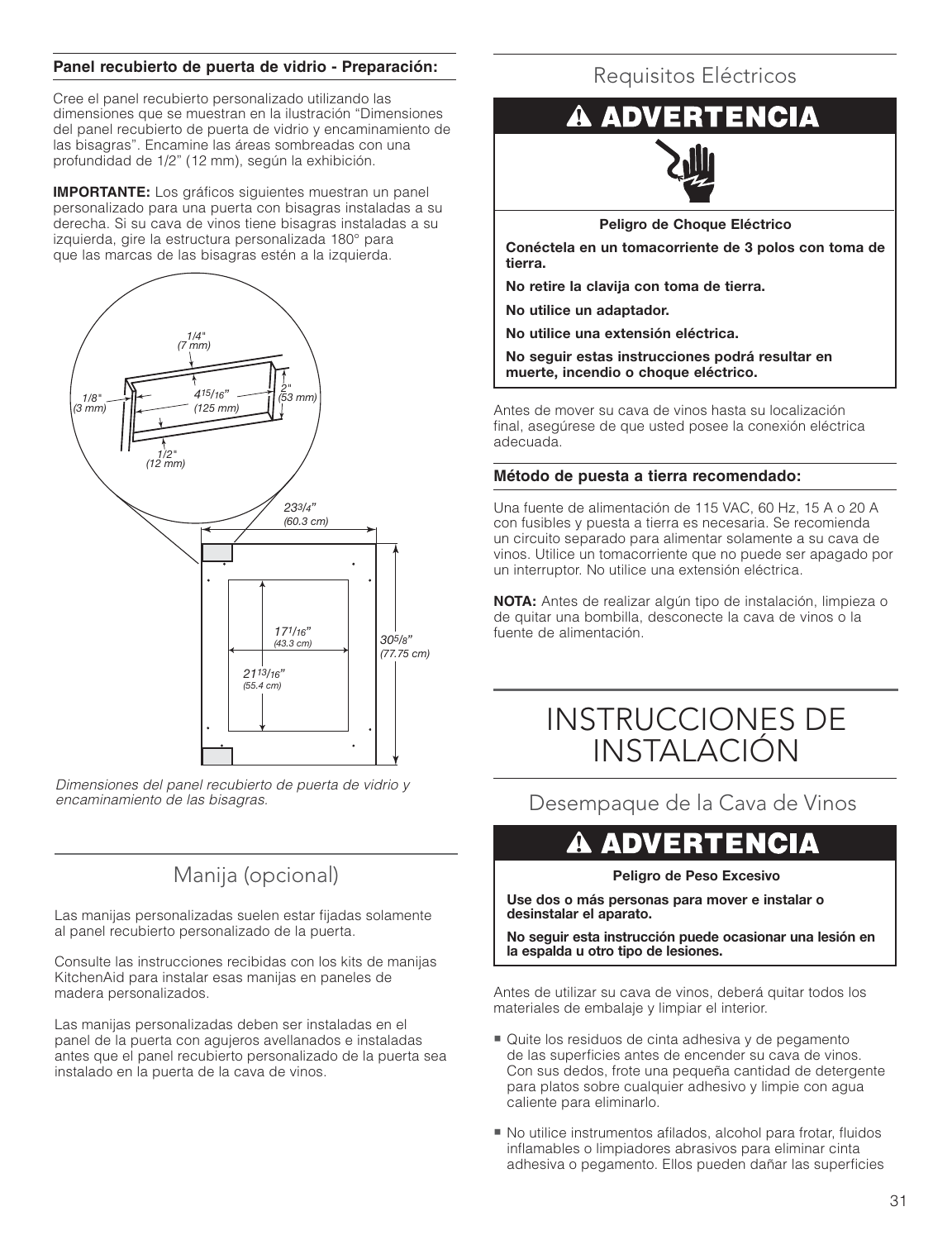de su cava de vinos. Para más información, vea la sección "Seguridad de la Cava de Vinos".

- Deshágase de y/o recicle todos los materiales de embalaje.
- Después que todos los materiales de embalaje han sido quitados, limpie el interior de su cava de vinos. Vea las instrucciones de limpieza de la sección "Limpieza".

**NOTA:** Para modelos estándar de acero inoxidable o de puertas de vidrio, omita la sección "Cerrando la Puerta".

### Instalación del Panel Recubierto Personalizado

#### **IMPORTANTE:**

- Cree el panel recubierto personalizado según las especificaciones de la sección "Panel Recubierto Personalizado".
- KitchenAid no es responsable por la remoción o adición de estructuras o paneles decorativos que imposibilitan el acceso a la cava de vinos para mantenimiento.
- **1.** Abra la puerta completamente en 115°.



**2.** Retire las juntas de las esquinas de la puerta, jalando suavemente hasta que sea posible ver los dos orifícios de tornillos en cada esquina de la puerta.

**NOTA:** No es necesario quitar toda la junta de la puerta, solo las esquinas.



**3.** Utilizando dos personas, sostenga el panel recubierto personalizado contra la puerta. Asegúrese de que las bisagras superior e inferior se ajustan correctamente en el encaminamiento por detrás del panel personalizado de madera.



 **NOTA:** La manija debe ser instalada antes que el panel recubierto de la puerta sea instalado en la puerta de la cava de vinos.

**4.** Fije en panel personalizado a la puerta utilizando dos tornillos de madera (provistos en el kit de instalación) en cada esquina.



- A. Tornillos de cabeza plana M4 x 30 (provistos en el kit de instalación)
- **5.** Presione la junta firmemente de nuevo en su posición original.

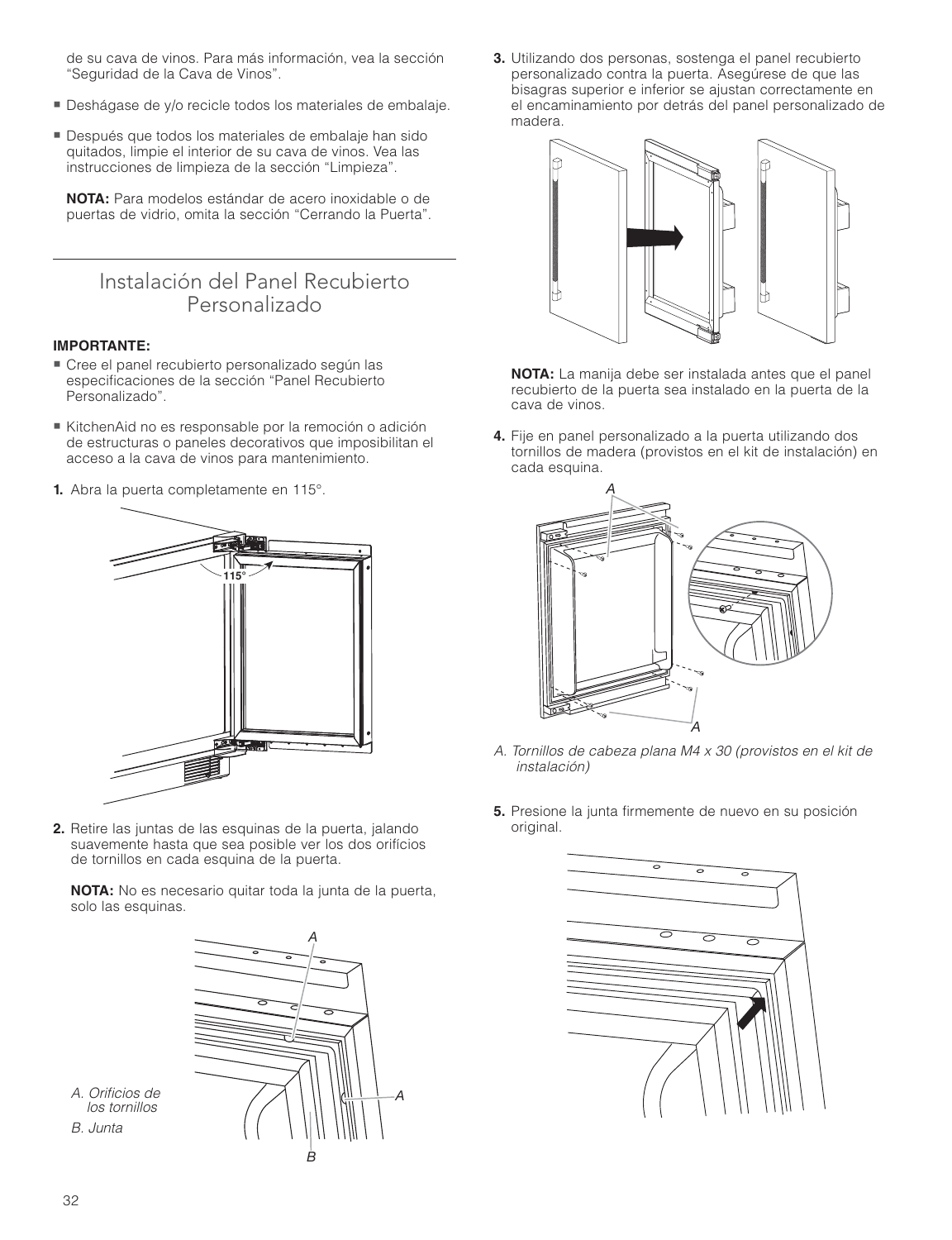### Instalación y Cierre de la Puerta

Su cava de vinos tiene cuatro patas de nivelación. Si siente que su cava de vinos no está nivelada o si desea que la puerta se cierre con más facilidad, ajuste la inclinación de la cava de vinos utilizando las instrucciones abajo.

# Ð

**Peligro de Choque Eléctrico**

**Conéctela en un tomacorriente de 3 polos con toma de tierra.** 

**No retire la clavija con toma de tierra.**

**No utilice un adaptador.**

**No utilice una extensión eléctrica.**

**No seguir estas instrucciones podrá resultar en muerte, incendio o choque eléctrico.**

**1.** Conéctela en un tomacorriente de 3 polos con toma de tierra.

# **ADVERTENCIA**

**Peligro de Peso Excesivo**

**Use dos o más personas para mover e instalar o desinstalar el aparato.**

**No seguir esta instrucción puede ocasionar una lesión en la espalda u otro tipo de lesiones.**

#### **Al mover su Cava de Vinos:**

Su cava de vinos es pesada. Al mover la cava de vinos para limpieza o mantenimiento, asegúrese de cubrir la puerta con cartón o HDF para evitar que la puerta sufra daños. Siempre jale la cava de vinos directamente para fuera al moverla. No menee o "camine" con la cava de vinos al intentar moverlo, pues eso podría dañar la puerta.

- **2.** Mueva la cava de vinos hasta su localización final.
- **3.** Gire las patas de nivelación a la derecha para bajar la cava de vinos o gire las patas de nivelación a la izquierda para levantarla. Pueden ser necesarios diversos giros de las patas de nivelación para ajustar la inclinación de la cava de vinos.

 **NOTA:** Hacer que alguien empuje la parte superior de la cava de vinos reduce un poco del peso de las patas de nivelación. Eso facilita el ajuste de las patas de nivelación.



**4.** Abra la puerta y verifique si se cierra tan fácilmente como le gustaría. Si no, incline la cava de vinos un poco más hacia atrás girando los dos tornillos de nivelación delanteros a la derecha. Puede que sea necesario dar más vueltas, y las dos patas de nivelación deben ser giradas en la misma proporción.

#### USO DE LA CAVA DE VINOS Controles 1 2 3 4 5 6 5 4 7 8 **White Wine Red Wine White Wine** Hold 3 Ser Over Temp Cool On **Auto Light** Lock Sabbath **Reset Alarm** Cool Off Champagne Sweet Wine Champagne Sweet Wine

#### **NOTAS:**

- Cuando la cava de vinos es encendida por la primera vez, los estándares de temperatura serán ajustados según las configuraciones recomendadas.
- Hay dos controles de temperatura ajustables, uno para cada compartimiento.
- La temperatura izquierda y los paneles táctiles preajustados controlan la temperatura del compartimiento superior.
- La temperatura derecha y los paneles táctiles preajustados controlan la temperatura del compartimiento inferior.

#### **1.** Encender/Apagar el Control

 Al conectar la cava de vinos por la primera vez, el control estará en el modo Cool Off (Enfriar desactivado). Cool On (Enfriar activado) y Cool Off (Enfriar desactivado) serán las únicas opciones presentadas.



 Presione Cool On (Enfriar activado) por 3 segundos para encender la cava de vinos. Todos los menús y configuraciones de temperatura recomendadas serán presentados.

#### **2.** Opción Auto Luz

 Presenta un sensor de proximidad en la rejilla de base que automáticamente enciende la iluminación LED del visualizador interior

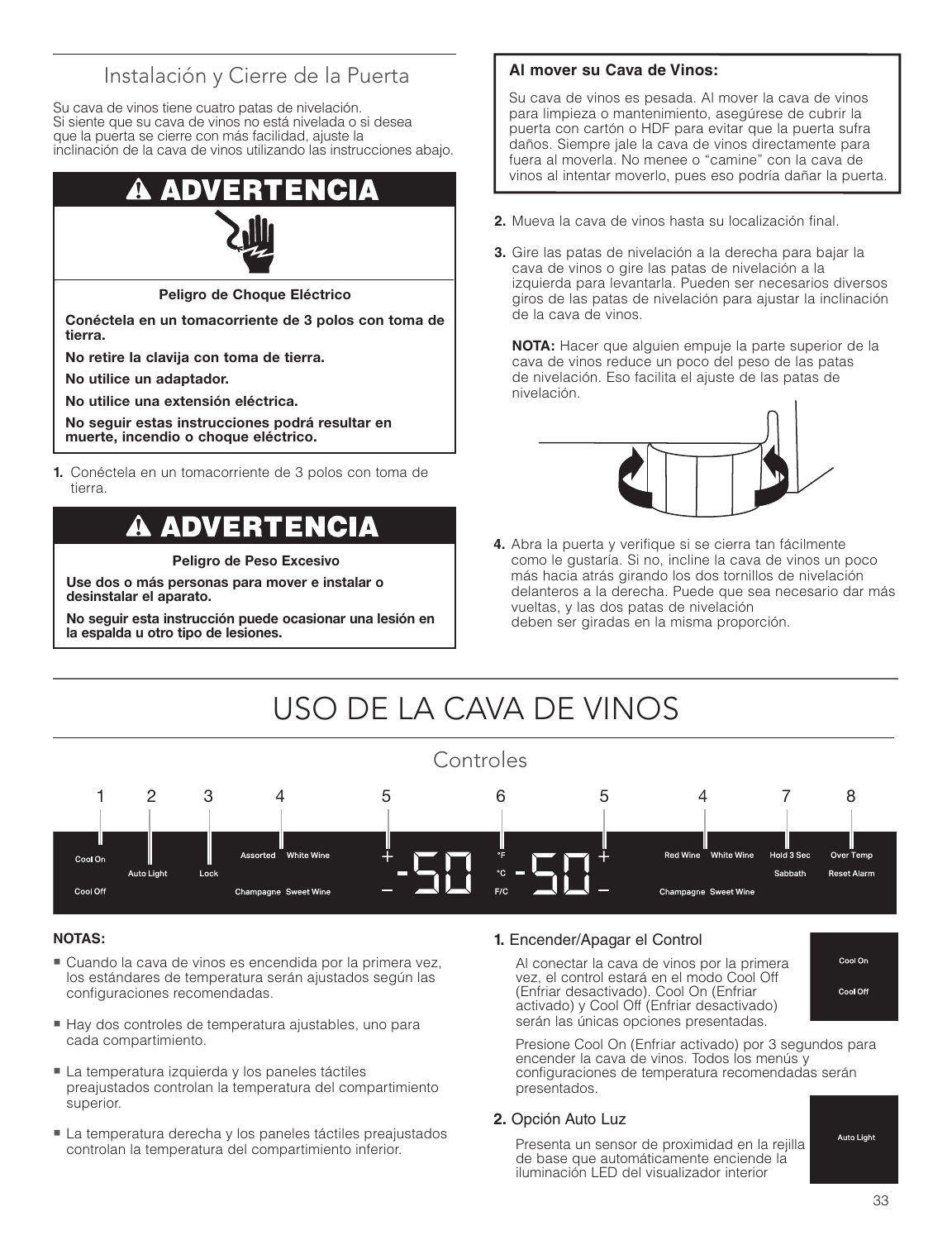cuando detecta movimiento. Cuando deja de detectar movimiento, la luz del visualizador interior será apagada después de 2 minutos.

- Presione la opción AUTO LUZ para activar ese recurso.
- - Cuando AUTO LUZ no está activada, la luz del visualizador interior será encendida solamente cuando se abre la puerta.

**NOTA:** Dejar la luz encendida por un período prolongado aumentará ligeramente la temperatura de la cava de vino.

#### **3.** Bloqueo de Control

 Evita cambios no intencionales de temperatura y facilita la limpieza de los controles.



 Para activar el modo de Bloqueo, presione y mantenga Lock (Bloquear) presionado por 3 segundos. Después de la cuenta regresiva, todos los otros visualizadores serán apagados y estarán indisponibles, excepto Cool On (Enfriar activado), Cool Off (Enfriar desactivado) y Lock (Bloquear).

#### **4.** Utilizando los Preajustes



 Para su conveniencia, su cava de vinos también posee controles que han sido preajustados según la temperatura de almacenamiento recomendada para vinos específicos. Presionar cualquier opción preajustada definirá la temperatura a la temperatura recomendada para el vino específico:

| Variados: 54 °F (12 °C)                      |  |
|----------------------------------------------|--|
| Champán: 46 $\degree$ F (7 $\degree$ C)      |  |
| Vino tinto: 64 $\degree$ F (17 $\degree$ C)  |  |
| Vino dulce: 42 $\degree$ F (5 $\degree$ C)   |  |
| Vino blanco: 50 $\degree$ F (10 $\degree$ C) |  |

#### **5.** Ajustando las Temperaturas

 Para ajustar temperaturas de valores objetivos,<br>presione "+" (más) o "-" presione "**+**" (más) o "**-**" (menos) hasta llegar a la configuración de temperatura



deseada. El control estará configurado correctamente cuando el vino esté tan helado como quiera.

#### **NOTAS:**

- El valor objetivo para la cava de vino es 50 °F (10 °C) tanto para el compartimiento superior como inferior. El rango del valor objetivo para el compartimiento superior es 42 °F a 54 °F (5 °C a 12 °C) y 42 °F a 64 °F (5 °C a 17 °C) para el compartimiento inferior.
- Aguarde al menos 24 horas entre los ajustes para que el producto se aclimate. Verifique las temperaturas nuevamente antes de hacer ajustes adicionales.

#### **6.** Viendo Temperaturas Celsius/Fahrenheit

 Presione el panel táctil F/C para alternar entre exhibir la temperatura en grados Fahrenheit y grados Celsius. El indicador correspondiente se encenderá.

| °F  |  |
|-----|--|
| ۰c  |  |
| F/C |  |
|     |  |

#### **7.** Modo de Sabbath (Sábado)

 Permite que la puerta de la cava de vinos permanezca abierta o cerrada durante el sábado u otros feriados religiosos sin encender o apagar directamente cualquier luz, lectura digital, ventilador, válvula,

Hold 3 Sec Sabbath

 sonido o alarma. Al seleccionar ese recurso, el valor objetivo de la temperatura no cambiará, pero las luces del panel de control, las luces interiores y el audio de control serán apagados. Para una operación más eficiente de la cava de vinos, se recomienda salir del modo de Sabbath (Sábado) cuando ese deja de ser necesario.

- Presione y mantenga Sabbath (Sábado) presionado por 3 segundos para encender el recurso. Después de la cuenta regresiva de 3 segundos, el recurso será activado y todos los otros visualizadores serán apagados.
- Presione y mantenga Sabbath (Sábado) presionado por 3 segundos para apagar el recurso y encender el visualizador.

#### **8.** Alarma de Exceso de Temperatura

 El recurso Exceso de Temperatura ha sido diseñado para alertarle que la temperatura de la cava de vinos se ha elevado por encima de los 70 °F (21 °C) por 4 horas o más. La alarma sonora se apagará

Over Temp Reset Alarm

automáticamente cuando la temperatura vuelva a la normalidad. Para que sepa que una condición de Exceso de Temperatura ha ocurrido, la luz indicadora intermitente seguirá encendida hasta que el panel táctil Reiniciar Alarma sea presionado.

 Si la condición de exceso de temperatura todavía está presente cuando se realiza el reinicio de Over Temp (Exceso de temperatura), la luz del indicador continuará reactivándose cada 4 horas hasta que la temperatura de la cava de vinos esté por debajo del rango prestablecido.

**NOTA:** Esos recursos no aparecerán en su control a menos que su cava de vinos esté por encima de los 70 °F (21 °C) y la alarma deba ser reiniciada.

#### **9.** Alarma de Puerta Abierta

 Ayuda a evitar que el vino se eche a perder dando una alerta sonora y visual si se deja la puerta abierta por más de 5 minutos.

 Si se deja la puerta abierta por más de 5 minutos, una alarma sonará cada 2 minutos hasta que la puerta se cierre o se presione algún control.

#### **10.** Modo Sala de Exposición

 Este modo es utilizado solamente cuando la cava de vinos está en exhibición en una tienda minorista. Para activar el modo Sala de exposición mantenga presionado al mismo tiempo, Cool On (Enfriar activado) y Sabbath (Sábado), durante 3 segundos. En caso que encienda el modo de Sala de exposición, Cool Off (Enfriar desactivado) se encenderá en el visualizador, y los controles aparecerán para operación. Salga del modo de Sala de exposición al mantener presionados Cool On (Enfriar activado) y Sabbath (Sábado) al mismo tiempo por 3 segundos.

### Sonidos Normales

Su nueva cava de vinos puede producir ruidos que su cava anterior no producía. Como esos sonidos le son nuevos, ellos pueden preocuparle. La mayor parte de esos nuevos sonidos son normales. Superficies duras, como el piso y las estructuras adyacentes, pueden hacerlos sonar más alto. Lo siguiente describe los tipos de sonidos y qué les pueden estar produciendo.

■ Su cava de vinos está diseñada para funcionar de forma más eficiente para mantener su vino a las temperaturas deseadas y para minimizar el uso de energía.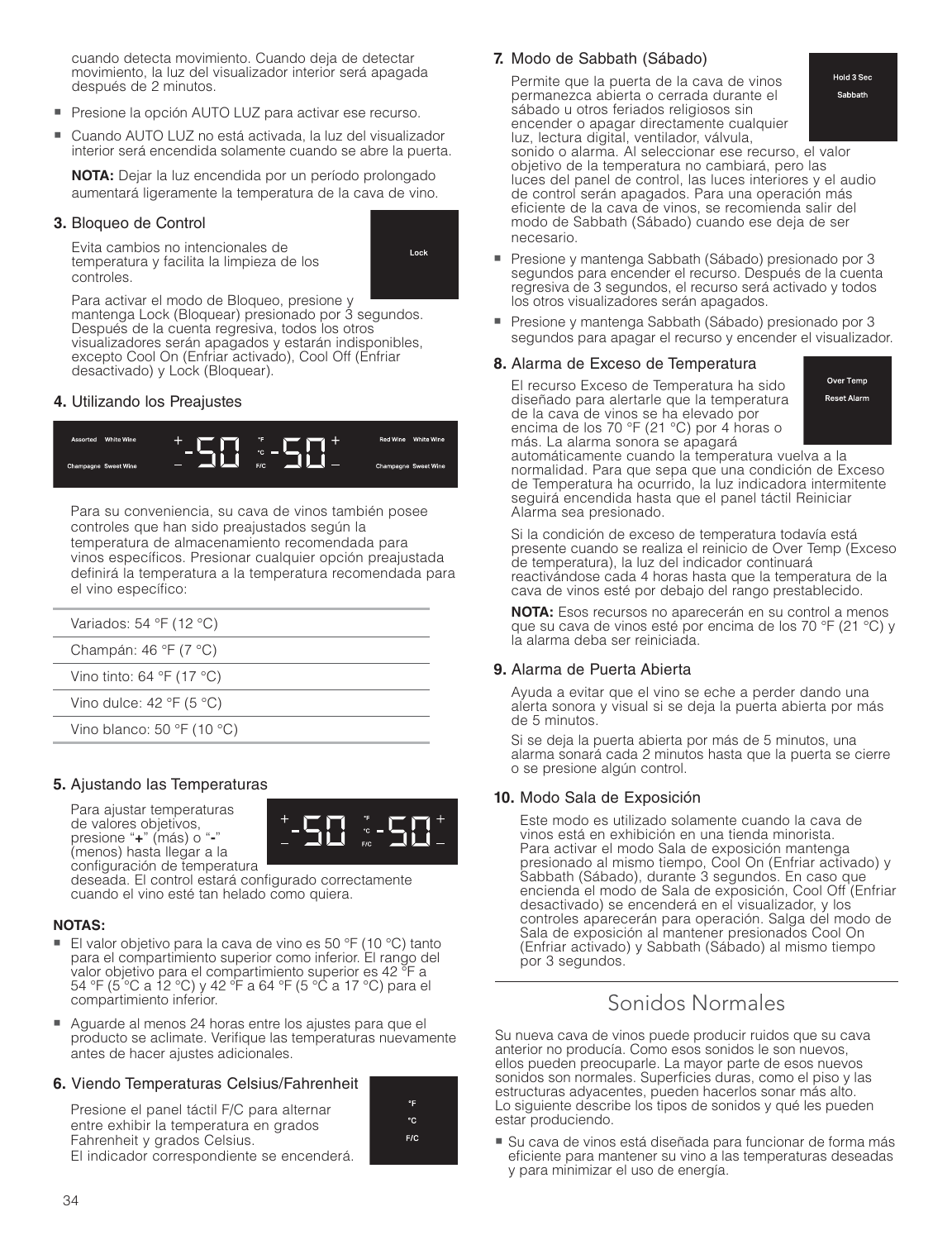El compresor de alta eficiencia y los ventiladores pueden hacer su cava de vinos funcionar por más tiempo que su cava de vinos anterior. Puede que usted también escuche un sonido pulsado o agudo del compresor o ventiladores ajustándose para un desempeño óptimo.

- Un ruido de cascabeleo puede originarse del flujo del refrigerante o de artículos almacenados dentro de la cava de vinos.
- A medida que cada ciclo termina, usted podrá escuchar un sonido de gorgoteo debido al flujo del refrigerante en su cava de vinos.
- Usted podrá escuchar agua corriendo en la bandeja de drenaje cuando la cava de vinos es descongelada.
- Usted podrá escuchar sonidos de clics cuando la cava de vinos empieza o para de funcionar.

Abasteciendo la Cava de Vinos

**NOTA:** Para un almacenamiento de vinos óptimo, ponga los vinos blancos en la parte superior de la cava de vinos, vinos tintos ligeros en el centro y champán/botellas de vino de diámetro más grande en la parte inferior.



- **Estanterías 1-5:** Para poner hasta ocho botellas de vino de 750 ml [diámetro menor que o igual que 31/8" (80 mm)].
- **Estantería 6:** Para poner hasta cinco botellas de vino más grandes [diámetro de hasta 33/4" (95 mm)].

#### **Para abastecer la Cava de Vinos - Estantería 1 a 5:**

**NOTA:** Puede abastecer la estantería de vinos con las botellas hacia cualquier dirección. Sin embargo, para optimizar el abastecimiento, las botellas contiguas deben estar hacia el lado opuesto.

- **1.** Empiece abasteciendo la cava de vinos con la estantería de exhibición inferior (5).
- **2.** Empezando por la izquierda, ponga la primera botella en la parte inferior de la estantería con el cuello de la botella hacia la parte delantera de la cava de vinos.
- **3.** Ponga la próxima botella a su lado con el cuello hasta la parte de atrás de la cava de vinos. Alterne la dirección de las botellas de esa manera, hasta que la estantería de exhibición esté llena.
- **4.** Deslice la estantería inferior en su lugar y jale la próxima estantería (4) hacia adelante.



**5.** Continúe abasteciendo las estanterías restantes según descrito en las etapas anteriores.

#### **Para abastecer la Cava de Vinos - Estantería 6:**

- **1.** Empezando por la izquierda de la estantería inferior, ponga
- la primera botella con el cuello hacia la parte delantera de la cava de vinos.
- **2.** Continúe poniendo las botellas restantes hacia la misma dirección.



### Estanterías para Vino

#### **Para quitar y sustituir las estanterías:**

- **1.** Jale la estantería hacia adelante hasta que ella pare.
- **2.** Presione la palanca izquierda hacia abajo mientras levanta la palanca derecha para soltar la estantería. Jale la estantería hacia adelante y levántela y sáquela de los soportes.



**3.** Sustituya la estantería insiriéndola en los soportes y deslizándola en ellos hasta que esté trabada.

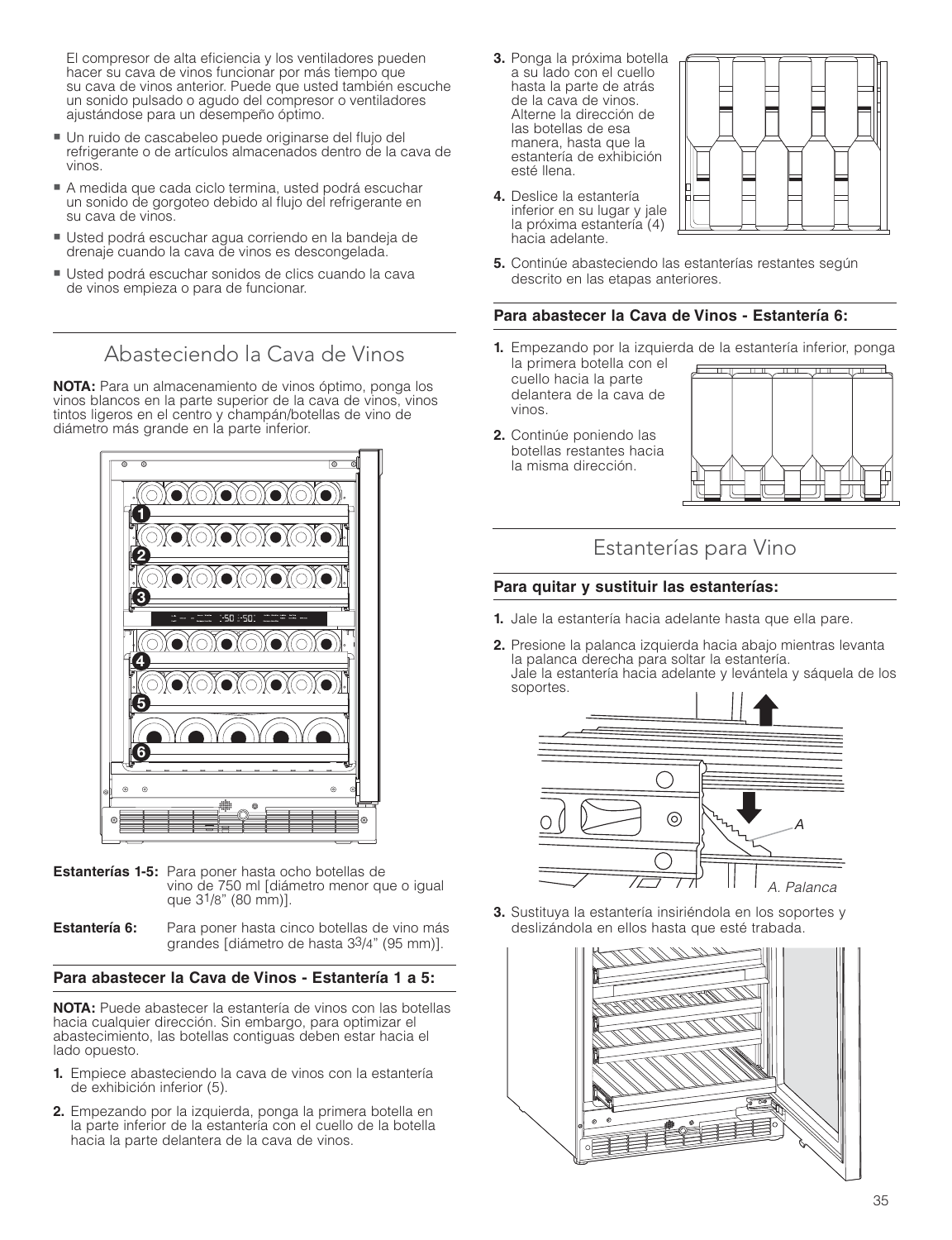# CUIDADOS Y LIMPIEZA



**No perfore la tubería del refrigerante.**

Limpie la cava de vinos una vez al mes para evitar el acúmulo de olores. Limpie derrames inmediatamente.

#### **Para limpiar su Cava de Vinos:**

- **1.** Desconecte la cava de vinos o la fuente de alimentación.
- **2.** Retire todas las estanterías del interior de la cava de vinos.
- **3.** Lave a mano, enjuague y seque las piezas removibles y las superficies interiores con atención. Utilice una esponja limpia o un paño y detergente suaves en agua caliente.
- Para evitar dañar dientes de madera y piezas de recorte, límpielos con una esponja limpia o un paño suave y agua caliente. No utilice detergente o sumerja la estantería entera en agua al limpiar.
- No utilice limpiadores abrasivos o duros, como limpiadores en aerosol de ventanas, limpiadores de fregar, fluidos inflamables, ceras de limpieza, detergentes concentrados, blanqueadores o limpiadores que contengan productos de petróleo en piezas de plástico, en el interior y en los revestimientos de las puertas o juntas. No utilice toallas de papel, estropajos u otras herramientas duras de limpieza. Estos pueden rayar o dañar los materiales.
- Para ayudar a eliminar olores, usted puede lavar las paredes interiores con una mezcla de agua caliente y bicarbonato de sodio [2 cucharitas para 1 qt (26 g para 0,95 L) de agua].
- **4.** Lave acero inoxidable y exteriores de metal pintado con una esponja limpia o con un paño y detergente suaves en agua caliente. No utilice limpiadores abrasivos, limpiadores duros o limpiadores que contienen cloro. Estos pueden rayar o dañar los materiales. Seque inmediatamente con un paño suave y seco para absorber los restos de agua.

**NOTA:** Para mantener su cava de vinos de acero inoxidable como nueva y para eliminar rayas y marcas menores, se recomienda que utilice el limpiador y pulidora de acero inoxidable aprobados por el fabricante. Para más información sobre limpiadores, vea la sección "Accesorios".

#### **IMPORTANTE:**

- ¡Ese limpiador sirve solamente para piezas de acero inoxidable!
- No permita que el limpiador y pulidora de acero inoxidable entre en contacto con piezas de plástico, como las piezas de recorte, las tapas del dispensador o las juntas de la puerta.

En caso de contacto no intencional, limpie la pieza de plástico con una esponja y detergente suave en agua caliente. Seque inmediatamente con un paño suave y seco para absorber los restos de agua.

**5.** Vuelva a colocar las estanterías.

#### **Limpieza del condensador**





**Peligro de Explosión**

**Riesgo de incendio o explosión a causa de la perforación de la tubería del refrigerante.**

**Siga con cuidado las instrucciones de manipulación.**

**Refrigerante inflamable utilizado.**

- **1.** Retire la rejilla de la base para acceder al condensador para limpieza. Vea la sección "Para Quitar la Rejilla de la Base".
- **2.** Limpie las bobinas del condensador regularmente. Estas se encuentran por detrás de la rejilla de la base. Las bobinas deben ser limpiadas una vez cada dos meses. Eso puede ayudar a ahorrar energía.

### Removiendo la Rejilla de la Base

Debe quitar la rejilla de la base para acceder a las bobinas del condensador para limpieza.

#### **Para quitar la rejilla de la base:**

**1.** Abra la puerta de la cava de vinos.



- **2.** Utilizando un destornillador Phillips, retire los dos tornillos.
- **3.** Retire la rejilla de la base.

#### **Para sustituir la rejilla de la base:**

- **1.** Abra la puerta de la cava de vinos.
- **2.** Coloque la rejilla de la base para que las dos pestañas se alineen y esta se encaje en la posición. Vuelva a poner los dos tornillos. Apriete los tornillos.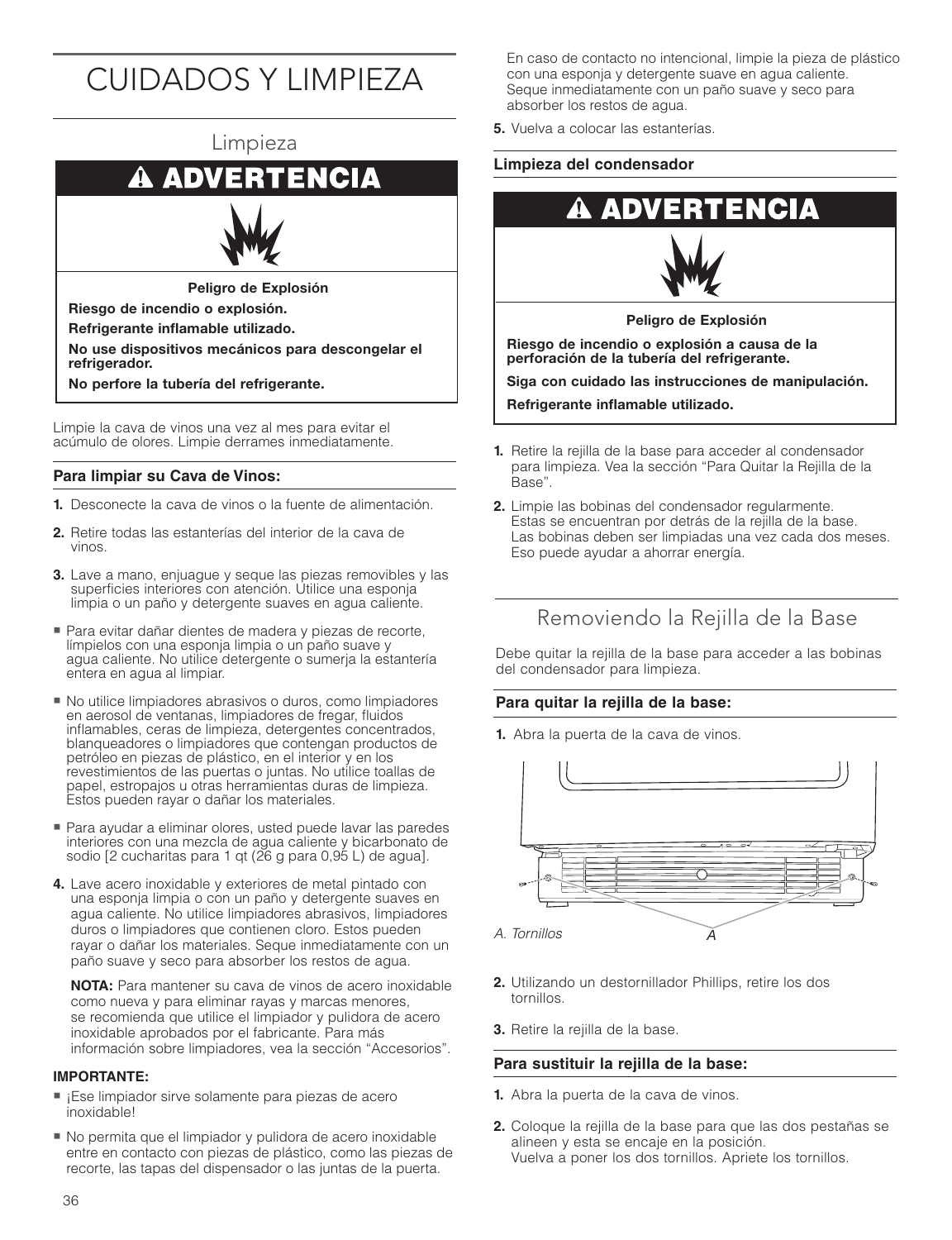### Cuidados de Vacaciones

Si elige apagar la cava de vinos antes de partir, siga estos pasos.

- **1.** Retire todas las botellas de la cava de vinos.
- **2.** Desconecte la cava de vinos.
- **3.** Limpie la cava de vinos. Vea la sección "Limpieza".
- **4.** Coloque una goma o un bloque de madera con una cinta adhesiva en la parte superior de la puerta para mantenerla suficientemente abierta para que el aire pueda entrar. Eso impedirá la acumulación de olores y moho.

### Cuidados de Desplazamiento

Al mover su cava de vinos a su nuevo hogar, siga estos pasos para prepararla para el desplazamiento.

- **1.** Retire todas las botellas de vino de la cava de vinos.
- **2.** Desconecte la cava de vinos.
- **3.** Limpie, frote y seque bien la cava de vinos.
- **4.** Retire todas las piezas removibles, envuélvelas bien y fíjelas con cinta para que no se desplacen y hagan ruidos durante la mudanza.
- **5.** Cierre las puertas y prenda el cable de alimentación a la cava de vinos con cinta.

Al llegar en su nuevo hogar, ponga todo en su respectivo lugar y consulte las "Instrucciones de Instalación" que ha recibido con la cava de vinos.

# RESOLUCIÓN DE PROBLEMAS

Intente las soluciones sugeridas aquí primero para evitar los costos de llamadas innecesarias de servicio de atención al cliente.

| <b>A ADVERTENCIA</b>                                                                    |
|-----------------------------------------------------------------------------------------|
|                                                                                         |
| Peligro de Choque Eléctrico                                                             |
| Conéctela en un tomacorriente de 3 polos con toma de<br>tierra.                         |
| No retire la clavija con toma de tierra.                                                |
| No utilice un adaptador.                                                                |
| No utilice una extensión eléctrica.                                                     |
| No seguir estas instrucciones podrá resultar en<br>muerte, incendio o choque eléctrico. |

| <b>OPERACIÓN GENERAL</b>                         | Causas Posibles y/o Soluciones Recomendadas                                                                                                                                                                                                                                                                                                                                |  |
|--------------------------------------------------|----------------------------------------------------------------------------------------------------------------------------------------------------------------------------------------------------------------------------------------------------------------------------------------------------------------------------------------------------------------------------|--|
| La Cava de Vinos no funciona                     | <b>■ ¿El cable de alimentación está desconectado?</b> Conéctelo en un tomacorriente de<br>3 polos con toma de tierra.                                                                                                                                                                                                                                                      |  |
|                                                  | <b>El tomacorriente está funcionando?</b> Conecte una lámpara para verificar si el<br>tomacorriente está funcionando.                                                                                                                                                                                                                                                      |  |
|                                                  | <b>■ ¿Fusible doméstico quemado o un disyuntor disparado?</b> Sustituya el fusible o<br>reinicie el circuito. Si el problema persiste, llame a un electricista.                                                                                                                                                                                                            |  |
|                                                  | <b>Los controles están encendidos?</b> Asegúrese de que los controles de la cava de<br>vinos están encendidos. Consulte la sección "Controles".                                                                                                                                                                                                                            |  |
| Parece que el motor funciona por<br>mucho tiempo | ■ ¿La temperatura externa está más elevada de lo normal? Espere que el motor<br>funcione por más tiempo en condiciones más calientes. Bajo temperaturas<br>normales, espere que el motor funcione alrededor del 40 % al 80 % del tiempo.<br>Bajo condiciones más calientes, espere que este funcione por más tiempo.                                                       |  |
|                                                  | <b>■ ¿Las puertas se abren con frecuencia?</b> Espere que el motor funcione por más<br>tiempo cuando eso se pasa. Para conservar energía, intente tomar todo lo que<br>necesita de la cava de vinos de una sola vez. Mantenga las botellas posicionadas<br>con sus rótulos hacia arriba para que sean fáciles de localizar y cierre la puerta<br>después de sacar el vino. |  |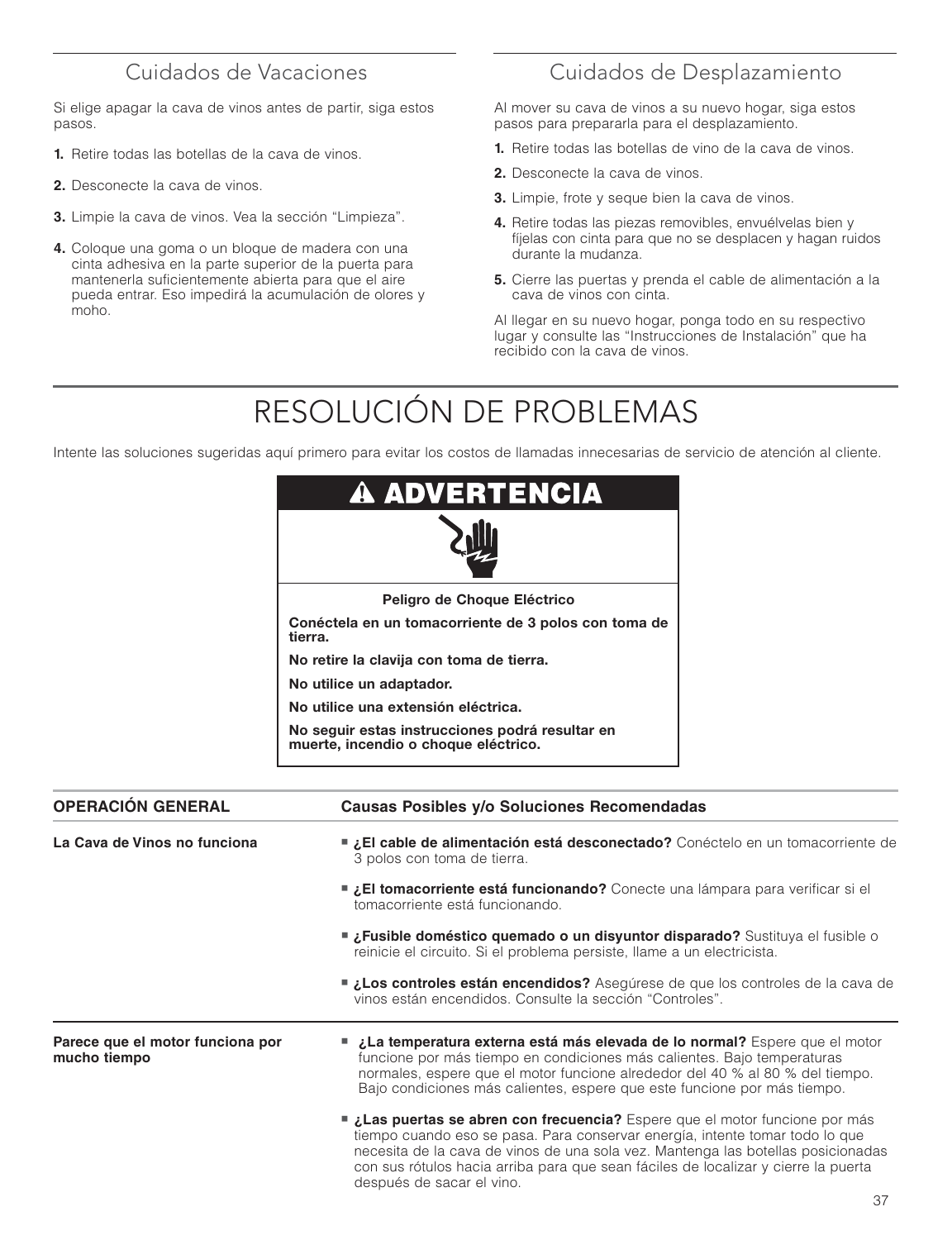| <b>OPERACIÓN GENERAL</b>                         | Causas Posibles y/o Soluciones Recomendadas                                                                                                                                                                                                                                                                                                                                                                                                                                                                                  |  |
|--------------------------------------------------|------------------------------------------------------------------------------------------------------------------------------------------------------------------------------------------------------------------------------------------------------------------------------------------------------------------------------------------------------------------------------------------------------------------------------------------------------------------------------------------------------------------------------|--|
| Parece que el motor funciona por<br>mucho tiempo | Los controles se configuraron correctamente para las condiciones del<br>ambiente? Consulte la sección "Controles".                                                                                                                                                                                                                                                                                                                                                                                                           |  |
|                                                  | La puerta se cerró completamente? Empuje la puerta con firmeza para cerrarla<br>bien. Si la puerta no se cierra completamente, vea "La puerta no se cierra<br>completamente", más adelante, en esta sección.                                                                                                                                                                                                                                                                                                                 |  |
|                                                  | Las bobinas del condensador están sucias? Eso obstruye la transferencia del<br>aire y hace que el motor trabaje más duro. Limpie las bobinas del condensador.<br>Vea la sección "Limpieza".                                                                                                                                                                                                                                                                                                                                  |  |
| <b>TEMPERATURA Y HUMEDAD</b>                     | <b>Causas Posibles y/o Soluciones Recomendadas</b>                                                                                                                                                                                                                                                                                                                                                                                                                                                                           |  |
| La temperatura está demasiada<br>caliente        | Las puertas se abren con frecuencia? Sepa que la cava de vinos se calentará<br>cuando eso pasa. Para mantener la cava de vinos fría, intente tomar todo lo que<br>necesita de la cava de vinos de una sola vez. Mantenga las botellas posicionadas<br>con sus rótulos hacia arriba para que sean fáciles de localizar y cierre la puerta<br>después de retirar el vino.                                                                                                                                                      |  |
|                                                  | ■ ¿Los controles se configuraron correctamente para las condiciones del<br><b>ambiente?</b> Consulte la sección "Controles".                                                                                                                                                                                                                                                                                                                                                                                                 |  |
|                                                  | La rejilla de la base está bloqueada? Para un mejor desempeño, no instale la<br>cava de vinos por detrás de una puerta de alacena ni bloquee la rejilla de la base.                                                                                                                                                                                                                                                                                                                                                          |  |
| Hay acúmulo de humedad interior                  | Las puertas se abren con frecuencia? Para evitar la acumulación de humedad,<br>intente tomar todo lo que necesita de la cava de vinos de una sola vez, mantenga<br>las botellas posicionadas con sus rótulos hacia arriba para que sean fáciles de<br>localizar y cierre la puerta después de retirar el vino. Cuando la puerta es abierta,<br>la humedad de la habitación entra en la cava de vinos. Entre más se abra la<br>puerta, más rápido la humedad se acumula, en especial si la habitación en sí es<br>muy húmeda. |  |
|                                                  | ■ ¿Está húmedo? Es normal que la humedad se acumule en el interior de la cava<br>de vinos cuando el aire está húmedo.                                                                                                                                                                                                                                                                                                                                                                                                        |  |
|                                                  | ■ ¿Los controles se configuraron correctamente para las condiciones del<br><b>ambiente?</b> Consulte la sección "Controles".                                                                                                                                                                                                                                                                                                                                                                                                 |  |
| PUERTA                                           | Causas Posibles y/o Soluciones Recomendadas                                                                                                                                                                                                                                                                                                                                                                                                                                                                                  |  |
|                                                  | <b>A ADVERTENCIA</b>                                                                                                                                                                                                                                                                                                                                                                                                                                                                                                         |  |
|                                                  | Peligro de Explosión                                                                                                                                                                                                                                                                                                                                                                                                                                                                                                         |  |
|                                                  | Utilice un limpiador no inflamable.                                                                                                                                                                                                                                                                                                                                                                                                                                                                                          |  |
|                                                  | No hacerlo podrá resultar en muerte, explosión o<br>incendio.                                                                                                                                                                                                                                                                                                                                                                                                                                                                |  |
| Es difícil abrir la puerta                       | El empaque está sucio y pegajoso? Limpie la junta y la superficie que entra en<br>contacto con ella. Aplique una delgada capa de parafina sobre la junta después<br>de la limpieza.                                                                                                                                                                                                                                                                                                                                          |  |
| La puerta no se cierra completamente             | Las estanterías no están bien posicionadas? Vuelva a insertar las estanterías en<br>sus posiciones correctas. Consulte la sección "Estantes de Vino" para obtener más<br>información.                                                                                                                                                                                                                                                                                                                                        |  |
|                                                  | El empaque está pegajoso? Limpie la junta y la superficie que entra en contacto<br>con ella. Aplique una delgada capa de parafina sobre la junta después de la<br>limpieza.                                                                                                                                                                                                                                                                                                                                                  |  |
| 38                                               |                                                                                                                                                                                                                                                                                                                                                                                                                                                                                                                              |  |